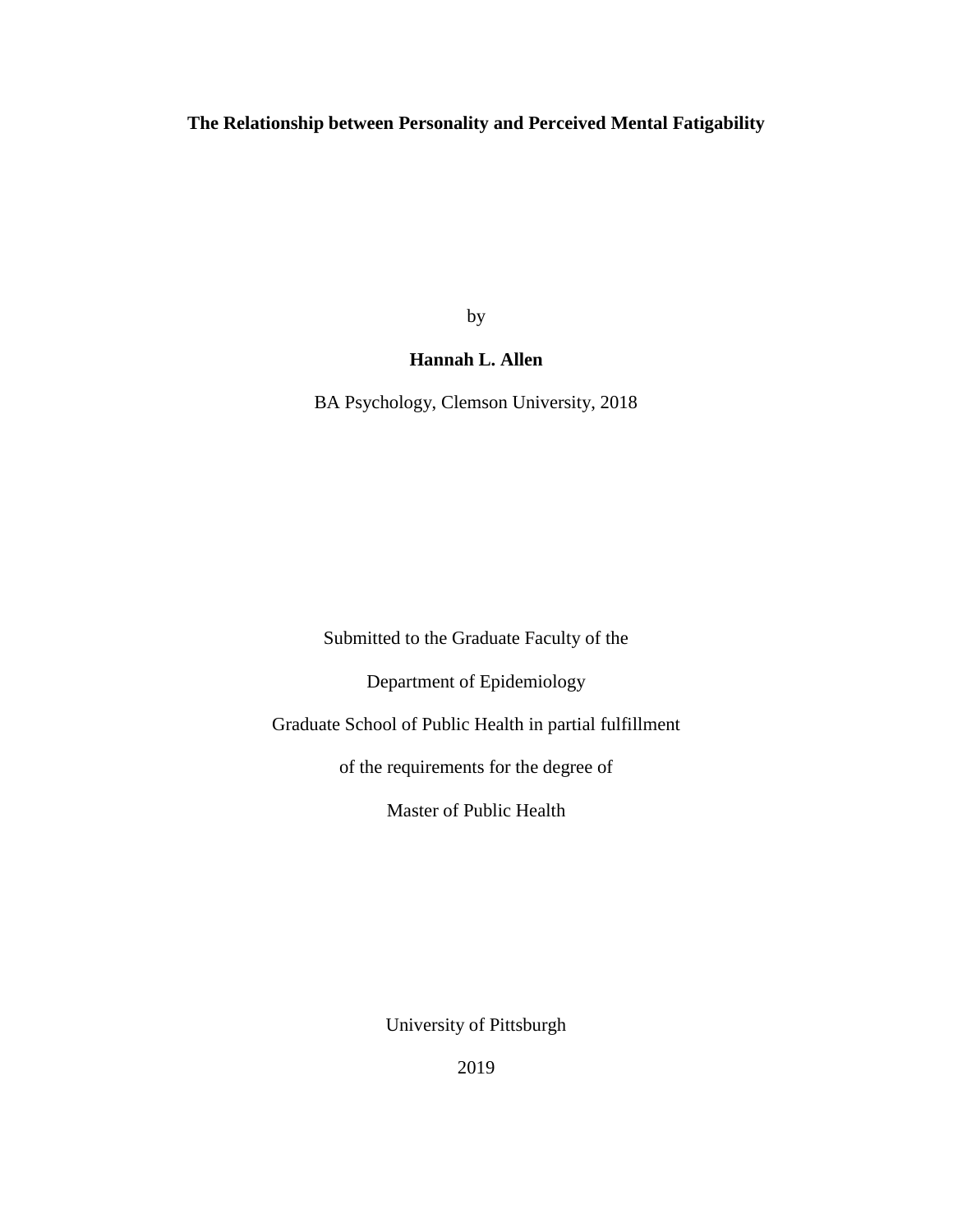### UNIVERSITY OF PITTSBURGH

## GRADUATE SCHOOL OF PUBLIC HEALTH

This essay is submitted

by

### **Hannah L. Allen**

on

*December 5, 2019*

and approved by

**Essay Advisor:** Nancy W. Glynn, PhD, Assistant Professor, Department of Epidemiology, Graduate School of Public Health, University of Pittsburgh

Stephen F. Smagula, PhD, Assistant Professor, Department of Psychiatry, School of Medicine, University of Pittsburgh

Robert M. Boudreau, PhD, Assistant Professor, Department of Epidemiology, Graduate School of Public Health, University of Pittsburgh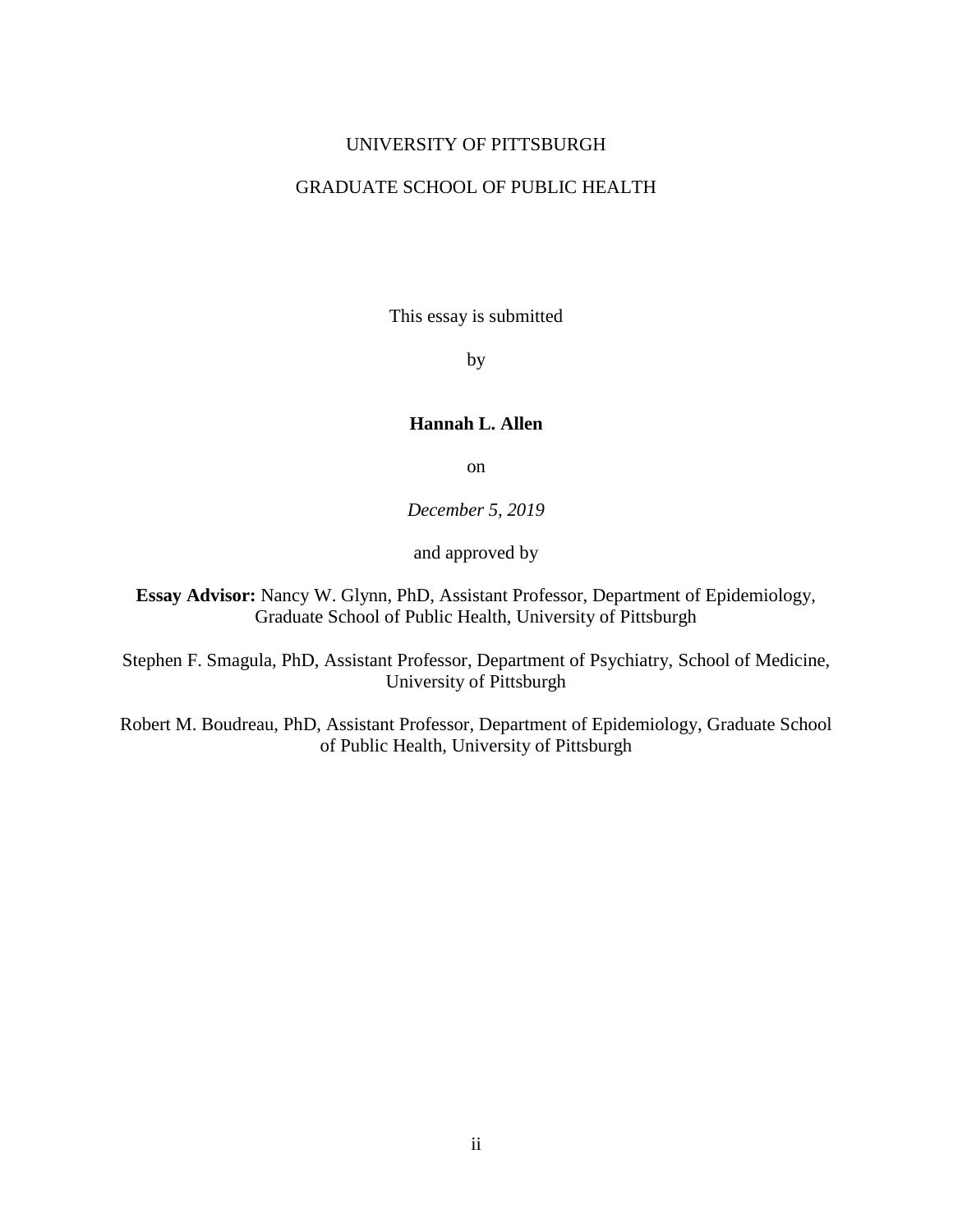Copyright © by Hannah L. Allen

2019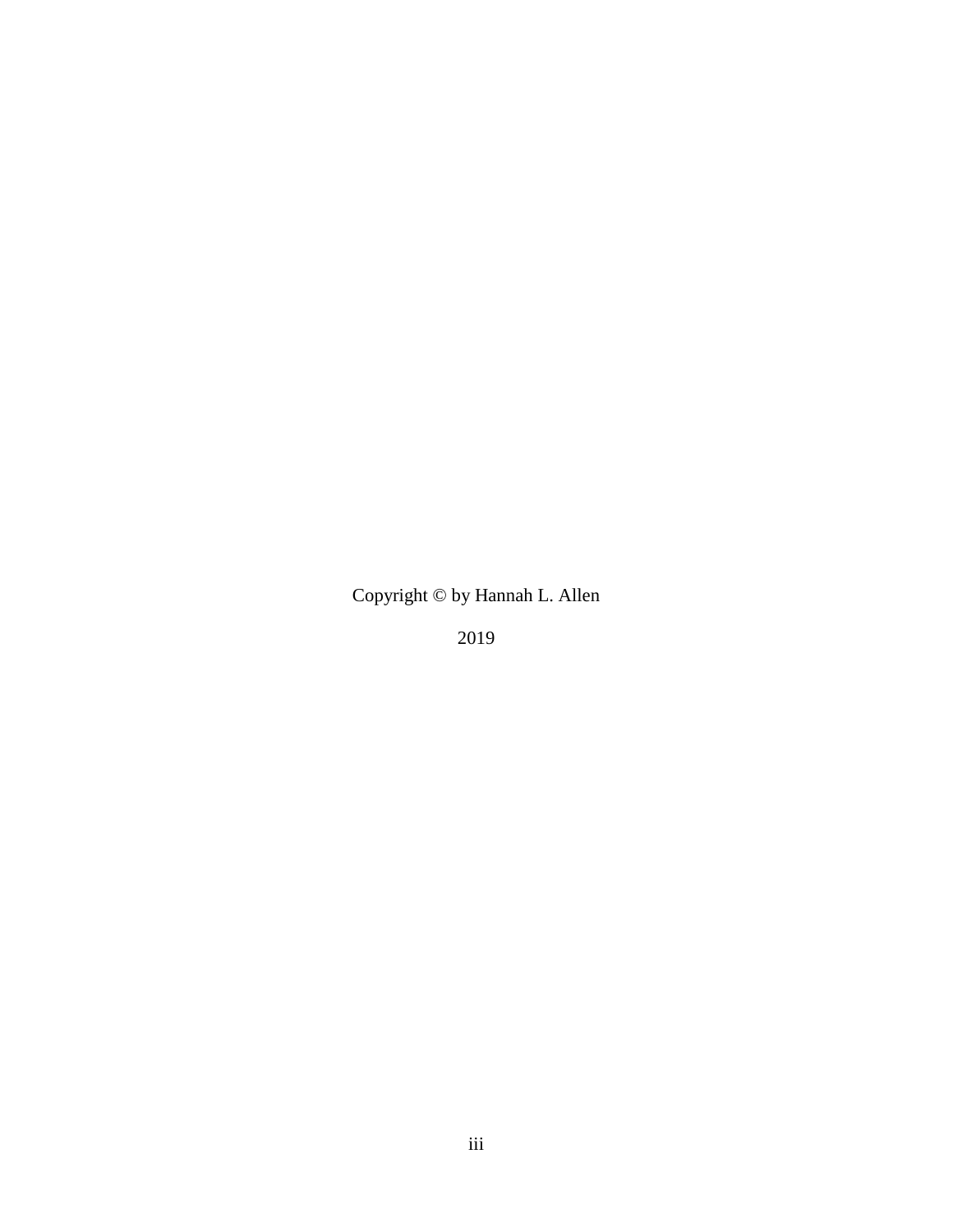#### **The Relationship between Personality and Perceived Mental Fatigability**

Hannah L. Allen, MPH

University of Pittsburgh, 2019

### **Abstract**

An increase in number of adults over the age of 65 living in the United States has led to a proportionate increase in the number of individuals reporting symptoms of fatigue - one of the chief complaints among older adults that has been associated with a decline in functionality, and increased risk for negative health outcomes. Perceived mental fatigability is a construct of fatigue that is ideal for the measurement of perceived mental tiredness in an aging population because it accounts for self-pacing bias, provides activities that are standardized in intensity and duration, and can be done with a self-report questionnaire as opposed to a performance-based assessment, which are common among measures of fatigue, but difficult for older adults. Personality traits may be related to perceived mental fatigability through several direct and indirect mechanisms including health behaviors, sensation seeking behaviors, and the cost/benefit theory of motivation. This cross-sectional analysis considers a sample of 1,812 relatively healthy and educated older men from the 4<sup>th</sup> visit of the Osteoporotic Fractures in Men (MrOS) Study, completed between 2014 and 2016. Linear regression models were used to assess the relationship between optimism, conscientiousness, goal reengagement, goal disengagement, and perceived mental fatigability as measured by the Pittsburgh Fatigability Scale (PFS) when controlling for relevant demographics, psychological and behavioral variables, comorbidities, and physical activity and function.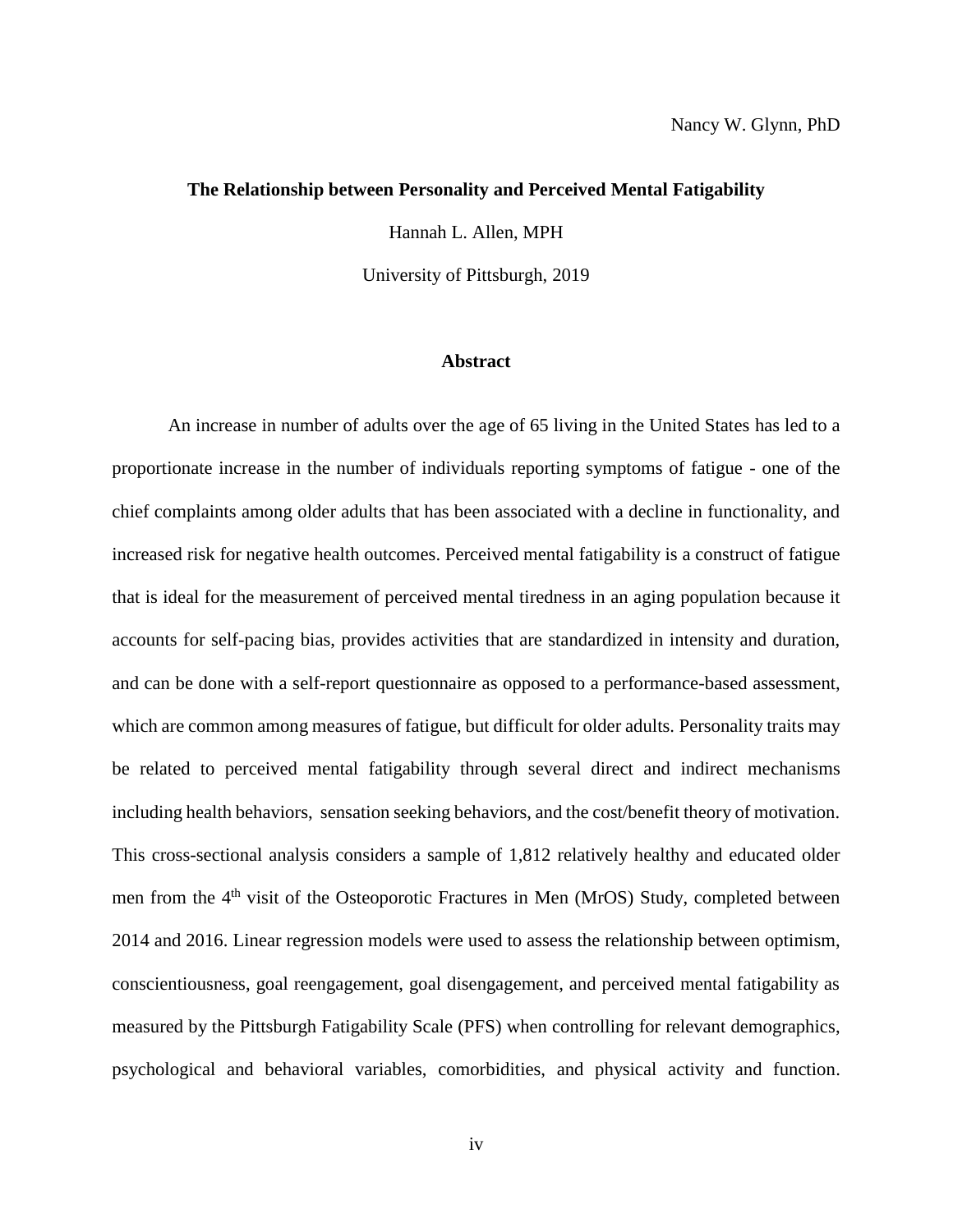Approximately a quarter of the sample (25%, n=448) reported higher perceived mental fatigability. Goal disengagement was not associated with perceived mental fatigability, and goal reengagement was only significantly associated before the addition of age and demographic variables. Lower conscientiousness and optimism remained significantly associated with higher perceived mental fatigability, independent of all significant covariates. However, depression, self-rated health status, and global sleep quality appeared to have the largest effect on the strength of the relationship. The public health significance of these findings is that the mechanism in which personality traits influence perceived mental fatigability can be used to help design targeted interventions that can reduce perceived mental fatigability in older adults and decrease the prevalence of related adverse health outcomes.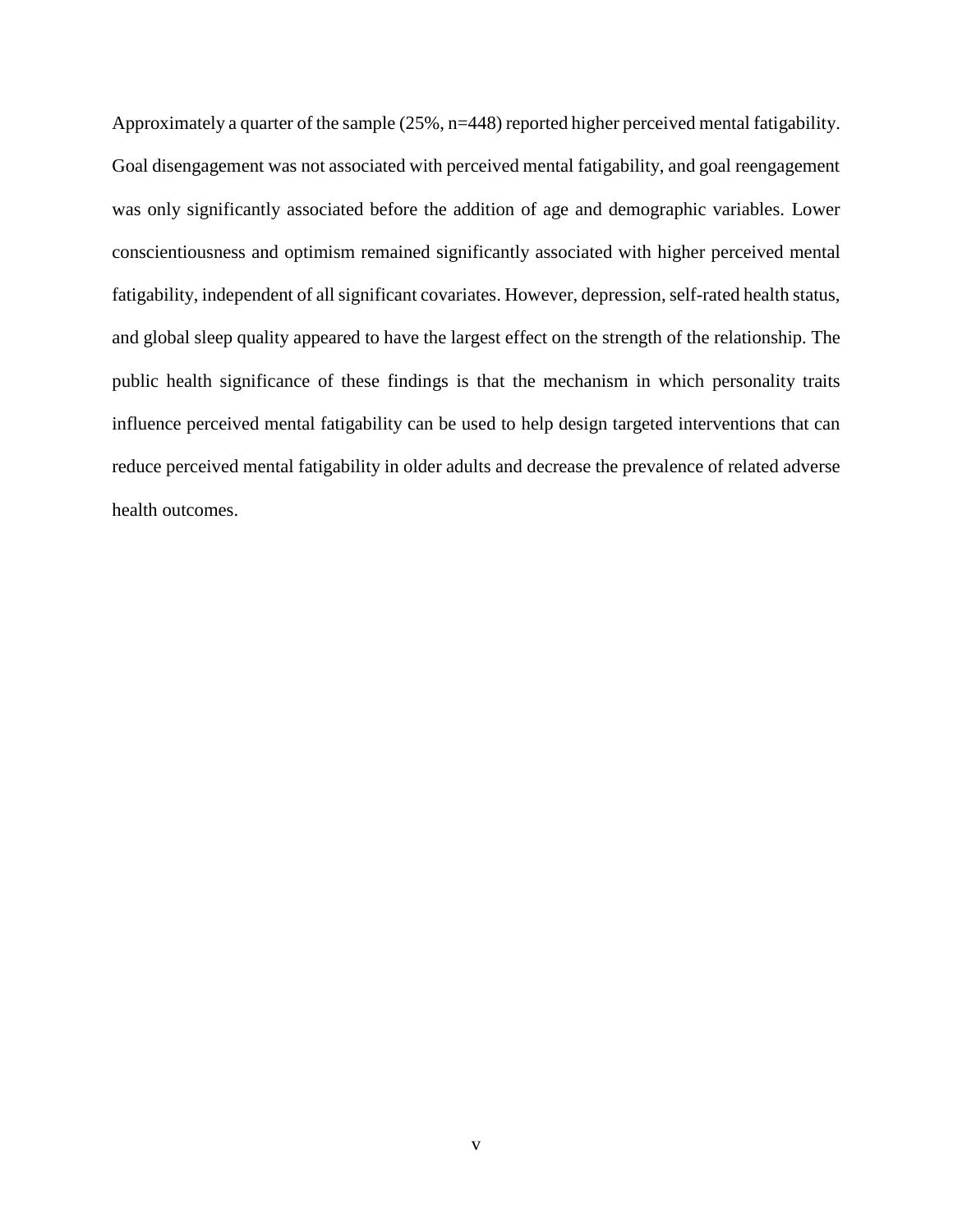# **Table of Contents**

| 1.1 The Aging Population and Implications for Functional Decline and Disability 1  |
|------------------------------------------------------------------------------------|
| 1.2 Definition and Measurement of Perceived Fatigability as Compared to Fatigue  2 |
|                                                                                    |
|                                                                                    |
| 1.5 Covariates Impacting the Relationship between Personality and Perceived Mental |
|                                                                                    |
| 1.6 Mechanism for the Relationship between Personality and Perceived Mental        |
|                                                                                    |
|                                                                                    |
|                                                                                    |
|                                                                                    |
|                                                                                    |
|                                                                                    |
|                                                                                    |
|                                                                                    |
|                                                                                    |
|                                                                                    |
|                                                                                    |
|                                                                                    |
|                                                                                    |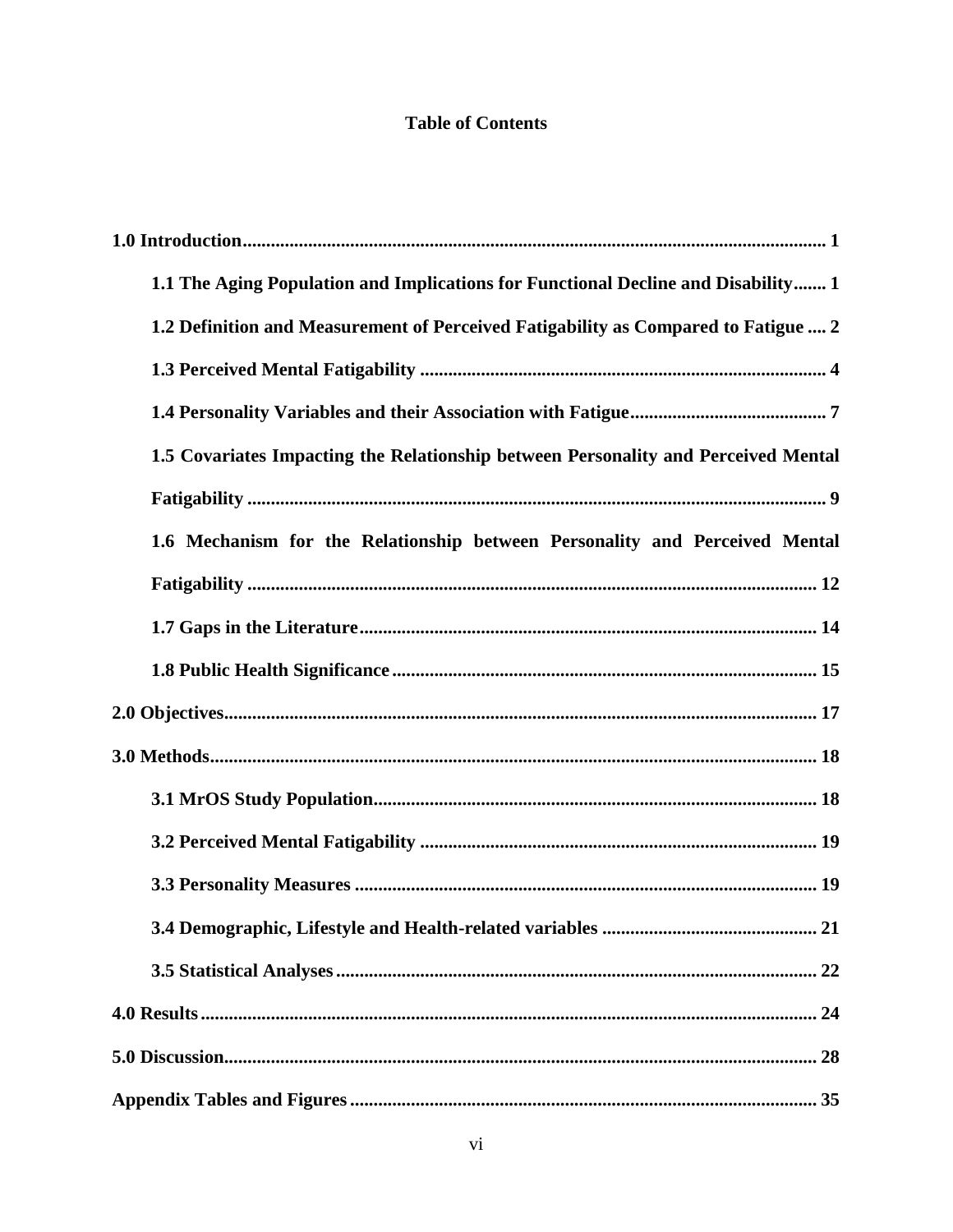|--|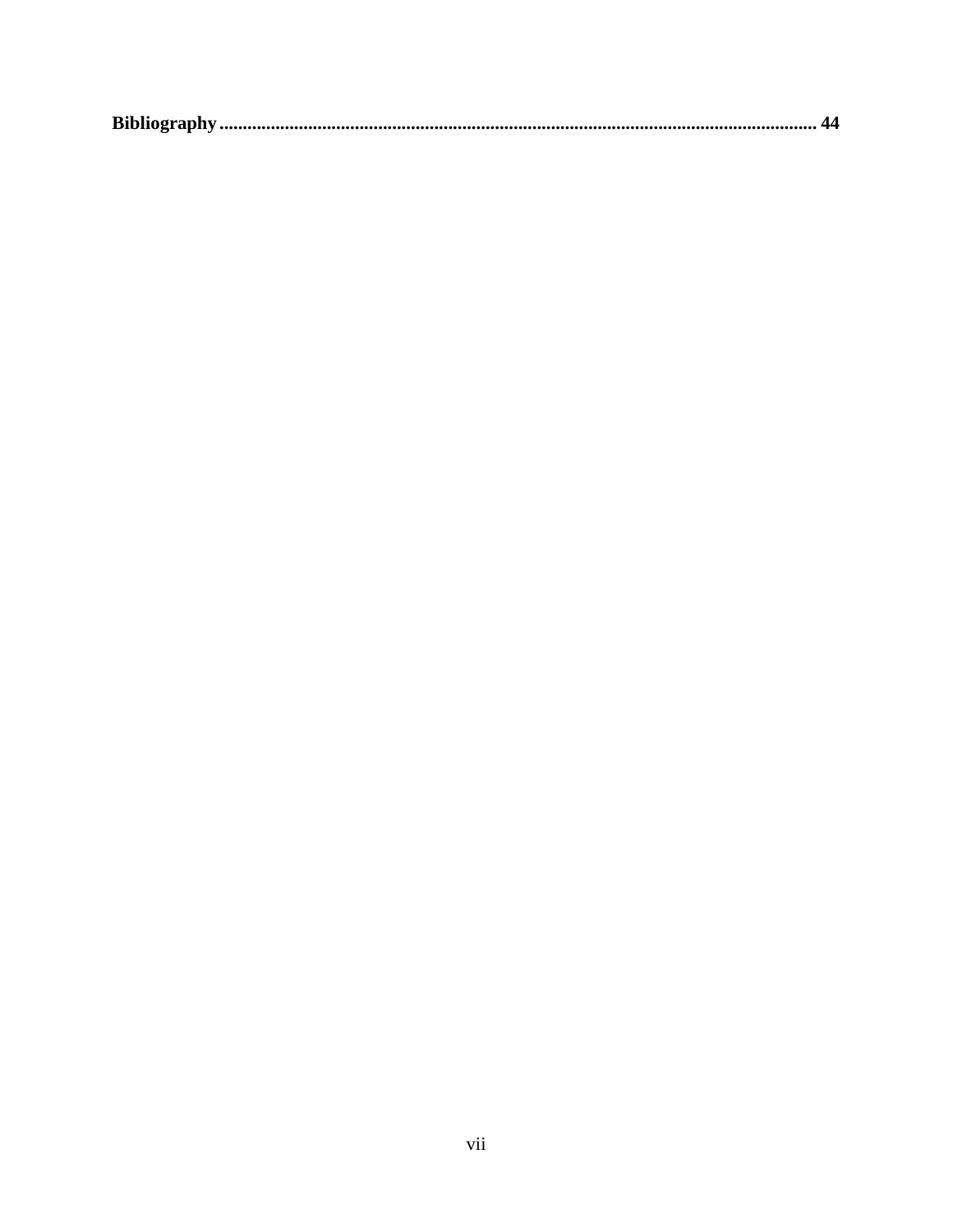# **List of Tables**

| Table 1. Baseline characteristics overall and stratified by perceived mental fatigability       |
|-------------------------------------------------------------------------------------------------|
|                                                                                                 |
| Table 2. Correlations between continuous variables in MrOS sample (n=1812) 40                   |
| Table 3. Linear regression model examining the association between conscientiousness and        |
|                                                                                                 |
| Table 4. Linear regression model examining the association between optimism and perceived       |
|                                                                                                 |
| Table 5. Final linear regression models for personality variables significantly associated with |
|                                                                                                 |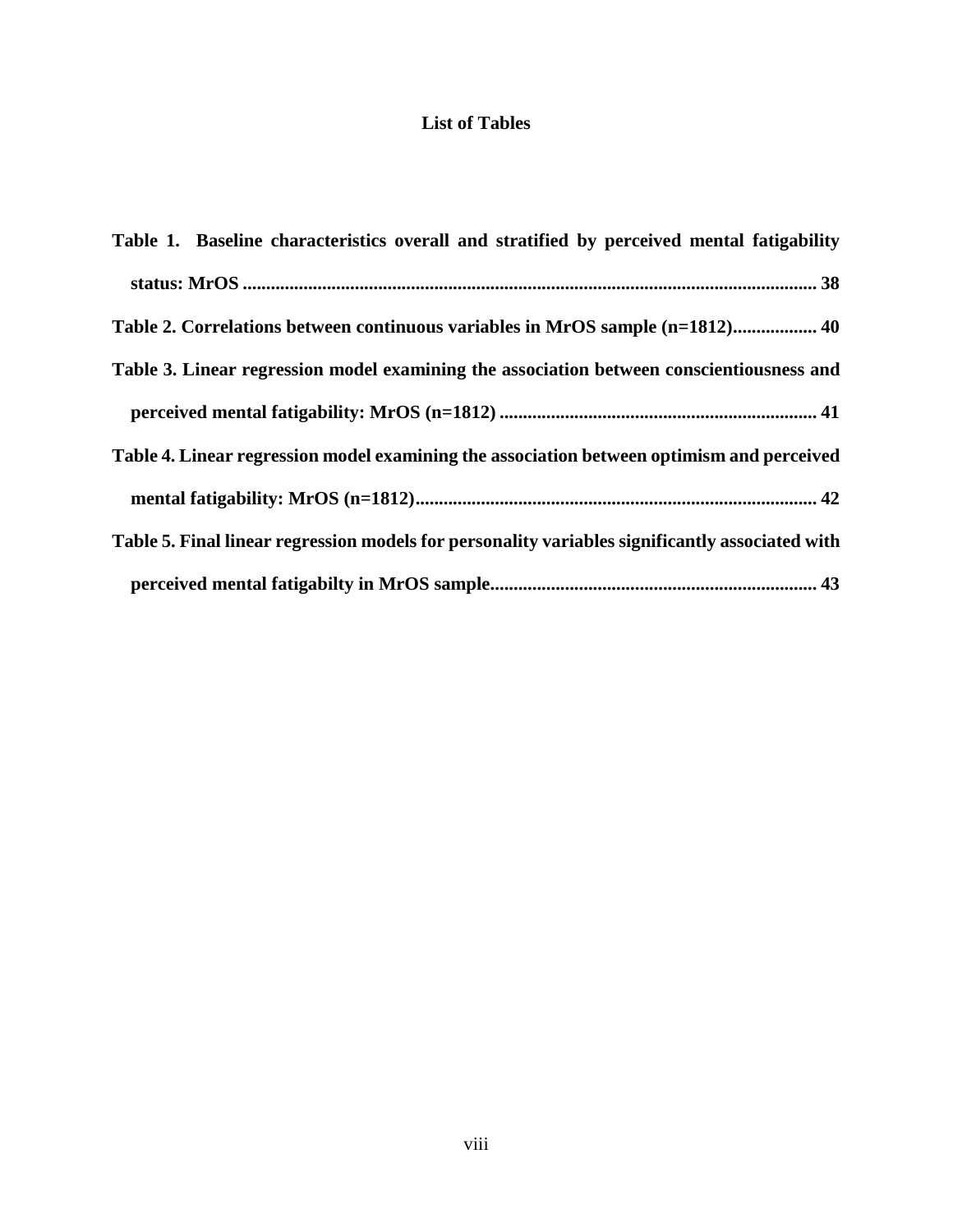# **List of Figures**

| Figure 1. Conceptual model for the relationship between personality and perceived mental |
|------------------------------------------------------------------------------------------|
|                                                                                          |
|                                                                                          |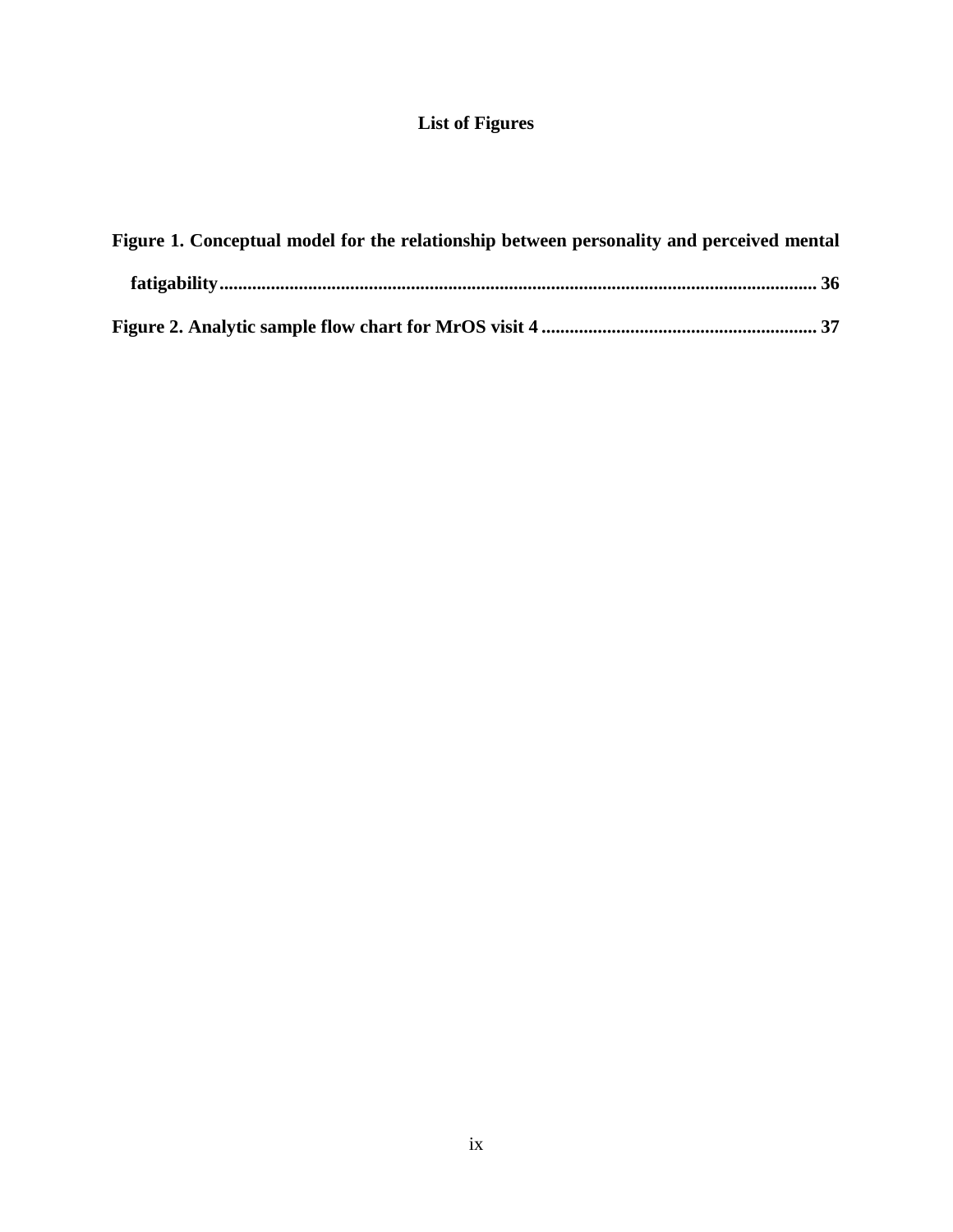### **1.0 Introduction**

### <span id="page-9-1"></span><span id="page-9-0"></span>**1.1 The Aging Population and Implications for Functional Decline and Disability**

The population of adults over the age of 65 in the United States is rapidly increasing. In 1900, an individual could expect to live, on average, approximately 11.9 more years after their  $65<sup>th</sup>$ birthday. However, by 1992, the average 65-year-old could expect to live an additional 17.5 years [\(Guralnik, Fried, & Salive, 1996\)](#page-53-0). According the U.S. Census Bureau, in 2016, 15.2% of the U.S. population was over the age of 65, and by 2060, this percentage is expected to rise to 23.4% [\(Vespa, 2018\)](#page-55-0). An increase in chronic disease diagnoses and physical symptoms is common with age, and the larger the population at an increased risk for these health outcomes, the larger the burden of disease and disability. According to the Health and Retirement Study (HRS), there have been significant increases in the prevalence of hypertension, diabetes, cancer, chronic lung disease, and arthritis between 1998 and 2008 [\(Hung, Ross, Boockvar, & Siu, 2011\)](#page-53-1). Additionally, approximately a quarter (25.4%) of adults in the United States over the age of 50 are living with functional disability related to activities of daily living (ADL) or instrumental activities of daily living (IADL) [\(Hung et al., 2011\)](#page-53-1). Understanding the pathway from disability to disease is difficult because disability can be tied to several aspects of functioning and is further influenced by various psychosocial factors. Fatigue, however, is a known contributor to functional decline and disability. It is estimated that about 37.2% of community-dwelling adults in the U.S. experience heightened fatigue [\(Deary et al., 2018\)](#page-53-2). In a longitudinal study of independent adults age 65 and older, among those who reported tiredness (a proxy measure for fatigue), 29% reported that their function was moderately affected, and 26% reported that their function was affected quite a lot. For all three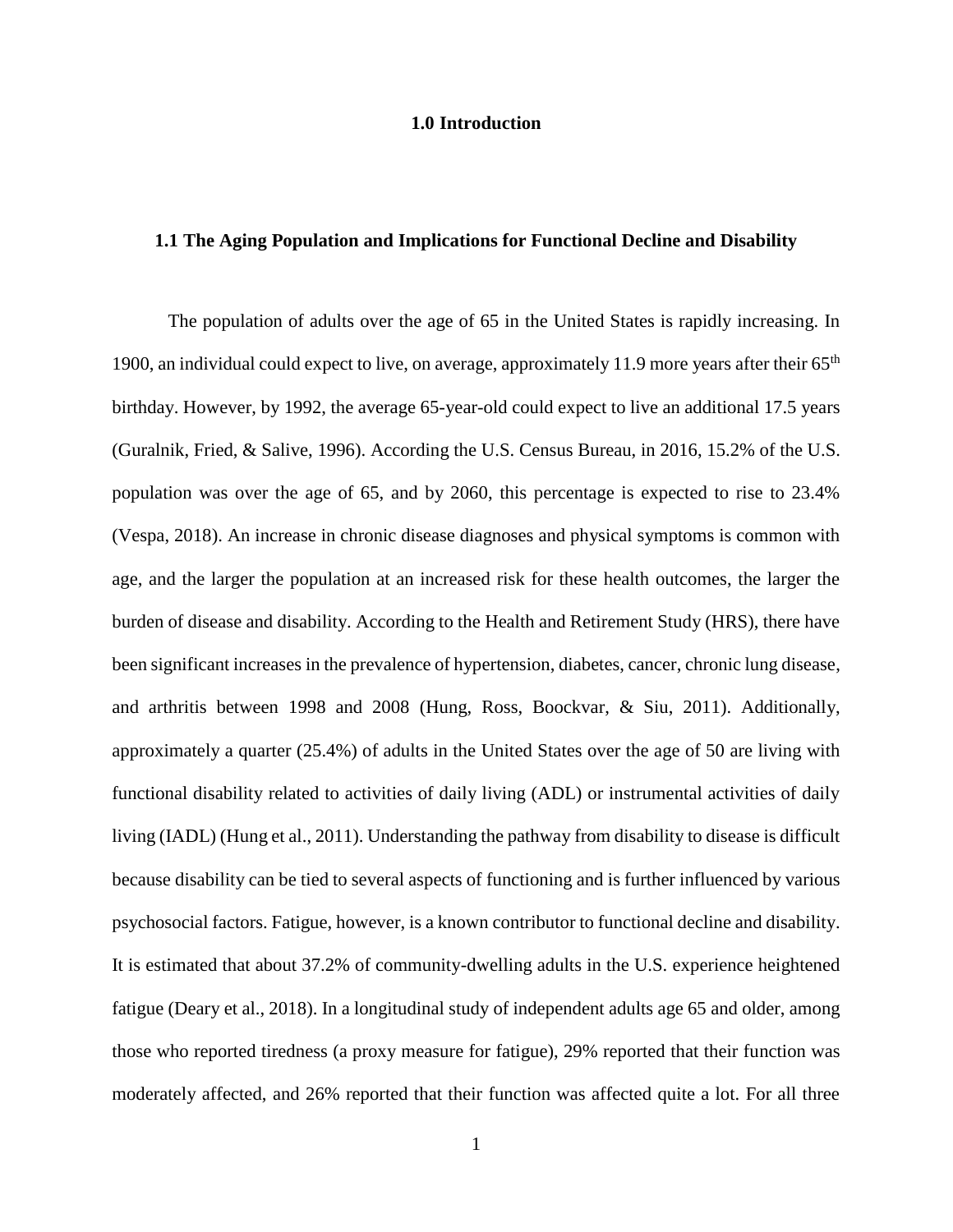physical function measures in the study, baseline tiredness was associated with worse function [\(Hardy & Studenski, 2008a\)](#page-53-3) The predictive value of self-reported tiredness for identifying an increased risk for worse function persisted even after controlling for comorbid chronic conditions including sleep and emotional disorders, and chronic pain [\(Hardy & Studenski, 2008a\)](#page-53-3). Further, in a study of older adults assessing the relationship between fatigability (a more robust measure of fatigue) and functional decline, investigators identified a 13% to 19% greater likelihood of significant decline in physical function measures such as gait speed, physical performance, and walking index among those with higher perceived fatigability [\(Simonsick et al., 2016\)](#page-55-1). In a longitudinal assessment of the effect of fatigue on survival, Hardy & Studenski [\(2008b\)](#page-53-4) found that mortality rates at 10 years were 59% for older adults with fatigue, compared to 38% of those without fatigue. In a period where the number of older adults experiencing fatigue and subsequent functional decline and disability is expected to increase, work to understand the underlying mechanisms of these pathways is of particular importance.

### <span id="page-10-0"></span>**1.2 Definition and Measurement of Perceived Fatigability as Compared to Fatigue**

Fatigue is a self-reported measure of tiredness, or perceived lack of energy, and is one of the most reported complaints among older adults [\(Eldadah, 2010;](#page-53-5) [Simonsick et al., 2016\)](#page-55-1). Among adults over age 65, fatigue is associated with decreased ability to function, several comorbid health conditions, and mortality [\(Hardy & Studenski, 2008b;](#page-53-4) [Moreh, Jacobs, & Stessman, 2010;](#page-54-0) [Simonsick, Schrack, Glynn, & Ferrucci, 2014\)](#page-55-2). Fatigue is not grounded in one's ability to function, meaning that two individuals with distinctive functional abilities could perform tasks that require different levels of energy and report the same level of perceived tiredness. Similarly, people are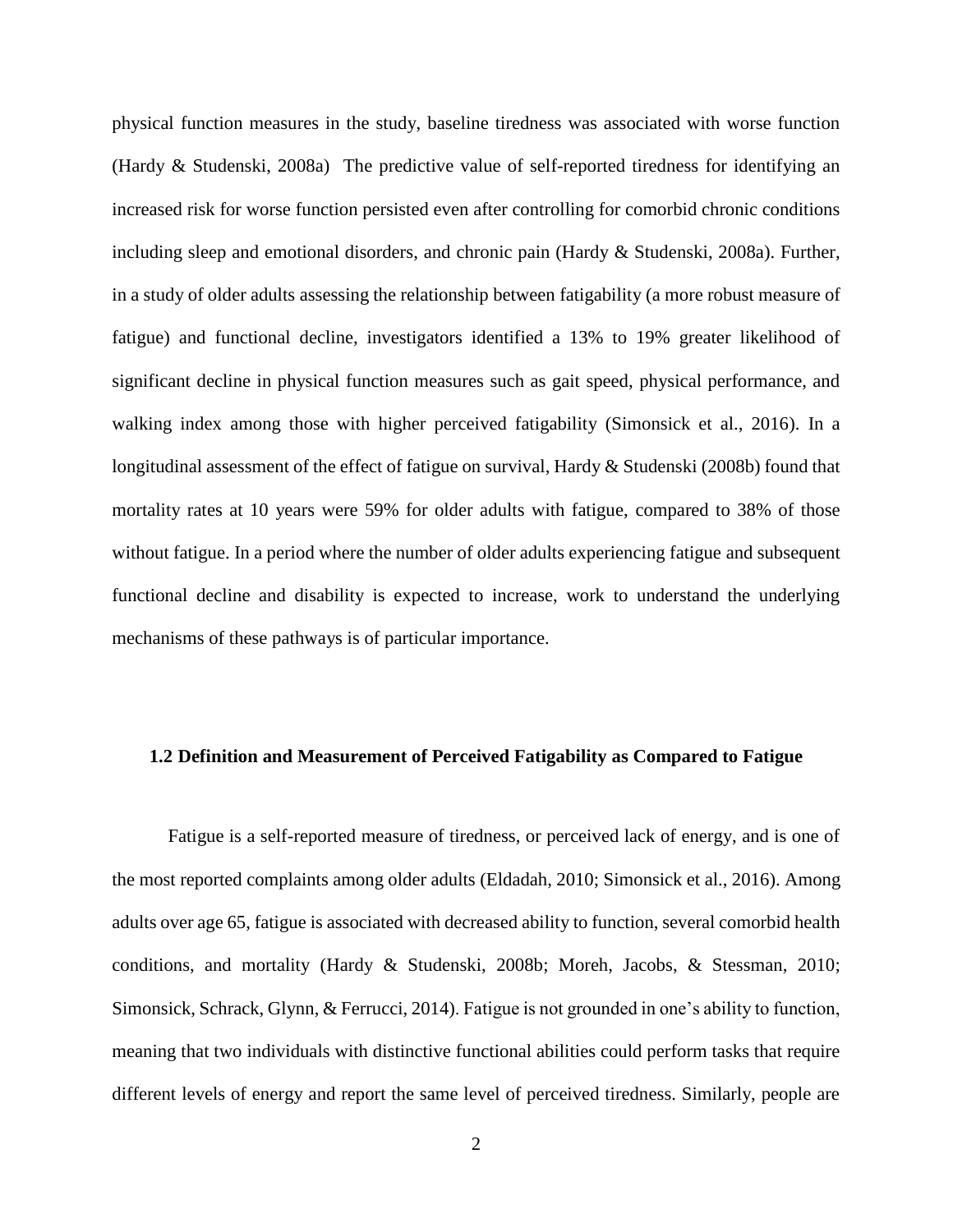often predisposed to avoid working to their full capacity, i.e., to the point of fatigue. This desire to minimize exertion in order maintain a comfortable level of activity and avoid fatigue has been conceptualized as self-pacing [\(Eldadah, 2010;](#page-53-5) [Glynn et al., 2015\)](#page-53-6). [Alexander et al. \(2010\)](#page-52-1) describes the importance of controlling for self-pacing in studies of older adults who are likely to experience a reduction in physical fitness, an increase in energy needed to maintain equilibrium in the body, and a reduction in biomechanical efficiency that causes daily activities to require significantly more energy than they might in younger individuals. When older adults reach their maximum energy expenditure, their brain sends an alert, warning that energy is scare. At this point, many individuals will reduce their activity to slow the body down and increase the availability of energy [\(Alexander et al., 2010\)](#page-52-1). Fatigability is the measure of fatigue that accounts for self-pacing by anchoring the perception of tiredness to activities of various intensities that are standardized in duration [\(Glynn et al., 2015\)](#page-53-6).

In a review of fatigability measures, 35.7% of studies measured self-report fatigue after a defined performance test. The remainder of studies assessed fatigability as either performance fatigability and performance deterioration (7.1%) or just self-reported perceived fatigability with no explicit performance measure (14.3%) [\(Kim et al., 2018\)](#page-54-1). Among the performance-based measures, the type, intensity, and duration of activity varied. Most of the measures used wideranging walking tests, while a few others use physical tasks, cognitive tasks, both, or measured fatigue during "free-living" activities. Apart from the free-living activities, all performance measures require subjects to travel to a study center to participate. These in person measurements may pose a challenge to older adults, individuals with disabilities, or those without access to reliable transportation.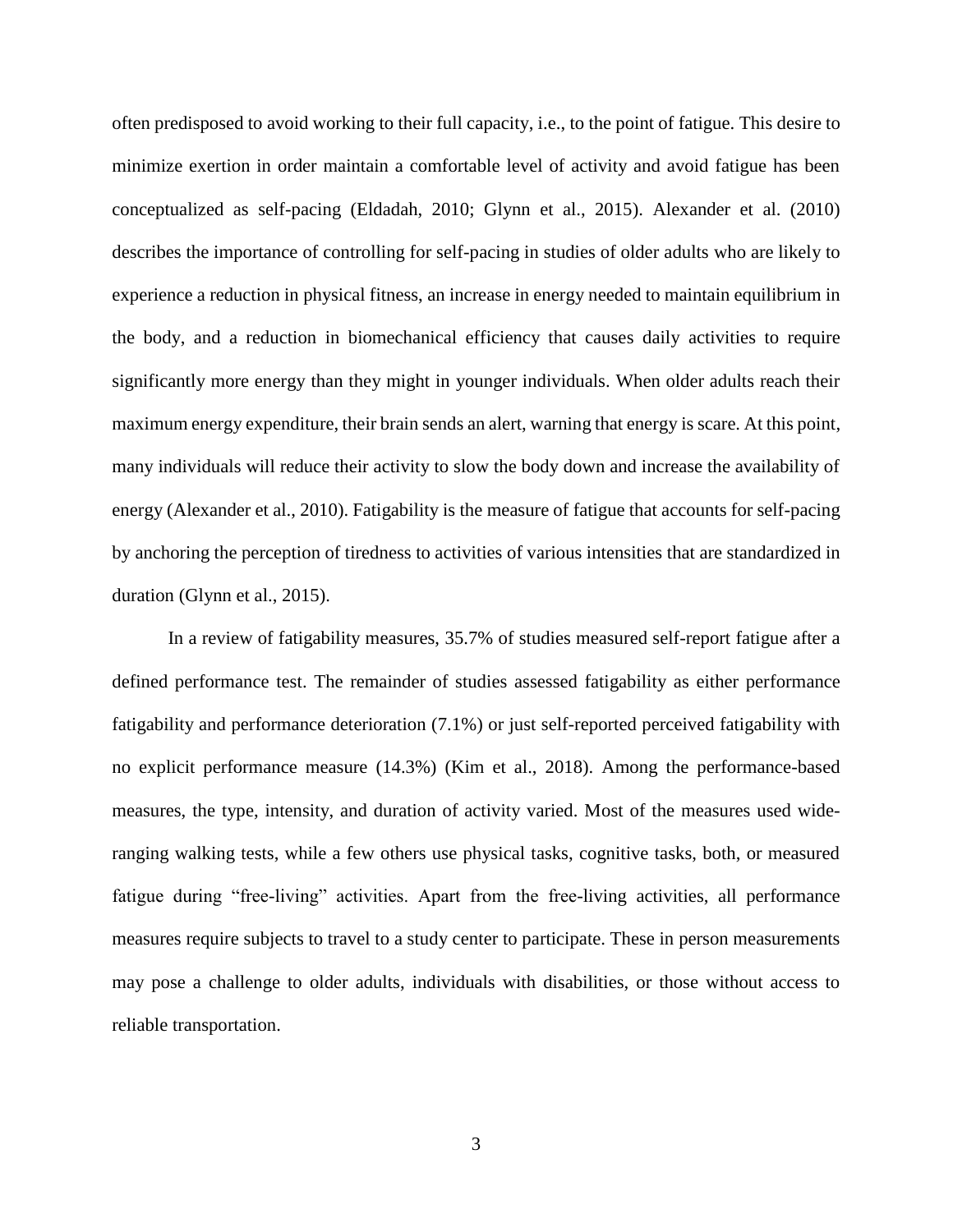Fatigability, as measured by the Pittsburgh Fatigability Scale (PFS), fills this gap by functioning as a valid self-report measure that can be administered in a variety of settings to people of various functional abilities via a simple questionnaire. Of the self-report measures of fatigability in the review by [Kim et al. \(2018\)](#page-54-1) only the Pittsburgh Fatigability Scale (PFS) was designed and validated for measurement in older adults, and is one of the only self-report measures that incorporates a range of activities of various intensities while standardizing them by duration [\(Glynn et al., 2015;](#page-53-6) [Kim et al., 2018\)](#page-54-1).

### **1.3 Perceived Mental Fatigability**

<span id="page-12-0"></span>[Lin et al. \(2016\)](#page-54-2) reports that mental fatigability is one of the most common neurological conditions associated with aging, yet few fatigability scales are equipped for its measurement. The PFS, however, provides fatigability sub scores independently for perceived physical and perceived mental fatigability. Mental fatigability, for the purposes of these analyses is defined as "self-report cognitive tiredness related to activities of fixed intensity and duration" [\(Glynn et al., 2015;](#page-53-6) [Wasson](#page-55-3)  [et al., 2019, p. 140\)](#page-55-3). It is important to note that in the context of this study, perceived mental fatigability is not simply mental tiredness following tasks that are explicitly cognitive in nature. The PFS asks participants to rate their perceived mental fatigue on all tasks, including a wide variety of activities such as "high-intensity activity for 30 minutes", "watching TV for 1 hour", and "participating in a social activity for 1 hour" [\(Glynn et al., 2015\)](#page-53-6). The psychometric properties of the mental PFS have recently been evaluated with good concurrent and construct validity and strong test-retest reliability (Cronbach's  $\alpha$ =0.90) [\(Renner et al., 2019\)](#page-54-3).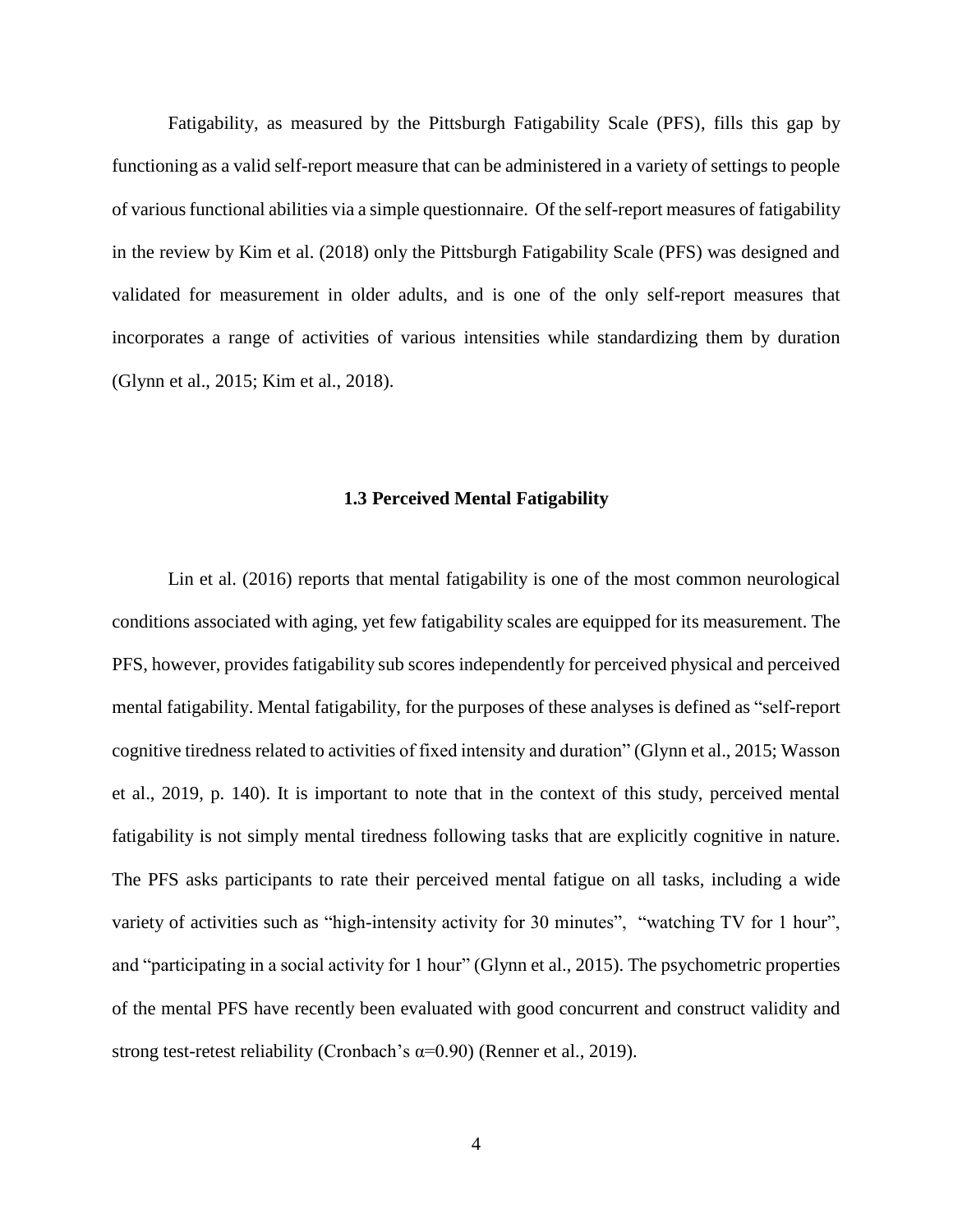In a review of the impact of mental fatigability on physical performance, [Van Cutsem et](#page-55-4)  al. (2017) discussed subjective, behavioral, and physiological manifestations of mental fatigue, emphasizing the range of ways that the concept can be defined and measured. Mental fatigue is discussed elsewhere [\(Karshikoff, Sundelin, & Lasselin, 2017;](#page-54-4) [Van Cutsem et al., 2017\)](#page-55-4) specifically as fatigue following completion of a cognitive task. Typically, these cognitive tasks are delivered in an experimental setting and include activities such as the Stroop color-word task, concentration grids, switch task paradigms, and the AX-continuous performance test (AX-CPT). Mental fatigue, as distinct from mental fatigability due to lack of standardization to activities of fixed intensity and duration has also been defined in a several other contexts. More broadly – a complex phenomenon that involves changes in mood, information processing and behavior [\(Boksem & Tops, 2008;](#page-52-2) [Desmond & Hancock, 2001\)](#page-53-7); more specifically- a "state of reduced alertness and decreased overall performance due to prolonged cognitive activity" [\(Arnau, Mockel,](#page-52-3)  [Rinkenauer, & Wascher, 2017, p. 17\)](#page-52-3); and in terms of motivation – a feeling of weariness in addition to an individual's unwillingness to continue performing the task at hand. This phenomena is said to impact mental processes such as goal-directed attention, error process, and executive control processes [\(Arnau et al., 2017\)](#page-52-3), and also has a demonstrated neural basis. In a small pilot study within the Lifestyle Interventions and Independence for Elders (LIFE) cohort, mental fatigability, independent of physical fatigability, was related to the posterior cingulate, the home of cognitive control and function, and the amygdala where emotion processing, including that of anger, fear, and motivation, takes place [\(Wasson et al., 2019\)](#page-55-3). Perceived mental fatigability as measured by the PFS was also found to be significantly correlated with other trait level fatigue measures, such as the fatigue severity scale (FFS,  $\rho = 0.63$ , p-value < 0.001), and the cognitive subsection of the Modified Fatigue Impact Scale (MFIS,  $\rho = 0.36$ ,  $p = 0.03$ ) [\(Burke et al., 2018\)](#page-52-4).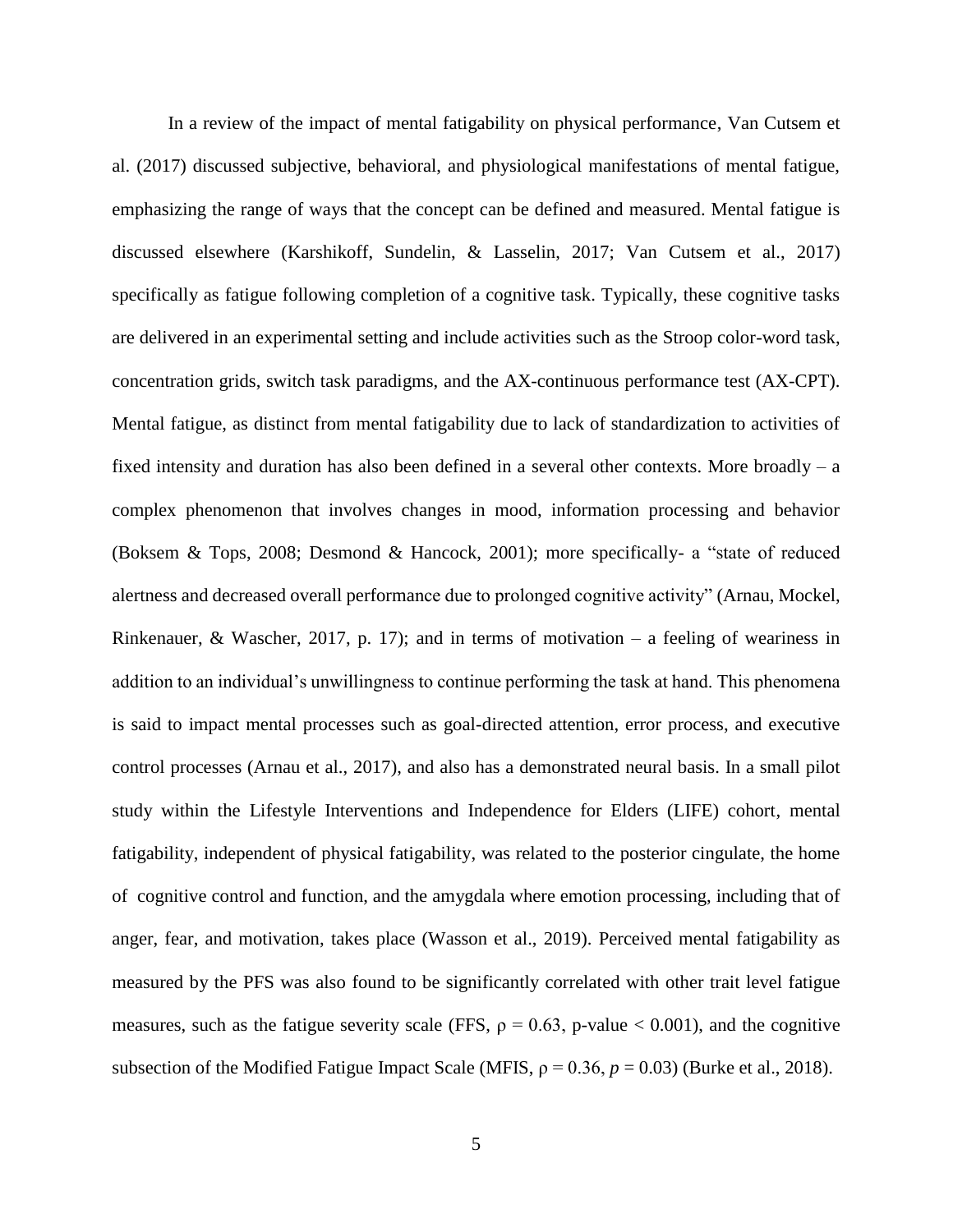The relationship between mental fatigability and physical activity may be of particular importance in older adults. In a study of healthy old and young adults who completed physical performance measure after a mental fatiguing task, dual-task gait variability, measured in terms of walking speed, stride length, stance time, double support time, and swing time, increased significantly in the old participants [\(Behrens et al., 2017\)](#page-52-5). Further, in a large sample of 1,557 adults from the Northern Sweden MONICA study, longer sitting time was associated with higher mean fatigue scores on all fatigue scales (general, physical, mental, reduced activity), indicating that physical activity may, therefore, be protective against all types of high fatigue, including mental [\(Engberg, Segerstedt, Waller, Wennberg, & Eliasson, 2017\)](#page-53-8). Finally, as measured with the PFS in the Baltimore Longitudinal Study of Aging, individuals with higher mental fatigability were 2.5 times as likely to experience a decline in gait speed compared to those who were low in the measure [\(Simonsick et al., 2018\)](#page-55-5). The study concluded that there was significant evidence for the mental fatigability assessment, in additional to the well-used physical fatigability assessment, to identify individuals at risk of performance and functional decline, in addition to other "debilitating health conditions" [\(Simonsick et al., 2016;](#page-55-1) [Simonsick et al., 2018, p. 7\)](#page-55-5). Physical activity and function is also strongly associated with individual level personality traits. In a sample of almost 6000 older men in the United States, the Osteoporotic Fractures in Men (MrOS) Study demonstrated a relationship between conscientiousness and every physical and mental health outcome, and in the same study, optimism was found to be related to several physical (IADL and SF-12 physical) and mental (SF-12 mental) function measures. [\(Smagula et al., 2016\)](#page-55-6). As both personality and perceived fatigability have been shown on the pathway leading to worse physical and mental function, there is reason to believe that personality and perceived fatigability are additionally related.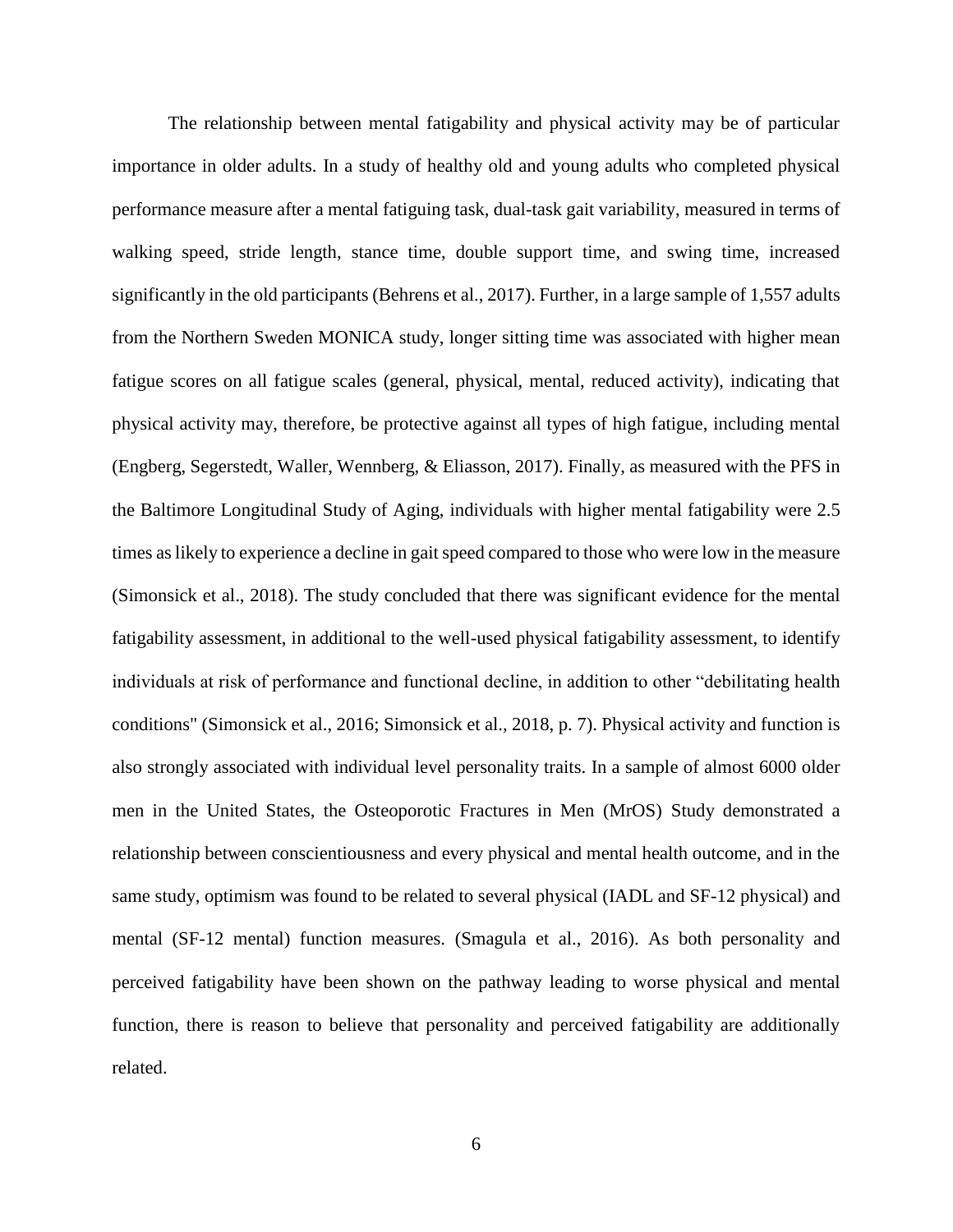### **1.4 Personality Variables and their Association with Fatigue**

<span id="page-15-0"></span>Personality attributes, some of which remain stable over time, and others of which fluctuate from the impact of the life course, may be the ideal tool to assess individual-level differences in susceptibility to perceived fatigability. This is particularly true in older adults as one's true personality may be more visible in older individuals (compared to younger individuals) because time provides people with the opportunity to "become increasingly like themselves" [\(Hooker &](#page-53-9)  [McAdams, 2003;](#page-53-9) [Neugarten, 1964, p. 198\)](#page-54-5). Additionally, these attributes could be important for estimating one's success in the aging process as they predict type of coping mechanisms, adherence to medical regimes, social support networks, and other health-behavior related attributes [\(Hooker & McAdams, 2003\)](#page-53-9).

The definition of personality as a whole is not widely agree upon. However, generally speaking, personality is "the set of psychological traits and mechanisms within the individual that are organized and relatively enduring and that influence his or her interactions with, and adaptations to, the intrapsychic, physical and social environment" [\(Larsen & Buss, 2013\)](#page-54-6). Optimism, conscientiousness, and goal reengagement and disengagement are traits that may be ideal for studying individual differences in health outcomes, such as perceived fatigability. Optimism has consistently been linked to both physical and mental health outcomes [\(Rasmussen,](#page-54-7)  [Scheier, & Greenhouse, 2009;](#page-54-7) [Smagula et al., 2016\)](#page-55-6). As has conscientiousness, or the tendency to be organized, thorough, rule-abiding, and self-disciplined [\(De Vries & Van Heck, 2002;](#page-53-10) [Martin,](#page-54-8)  [Friedman, & Schwartz, 2007;](#page-54-8) [Smagula et al., 2016\)](#page-55-6). Goal disengagement, or the ability to abandon unattainable goals, is protective against the accumulation of failure that may cause loss of motivation, time, and resources [\(Wrosch, Scheier, Miller, Schulz, & Carver, 2003\)](#page-56-0). Relative to goal disengagement, goal reengagement functions by complimentary, yet independent means. It is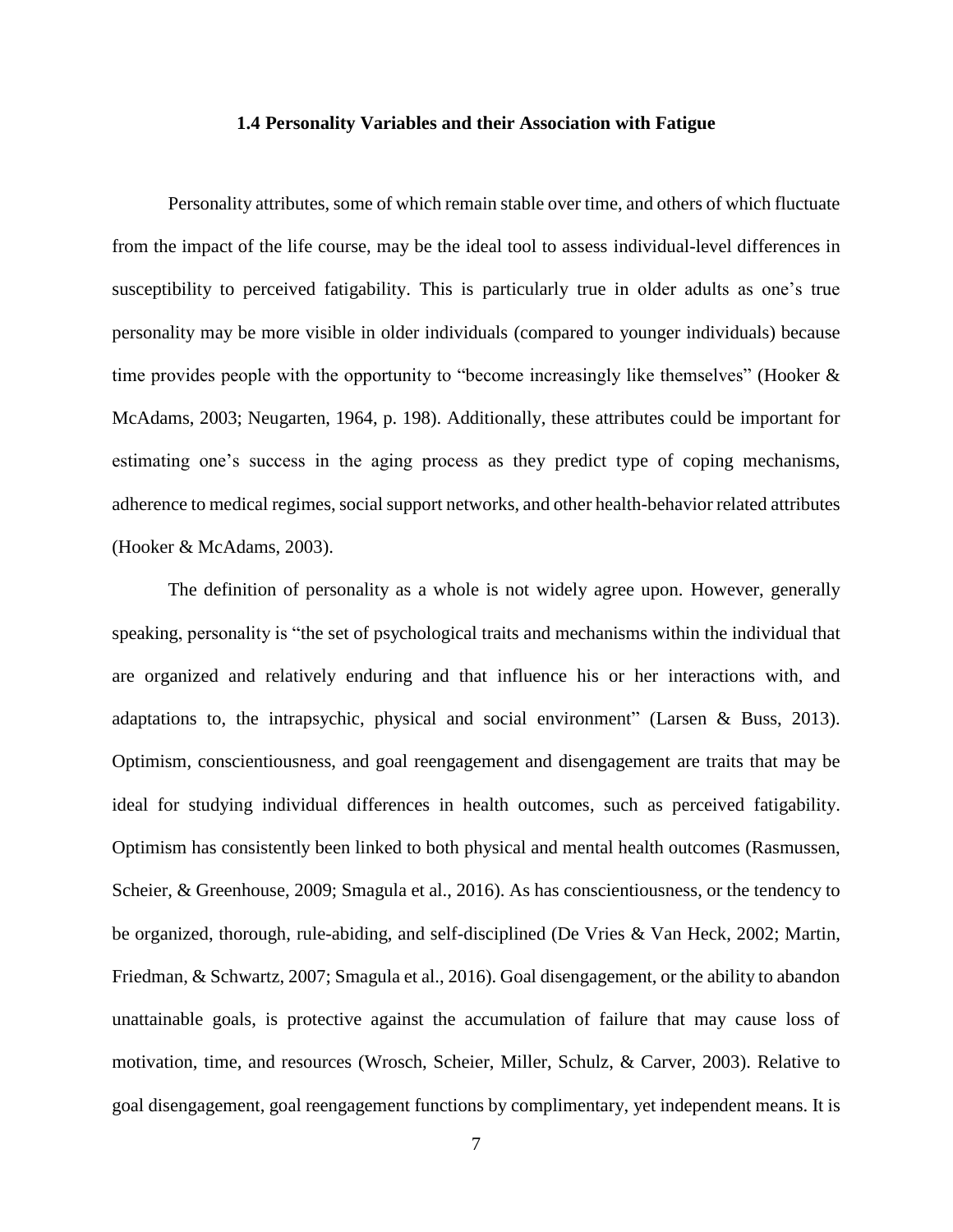often the case that an individual may disengage from one goal only to reengage in a different goal much later. One may even engage in a new goal before disengaging the previous one. Goal reengagement is of its own importance because disengaging from a goal without having a viable alternative can cause additional distress. Through the pursuit of new, more obtainable objectives, goal reengagement can help one to overcome or avoid feelings of failure [\(Wrosch et al., 2003\)](#page-56-0).

Few studies have attempted to specifically understand the individual level differences that may influence the presence and severity of perceived mental fatigability, but several studies have related personality to general measures of fatigue. In a meta-analytic review of 35 studies assessing goal adjustment, goal reengagement (*r*=-0.11) and goal disengagement (r=-0.09) were both significantly negatively correlated with fatigue [\(Barlow, Wrosch, & McGrath, 2019\)](#page-52-6). Further, in the Netherlands, [De Vries and Van Heck \(2002\)](#page-53-10) assessed the relationship between the Five-Factor-Model (FFM) of personality and two fatigue questionnaires that covered a wide range of fatigue symptoms with five subscales of the Checklist Individual Strength-20 (CIS-20) and the emotional exhaustion subscale from the Maslach Burnout Inventory (EE-MBI). Among their sample of 765 adults in the working population, as trait-level conscientiousness increased, fatigue significantly decreased with a correlation coefficient magnitude ranging from -0.10 to -0.26, depending on the measure of fatigue [\(De Vries & Van Heck, 2002\)](#page-53-10).

The relationship between personality and fatigue in the context of driving tasks is well documented [\(Matthews & Desmond, 1998\)](#page-54-9), and may help to explain the relationship between personality and perceived mental fatigability. Driving tasks are a good measure of mental fatigue, independent of physical fatigue, because they are sedentary activities that require significant cognitive effort that is more likely to induce mental tiredness over physical tiredness. In [Lal and](#page-54-10)  Craig (2002) drivers hooked up to electroencephalograms (EEG) showed increased delta and theta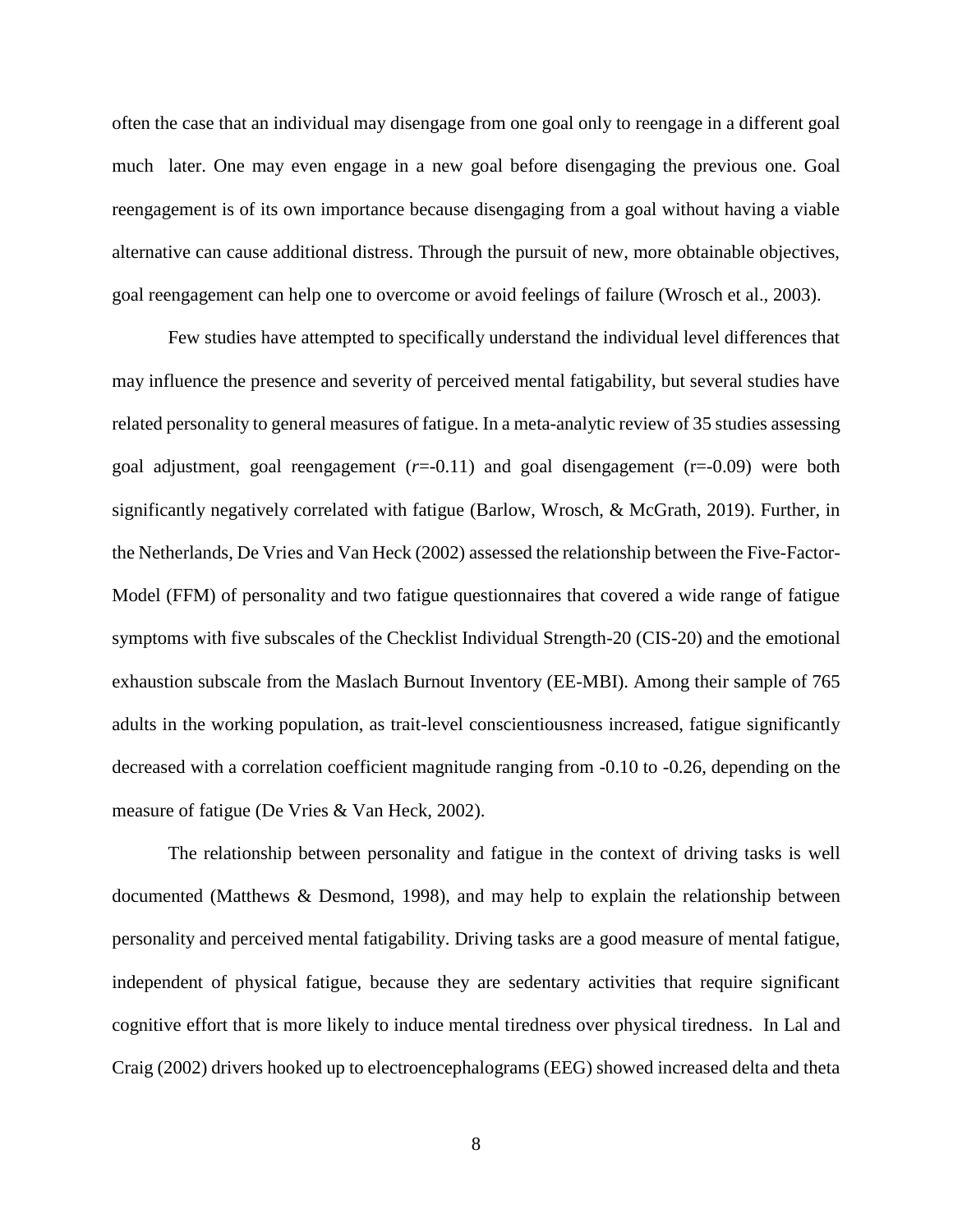waves associated with both fatigue and psychological factors that are related to personality, such as anxiety and mood state. [Craig, Tran, Wijesuriya, and Boord \(2006\)](#page-53-11) also measured the relationship between extraversion, and a number of other personality traits and driving-related fatigue. In a study of 50 young individuals (mean age=32.6 years), impulsivity, anxiety, and conscientiousness were the psychological factors most strongly related to their five measures of fatigue [\(Craig et al., 2006\)](#page-53-11). Conscientiousness alone explained 10.2% of the variance in percent change in Chalder Scale fatigue measures before and after the driving task.

# <span id="page-17-0"></span>**1.5 Covariates Impacting the Relationship between Personality and Perceived Mental Fatigability**

The mechanism by which personality influences health outcomes may often involve an indirect relationship. For example, optimists may have a friendlier disposition which may encourage the development of a better social support network, decrease interpersonal stress, and consequently decrease the risk of stress-related health outcomes like heart disease [\(Martin et al.,](#page-54-8)  [2007;](#page-54-8) [Smith, 2000\)](#page-55-7). There are several studies that have noted numerous factors, in addition to social support, that may confound levels of mental fatigue and personality.

Depression needs to be controlled for in studies of personality and health outcomes. Otherwise any relationship credited to personality may just be the result of acute mood changes or symptoms of the disorder rather than trait-level personality attributes [\(Duberstein et al., 2003\)](#page-53-12). In a previous study on The Osteoporotic Fractures in Men (MrOS) cohort, depression was significantly related to optimism, conscientiousness, goal reengagement and goal disengagement [\(Smagula et](#page-55-6) al., 2016). Additionally, symptoms of depression may be mistaken for high fatigue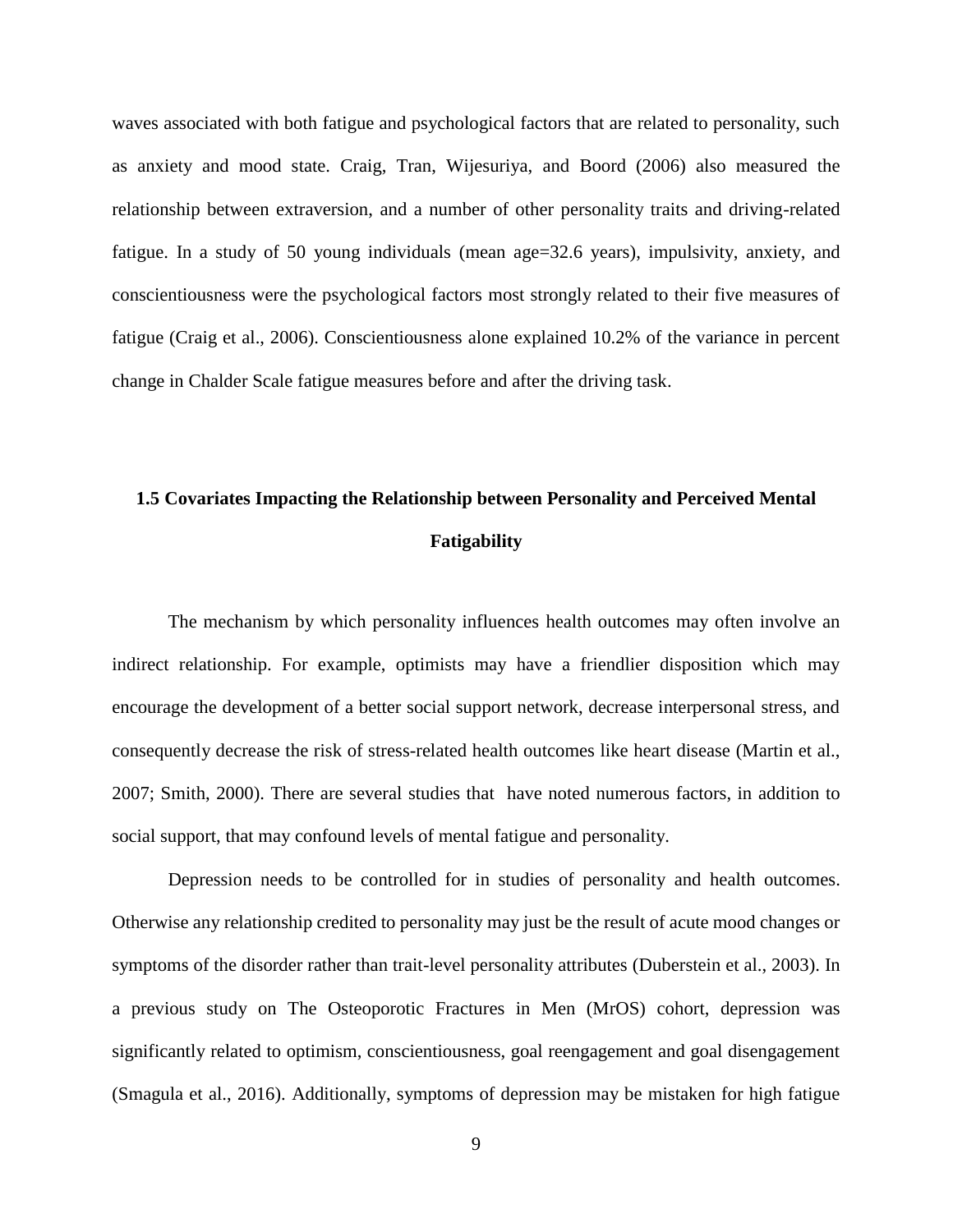because there are numerous overlapping characteristics, such as extreme tiredness and lack of motivation [\(Eldadah, 2010\)](#page-53-5). In a large sample of older adults from primary care facilities, it was suggested that depression is likely to have an increased effect on health outcomes in old age due to the mental weight of increasing medical burdens and life transitions [\(Duberstein et al., 2003\)](#page-53-12).

Personality is likely to be related to several other psychosocial predictors of health outcomes. For example, those who are high in conscientiousness may be less likely to smoke, or drink excessively [\(Martin et al., 2007\)](#page-54-8), more likely to be married, and more likely to have higher educational attainment [\(Martin et al., 2007;](#page-54-8) [Smagula et al., 2016\)](#page-55-6). Similarly, in the Dutch working adults cohort there was an inverse relationship between marital status and fatigue such that singles reported more fatigue, particularly on the motivation and physical activity subscales, than those who had a partner [\(De Vries & Van Heck, 2002\)](#page-53-10). Further, one's social environment typically has a reciprocal relationship with health status [\(Smith & Spiro, 2002\)](#page-55-8). In old age, living arrangement may be a large part of one's social environment as individuals are typically spending more time at home. Living environment can predict an individual's psychological engagement and productivity [\(Friedman & Kern, 2014\)](#page-53-13), and may be related to fatigue, such that individuals who have an engaging or more positive living space may feel less fatigued.

On average, the number of medical diagnoses significantly increases with age [\(Weber et](#page-56-1)  [al., 2015\)](#page-56-1). Many of these diagnoses are chronic diseases that could be related to both personality and fatigue. In the Women's Health Initiative measurement of cardiovascular disease, optimists had a decreased risk of coronary heart disease and mortality compared to pessimists [\(Tindle et al.,](#page-55-9)  [2009\)](#page-55-9). The same may be true of others who have negative personality attributes such as low conscientiousness, and low goal disengagement and reengagement. Furthermore, some personality traits, such as conscientiousness, are related to behavioral factors for diabetes [\(Sanatkar et al.,](#page-54-11)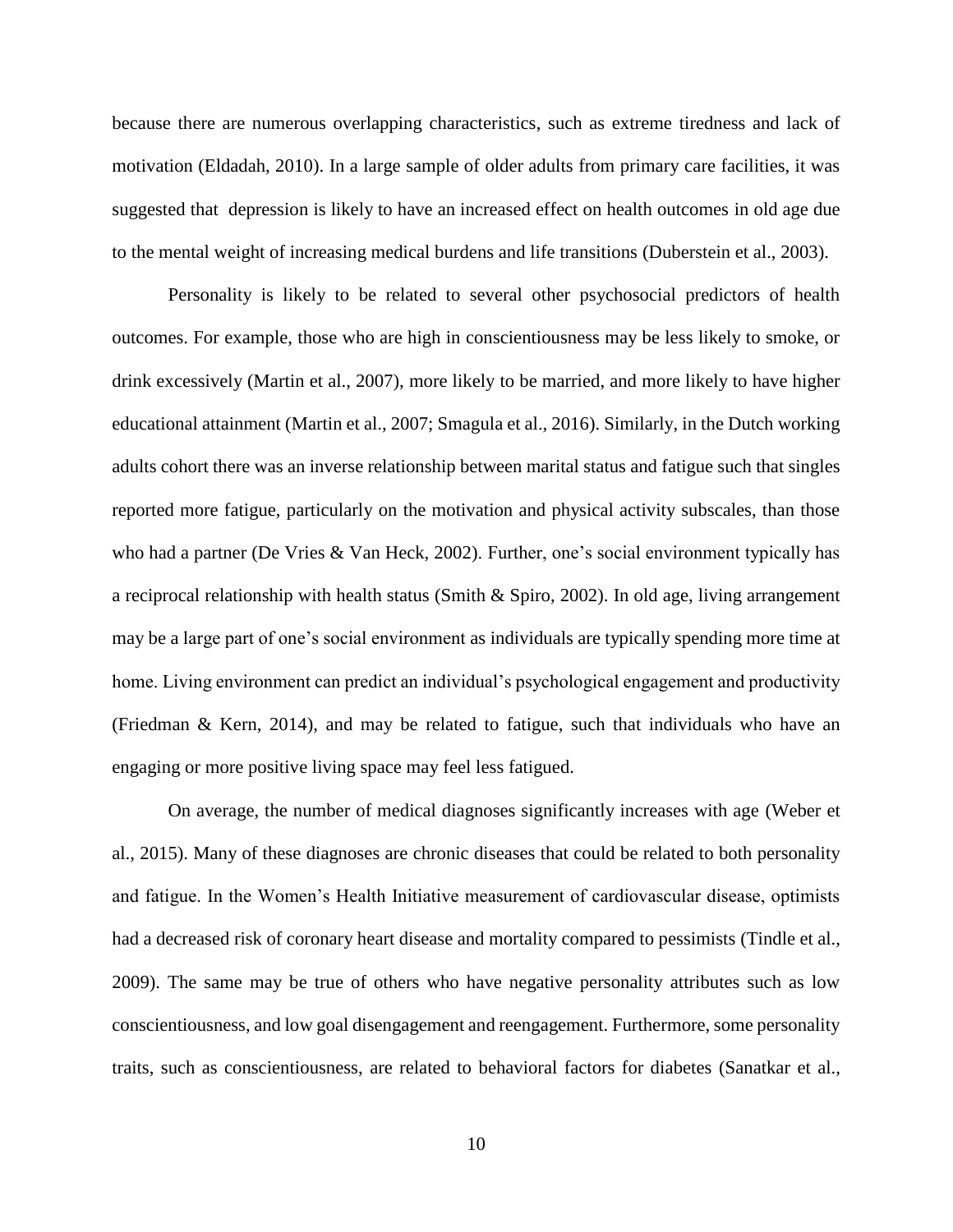[2019\)](#page-54-11), and others factors like goal reengagement and disengagement may affect management of the disease. [Barlow et al. \(2019\)](#page-52-6) also found that goal reengagement and goal disengagement are associated with fewer physical symptoms ( $r = -0.13$  for both traits) and goal reengagement is associated with less chronic illness ( $r = -0.09$ ). In regards to fatigue, the Jerusalem Longitudinal Cohort study identified significant relationships between ischemic heart disease, hypertension and fatigue at 70, 80, and 85 years of age, and between diabetes and fatigue at age 70 [\(Moreh et al.,](#page-54-0)  [2010\)](#page-54-0). The comorbidity between fatigue and diabetes is likely caused by hypo- or hyperglycemia or various psychological and physical factors, such as lack of exercise [\(Fritschi & Quinn, 2010\)](#page-53-14). In the Nordic Research on Aging (NORA) study of 546 men and women over the age of 75, the odds of tiredness, a similar measure to fatigue, were over 4.5 times higher among those with at least 2 comorbid medical conditions [\(Avlund, Rantanen, & Schroll, 2007\)](#page-52-7). Beyond the presence of actual medical conditions, [Engberg et al. \(2017\)](#page-53-8) found that self-rated health status was strongly associated with lower mean fatigue scores on all fatigue scales, including mental fatigue. There was a mean difference in fatigue scores of 3.3 points between the lowest and highest self-rated health status (p<0.001), even after adjustment for age, sex, and socioeconomic status.

On similar physical health pathways, body mass index (BMI) is likely related to personality and fatigue as those who are, for example, high on conscientiousness or goal adjustment may be more likely to adhere to advantageous health behaviors and maintain a healthier weight. Individuals with a high BMI may have less energy and consequently be at risk of higher mental fatigability. Moreover, poor sleep quality could increase one's perception of their fatigue level, and global sleep quality scores from the Pittsburgh Sleep Quality Index have previously been shown to have a significant relationship with optimism, conscientiousness, and goal reengagement [\(Smagula et al., 2016\)](#page-55-6).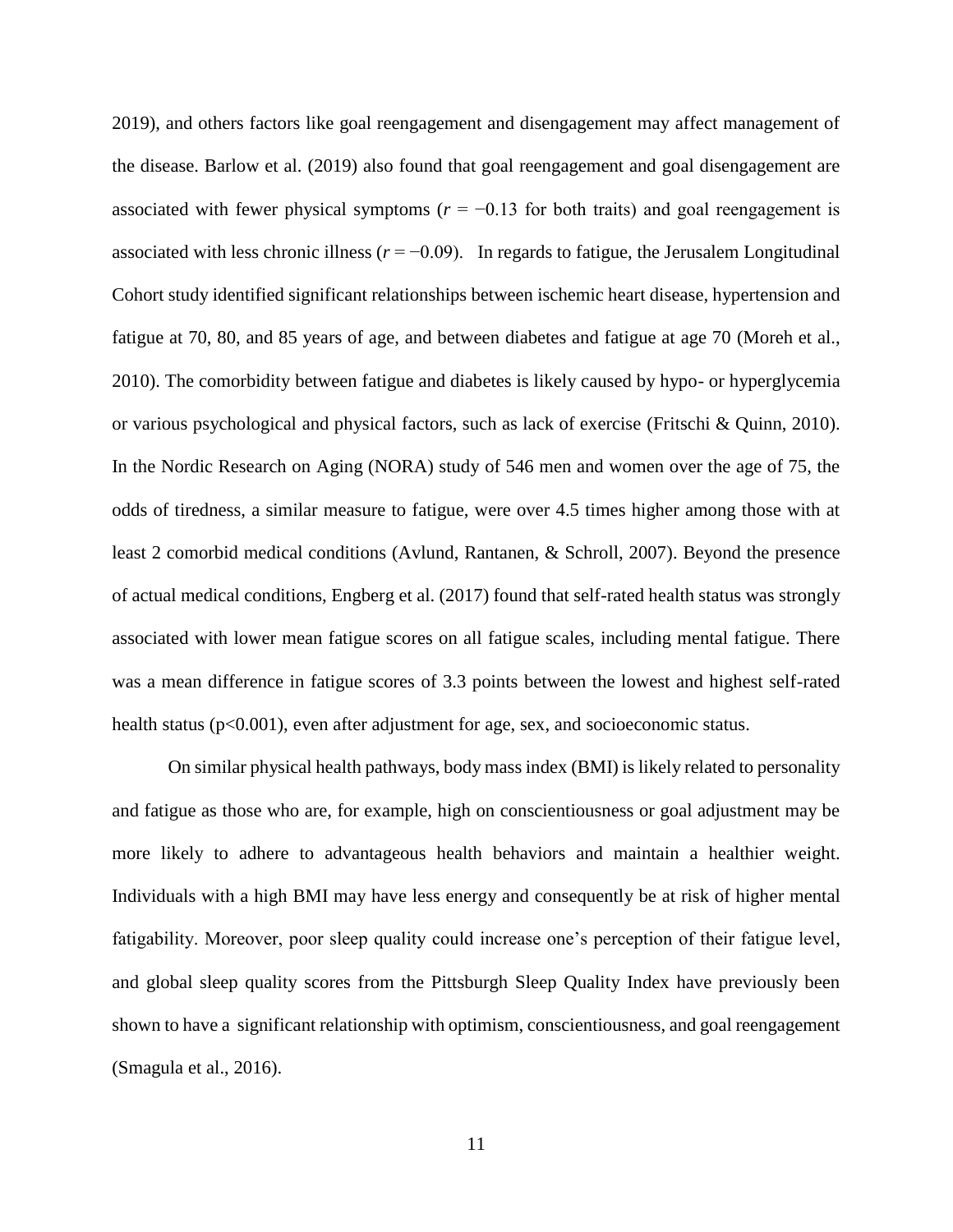These variables capture combinations of genetic, environmental, and sociocultural elements that are important for our understanding of the biopsychosocial processes that are both directly and indirectly responsible for both our mental and physical health (Martin, Friedman, & Schwarz, 2007), and consequently, personality and fatigability.

### <span id="page-20-0"></span>**1.6 Mechanism for the Relationship between Personality and Perceived Mental Fatigability**

In addition to the direct and indirect effects that personality has on perceived mental fatigability through health behaviors, and health status, there are several other possible mechanism which may help to explain the relationship. Several papers have used Eysenck's Biological Basis of Personality and Arousal Theory to describe the association. According to Eysenck's theory, certain personality traits, such as extraversion, may predispose an individual to fatigue during tasks they perceive to be monotonous and boring [\(Craig et al., 2006\)](#page-53-11). Psychological constructs that are related to extraversion, such as arousability and sensation seeking, are likely to explain the association between the trait and susceptibility to fatigue[. Thiffault and Bergeron \(2003\)](#page-55-10) also found an association between sensation seeking, or more specifically, experience seeking, and fatigue during a driving task. Additionally, they observed an interaction between extraversion and sensation seeking such that sensation seeking explained 26% of the variance in fatigue during the monotonous driving task, but only for participants who were high in extraversion (Thiffault  $\&$ [Bergeron, 2003\)](#page-55-10). This relationship suggests that individuals who prefer high levels of stimulation may have a more negative reaction, such as heightened fatigue, to tasks that they perceive to be boring, compared to individuals who prefer lower levels of stimuli. This mechanism can be applied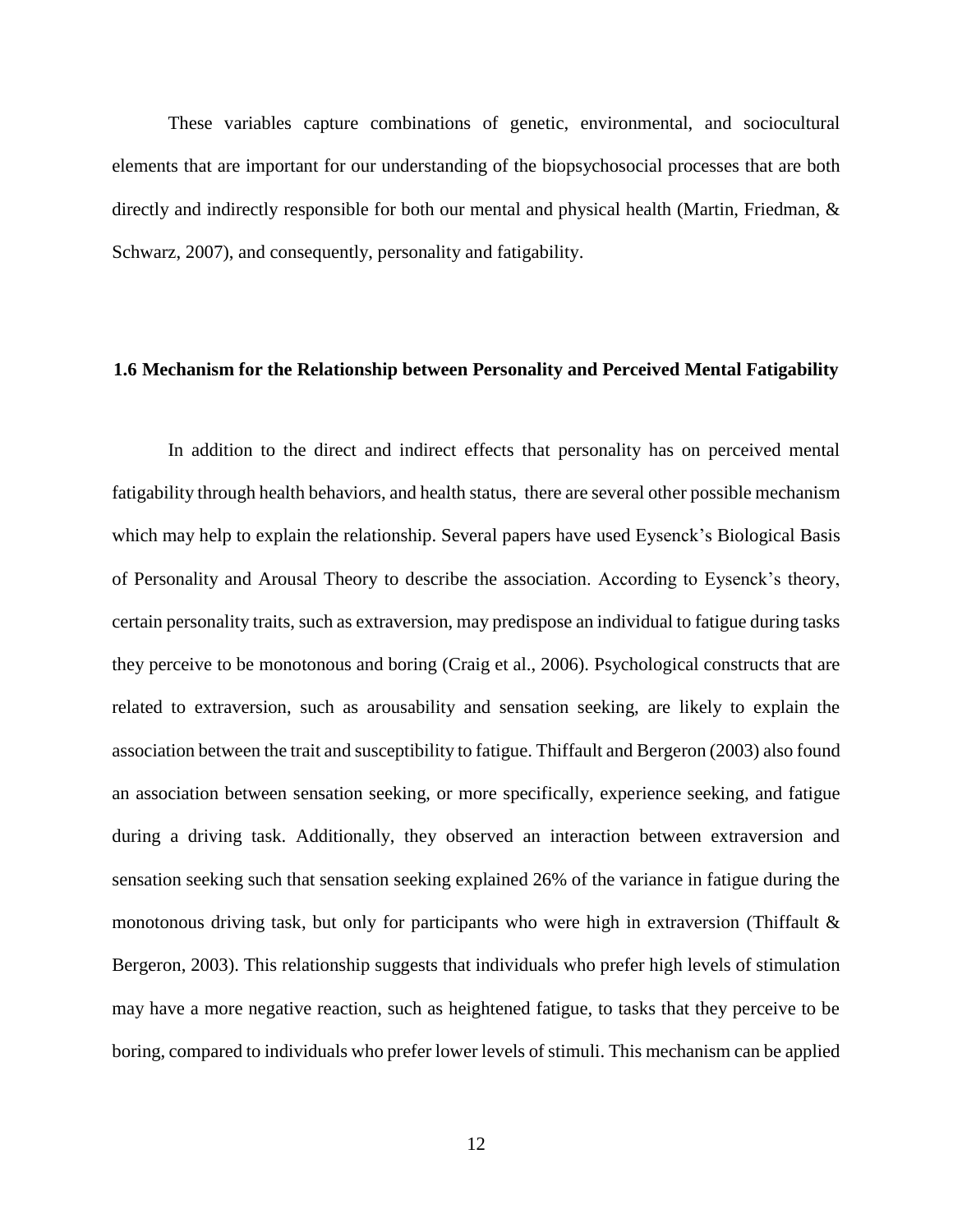outside the trait of extraversion to other personality constructs such as high goal disengagement that may also relate to high levels of stimulation.

This arousal and stimulation mechanism of personality and fatigue is similar to [Boksem](#page-52-2)  and Tops (2008) cost and benefit theory. This theory discusses two motivational systems – motivation to obtain rewards and motivation to avoid harm and punishment, that constantly interact and come with energetical costs. That is to say, people will only expend energy when energetical costs are low compared to the perceived benefit (ex; reward or avoidance of punishment). When someone preforms a task over a long period of time, significant energy is invested that builds up, and eventually the energy loss will outweigh the perceived reward, resulting in decreased motivation to continue. This concept is fatigue – the drive to end a task, or hesitancy to start another when the energy-related costs exceed the perceived benefits of continued performance [\(Boksem & Tops, 2008\)](#page-52-2).

In the context of personality, extraverts, for example, have shown to have higher sensitivity to rewards such that those who are lower on extraversion may be predisposed to perceive that costs outweigh potential rewards and succumb to mental fatigue earlier. Similarly, individuals who are higher on optimism may be able to use their positive disposition to focus on the reward, and therefore be able to continue the task longer before experiencing fatigue [\(Boksem & Tops, 2008\)](#page-52-2). Perfectionism, a trait similar to conscientiousness but considered to be more maladaptive [\(Stoeber,](#page-55-11)  [Otto, & Dalbert, 2009\)](#page-55-11), is also related to the motivational pathway to fatigue and fatigability. Perfectionists may sacrifice immediate pleasure (i.e., stopping their workout early to feel less tired and avoid fatigue) to optimize task performance, and may even continue the activity even after energy costs are high to avoid the punishment they perceive to be associated with stopping (i.e., poor self-esteem) [\(Boksem & Tops, 2008\)](#page-52-2). Conscientious individuals may experience the same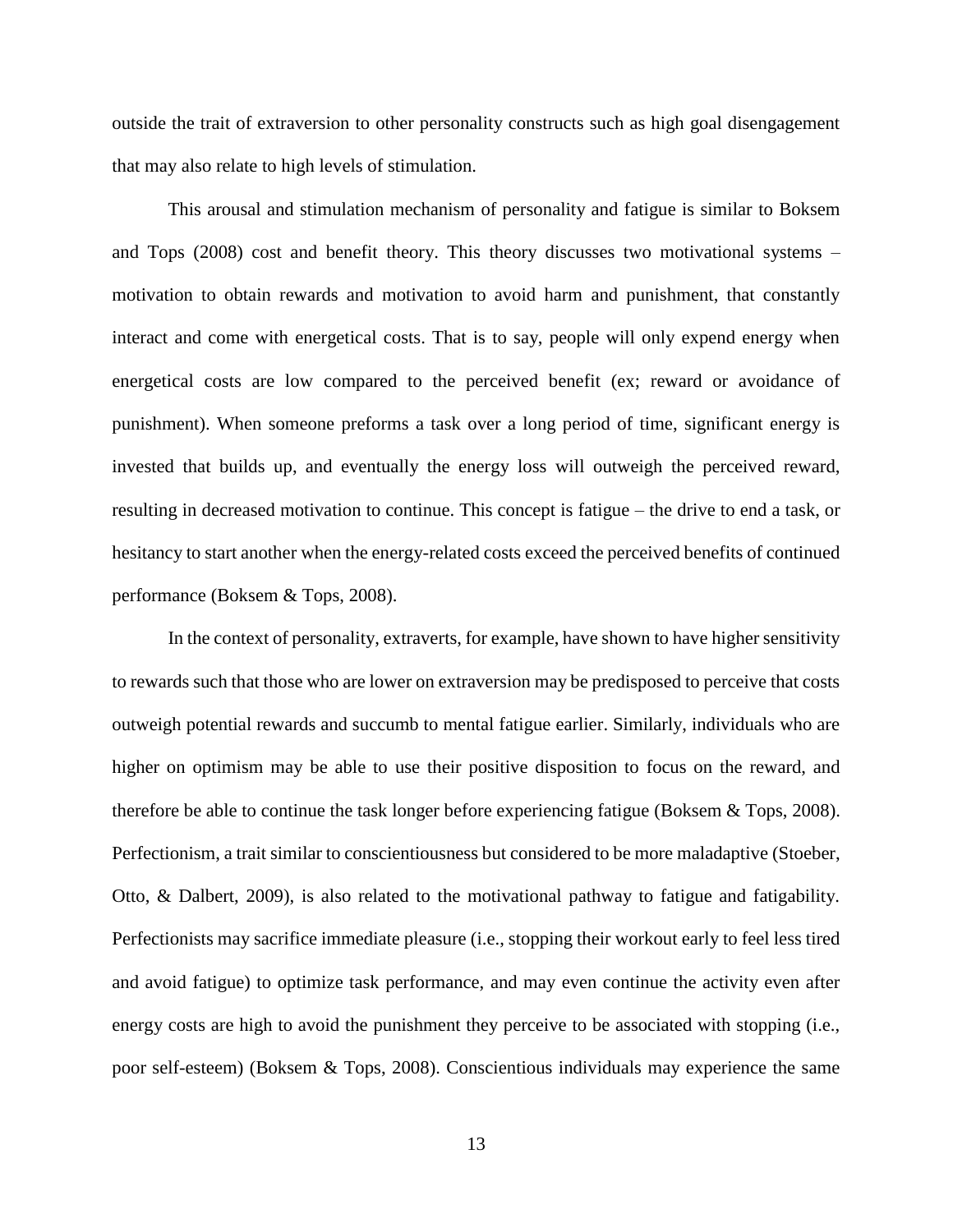drive to focus on longer term goals and continue past the point of energy deficit (fatigue). This persistence-type mindset is likely also related goal adjustment. The ability to understand the balance between short-term and long-term goals is important in the motivation pathway because as fatigue increases, long-term goals experience competition from short term goals (ex; rest) that are directed at maintaining general well-being [\(Boksem & Tops, 2008\)](#page-52-2). Individuals who are able to disengage from unattainable goals and reengage in more obtainable goals may experience less fatigue.

The proposed conceptual framework for these analyses recognizes the sensation seeking and cost/benefit mechanism as well as the health behavior mechanisms to explain the association between personality, other potential influential factors, and perceived mental fatigability (Figure 1). Sociodemographic variables such as age and race are likely to act as confounding variables because they are consistent factors that have large influences on our environment and experiences that explain our personalities and our ability to perceive mental fatigability. As previously explained through the health behaviors, sensation seeking and cost/benefit mechanisms, other variables have the potential to act as mediators between personality, which is relatively stable over time, and perceived mental fatigability.

### **1.7 Gaps in the Literature**

<span id="page-22-0"></span>Since it's validation in 2015 [\(Glynn et al.\)](#page-53-6), significant work has been done assessing the factors associated with the perceived physical fatigability subscale of the PFS, but few studies have focused specifically on perceived mental fatigability. Mental fatigue has been studied in a variety of specific contexts, such as during driving tasks or after completion of cognitive tests, but mental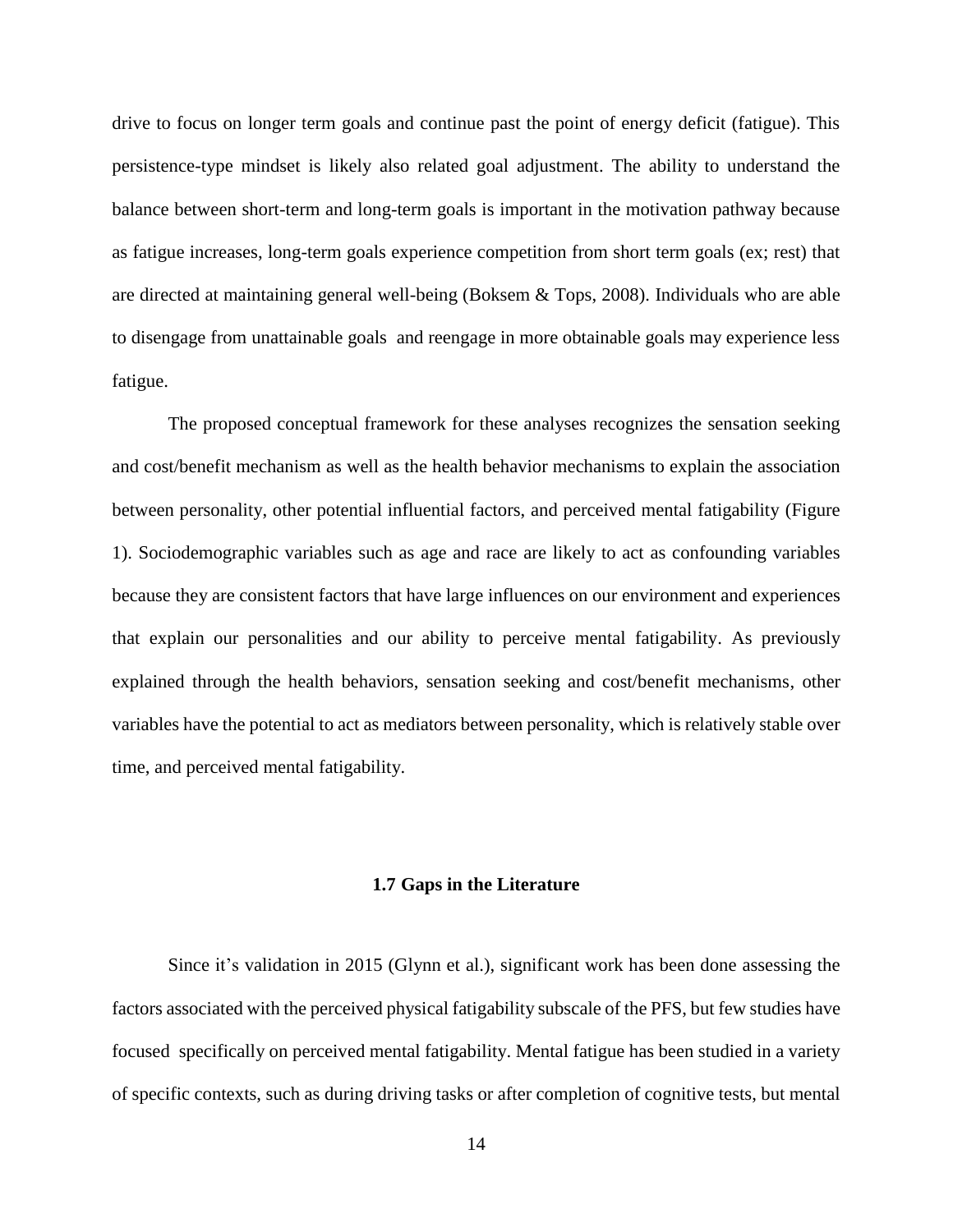fatigability as measured by the Pittsburgh Fatigability Scale provides information on perceived mental tiredness following a number of simple day-to-day tasks, standardized in intensity and duration, that are applicable to the general population and realistic among a cohort of older adults. Additionally, the use of fatigability, as opposed to global fatigue, is of particular importance in studies of older adults since these individuals are more likely to adjust their activity levels to avoid fatigue [\(Alexander et al., 2010\)](#page-52-1), which is likely to impact the accuracy of the measurement.

Personality has been studied in older adults. However, despite the stability of personality and the prevalence of fatigue, few studies have looked specifically at the association of these traitlevel differences and fatigue in this population. In the work that does address the association between personality and fatigue in groups other than older adults, very few covariates were included that may help to explain the mechanism in which the constructs are related and also contribute to the direction and strength of the association [\(Barlow et al., 2019;](#page-52-6) [De Vries & Van](#page-53-10)  [Heck, 2002\)](#page-53-10).

This study fills a gap in the literature by (1) adding to the body of work on perceived mental fatigability; (2) assessing how personality contributes to mechanisms that influence the highly prevalent condition; and (3) providing evidence for the amount of variation in perceived mental fatigability that may be explained by our individual-level differences.

### **1.8 Public Health Significance**

<span id="page-23-0"></span>Fatigue is a highly prevalent condition among older adults that may be indicative of more serious disease and is related to functional limitation and mortality. As the proportion of adults over the age of 65 is expected to rise to nearly a quarter of the U.S. population, work that may help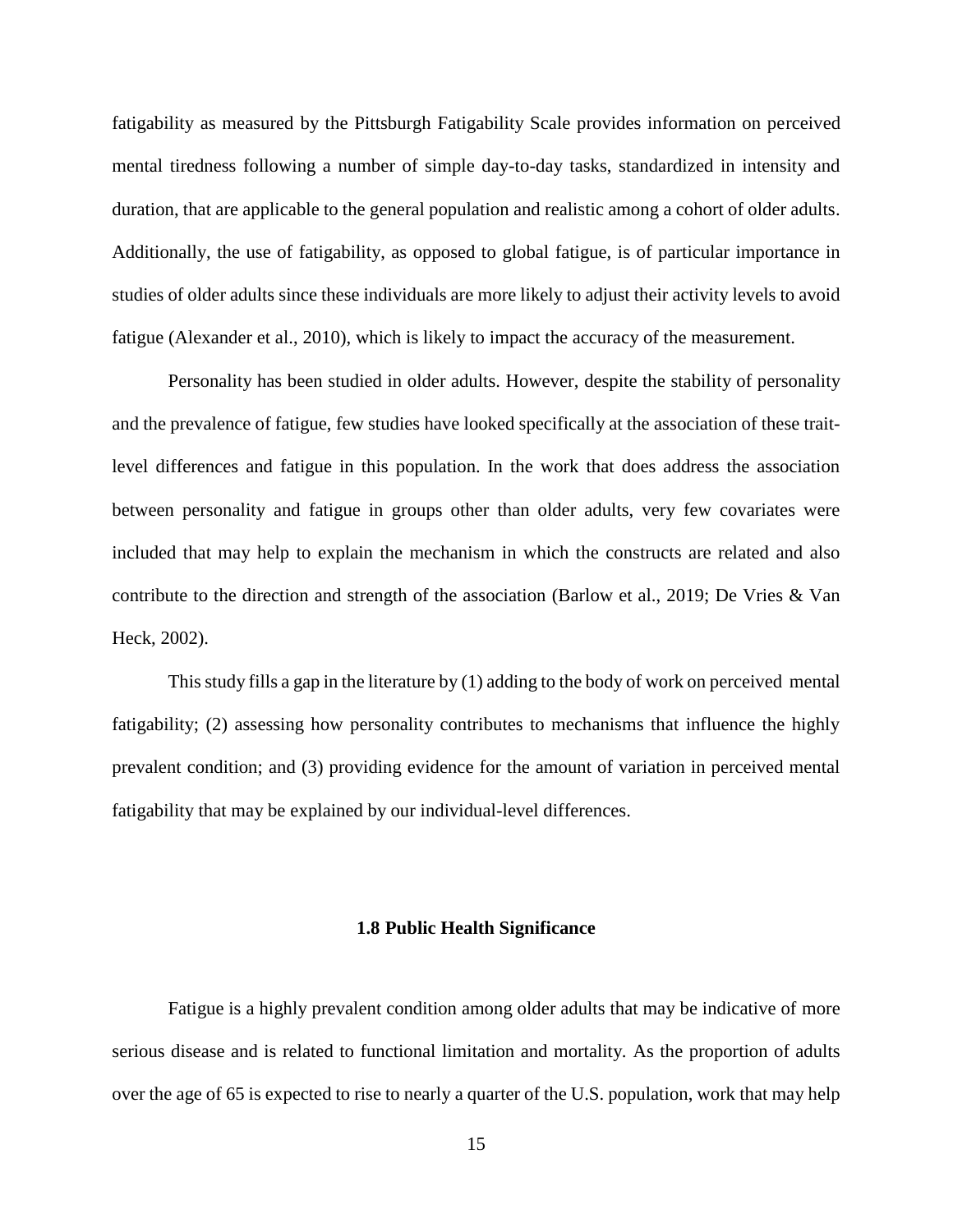to limit adverse health outcomes in this group is of particular importance. If clinicians and public health officials are able to recognize symptoms of fatigue early on, they may be able to intervene before worse aging outcomes develop.

Several personality traits have been found to be protective against fatigue. Others, such as low conscientiousness and low optimism are shown to be related to the same negative health outcomes and comorbidities as fatigue, such as depression and increased mortality. In this study, with thorough modeling and a wide variety of covariates, we were able to not only assess if personality was related to perceived mental fatigability, but also further unpack what factors explain this association and determine how the relationship exists. Further understanding into the mechanisms that lead to perceived mental fatigability will help clinicians design more targeted and effective interventions to lower fatigability, and consequently decrease the risk of several negative health outcomes.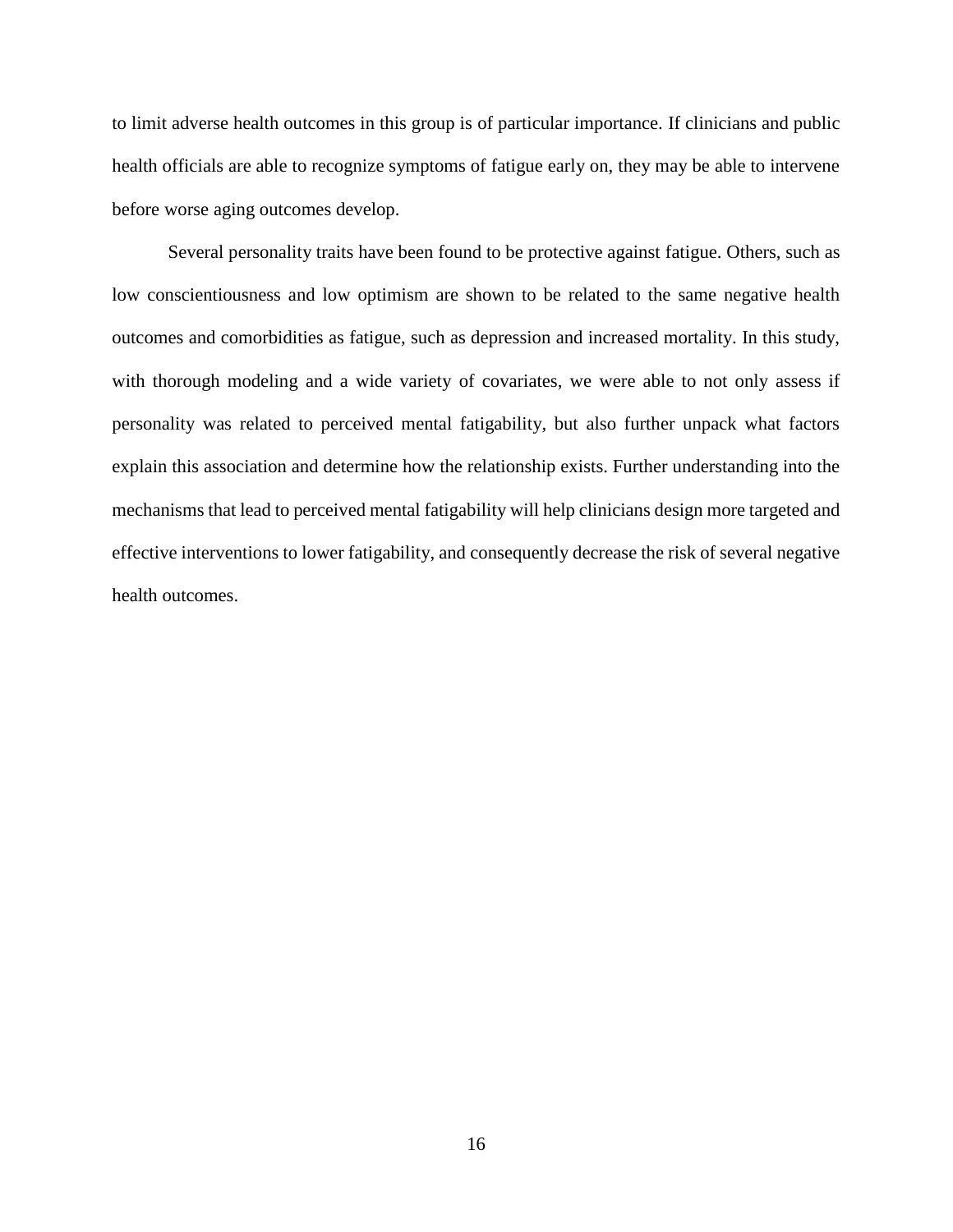## **2.0 Objectives**

<span id="page-25-0"></span>The objectives of this study were to examine (1) which covariates significantly contribute to the relationship between personality and perceived mental fatigability; and (2) determine the amount of variation in perceived mental fatigability that can be explained by personality independent of other significant covariates. We hypothesize that in older adults, individuals with higher scores on all four personality domains will have lower perceived mental fatigability. We also hypothesize, according to the literature, that conscientiousness and optimism will have a stronger association with perceived mental fatigability than either of the goal adjustment variables. Although the relationship between personality and perceived mental fatigability is likely to be explained largely through several mechanisms involving indirect relationships, we expect that at least a portion of the variation in perceived mental fatigability can be explained by personality alone.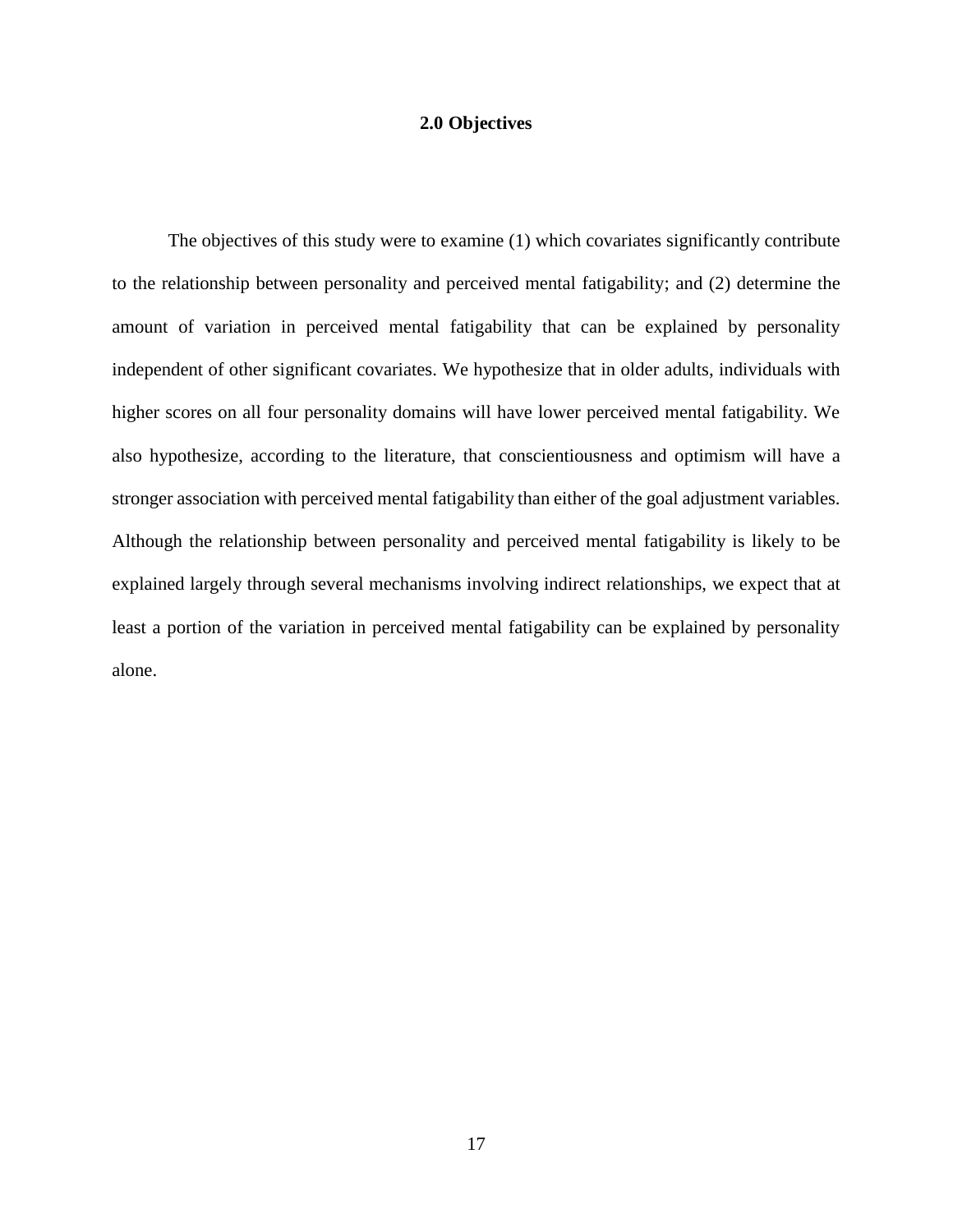### **3.0 Methods**

### **3.1 MrOS Study Population**

<span id="page-26-1"></span><span id="page-26-0"></span>This study population is derived from The Osteoporotic Fractures in Men (MrOS) Study. MrOS is a multicenter prospective longitudinal cohort study designed to identify risk factors for osteoporosis as well as other age-related medical conditions in community dwelling, ambulatory men aged 65 years and older [\(Blank et al., 2005\)](#page-52-8). Recruitment took place beginning in March 2000 from San Diego, CA; Palo Alto, CA; Pittsburgh, PA; Birmingham, AL; and Minneapolis, MN. MrOS aimed to include men who were able to walk without assistance, did not have bilateral hip replacements, were able to provide self-reported data and informed consent, lived near a clinical site throughout the duration of the study, and at the discretion of the investigator, did not have a medical condition that would results in imminent death.

A total of 5,994 men were enrolled at baseline. Minorities were recruited such that enrollment would reflect the demographic distribution of minorities at each site, and approximately 10.6% of the overall sample was made up of minority men. Overall, the sample was highly educated and of good health. At baseline, 86% of the MrOS population reported good or excellent health, only 3% were current smokers, and 53% had college, some graduate school, or had completed graduate school. Additional recruitment information [\(Blank et al., 2005\)](#page-52-8) and baseline characteristics [\(Orwoll et al., 2005\)](#page-54-12) are reported elsewhere.

This study is a cross sectional analysis of measures available from individuals who were willing and able to complete visit 4 of MrOS, which took place between May 2014 and May 2016.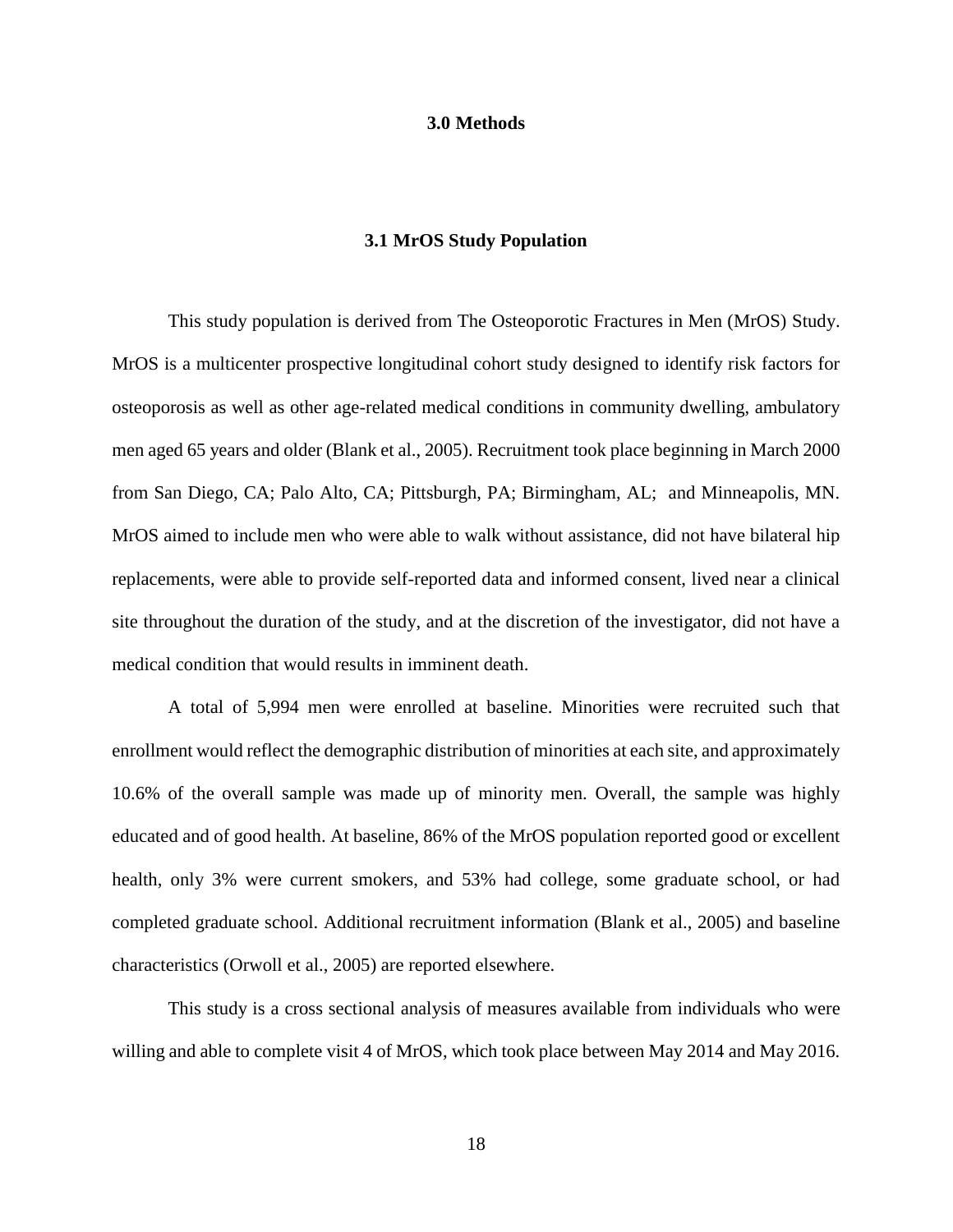### **3.2 Perceived Mental Fatigability**

<span id="page-27-0"></span>Perceived mental fatigability was measured with the validated 10-item Pittsburgh Fatigability Scale (PFS) [\(Renner et al., 2019\)](#page-54-3). The PFS was self-administered and consisted of questions related to social, sedentary, lifestyle or light-intensity, and moderate to high-intensity activities. Participants rated their perceived physical and perceived mental fatigue for each activity on a 0-5 scale ranging from no fatigue to extreme fatigue, and also reported whether or not they had done the activity in the past month. Continuous summary scores were created independently for perceived physical and perceived mental fatigability ranging from 0-50 such that a higher score indicates greater fatigability. A PFS mental score  $\geq$  13 indicates higher perceived fatigability [\(Simonsick et al., 2018;](#page-55-5) [Wasson et al., 2019\)](#page-55-3). The PFS demonstrated strong internal consistency (Cronbach's alpha=0.88) and test-retest reliability (intraclass correlation=0.86) [\(Glynn et al.,](#page-53-6)  [2015\)](#page-53-6). The PFS mental has a Cronbach's alpha=0.90 [\(Renner et al., 2019\)](#page-54-3). For individuals with incomplete responses to the PFS, perceived mental fatigability scores were imputed based on the mean value of their valid responses and adjusted for the intensity of activity and differences in the level of fatigue reported by study participants who had completed the item in question and those who had not [\(Cooper et al., 2019\)](#page-52-9).

### **3.3 Personality Measures**

<span id="page-27-1"></span>In MrOS, a five-page personality questionnaire measured optimism, conscientiousness, goal disengagement, and goal reengagement traits. Responses to each question were measured on a one to five scale ranging from strongly disagree to strongly agree. Summary scores were created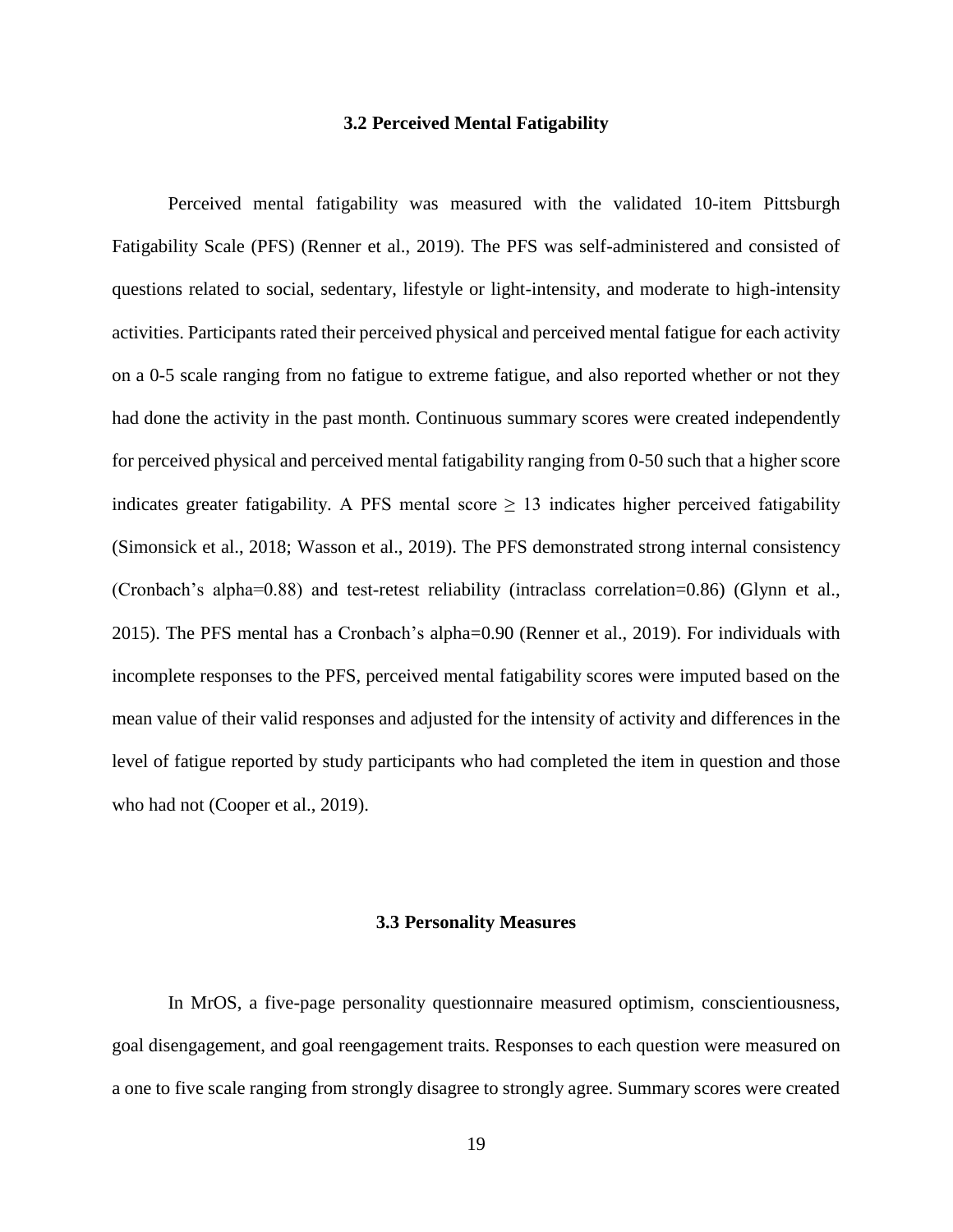for each of the four personality variables by summing the responses to trait-specific questions, some of which were in reverse order.

Optimism was measured with the Life Orientation Test-Revised (LOT-R), which maintains a Cronbach's alpha of 0.74 and test-retest reliability of 0.79 at 28 months [\(Scheier, Carver, &](#page-55-12)  [Bridges, 1994\)](#page-55-12).

Conscientiousness was measured with the International Personality Item Pool (IPIP) scale and has a Cronbach's alpha of 0.78. The IPIP was validated against the revised NEO Personality inventory (NEO-PI-R). The conscientiousness subscales, including self-efficacy, orderliness, dutifulness, achievement-striving, self-discipline, and cautiousness, are all highly correlated with the NEO-PI-R conscientiousness subscales with corrected correlation coefficients ranging from 0.89 to 0.99 [\(Goldberg, 1999\)](#page-53-15).

Goal disengagement and goal reengagement were both measured with the Goal Adjustment Scale. Disengagement is comprised of relinquishment of commitment and reduction of effort. Goal reengagement is made up of the ability to identify new goals, to commit to new goals, and to begin active pursuit of new goals, respectively, when unattainable goals were encountered. Goal disengagement has a Cronbach's alpha of 0.84 and goal reengagement has a Cronbach's alpha of 0.86 [\(Wrosch et al., 2003\)](#page-56-0).

Summary scores are on a scale of 0-24 for optimism, 5-50 for conscientiousness, 4-20 for goal disengagement and 6-30 for goal reengagement. In these analyses, each personality variable was standardized such that mean=0 and standard deviation=1.0.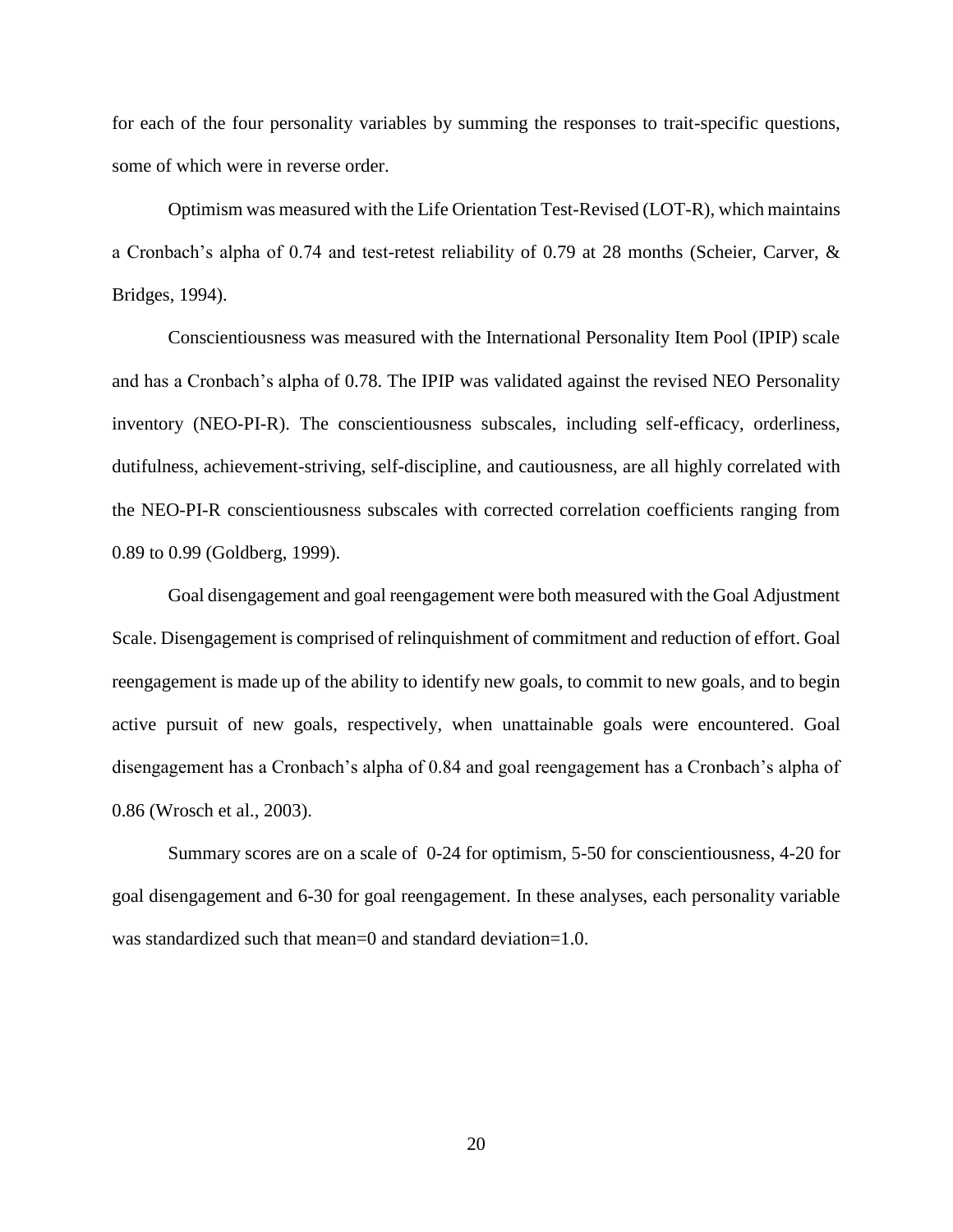### **3.4 Demographic, Lifestyle and Health-related variables**

<span id="page-29-0"></span>Demographic variables included in these analyses were age, race (White, African American, Asian, other), education (high school or less, some college/college graduate, or some/all graduate school), and marital status (married, widowed/separated/divorced, or single/never married). We also included several psychological and behavioral variables such as whether or not the participants lived alone, smoking status (never, past, or current smokers), number of alcoholic drinks consumed per week (< 1 drink, 1-5 drinks, or 6-14 or more drinks), and self-rated health status (excellent/good, or poor/very poor/bad). Additionally, mental health was measured with the Teng Modified Mini-Mental State Exam (3MS) to assess cognitive abilities. The 3MS is a continuous measure ranging from 0 to 100 where a higher score indicates better cognitive function [\(Teng & Chui, 1987\)](#page-55-13). The Geriatric Depression Scale, including 15 yes or no questions regarding mood in the past week, was used to measure clinically significant depression. On a scale of 0 to 15, a score  $\geq 6$  was used to define depression [\(Almeida & Almeida, 1999\)](#page-52-10). Finally, global sleep quality was measured with the Pittsburgh Sleep Quality Index, which has been validated in a population of older adults, and a cut point of score  $>5$  is used to indicate significant sleep disturbance [\(Buysse et al., 1991\)](#page-52-11).

Participants also self-reported whether or not they currently have or have ever had hypertension, congestive heart failure, heart attack, diabetes, or stroke. Body mass index (BMI) was also recorded in  $\text{kg/m}^2$ . BMI was recorded as a continuous variable, however, a value <18.5 indicated underweight; 25.0 and 29.9 indicated overweight; and a value over 30.0 indicated obesity where obesity class increases as score increases [\("Classification of Overweight and Obesity by](#page-52-12)  [BMI, Waist Circumference, and Associated Disease Risks,"\)](#page-52-12).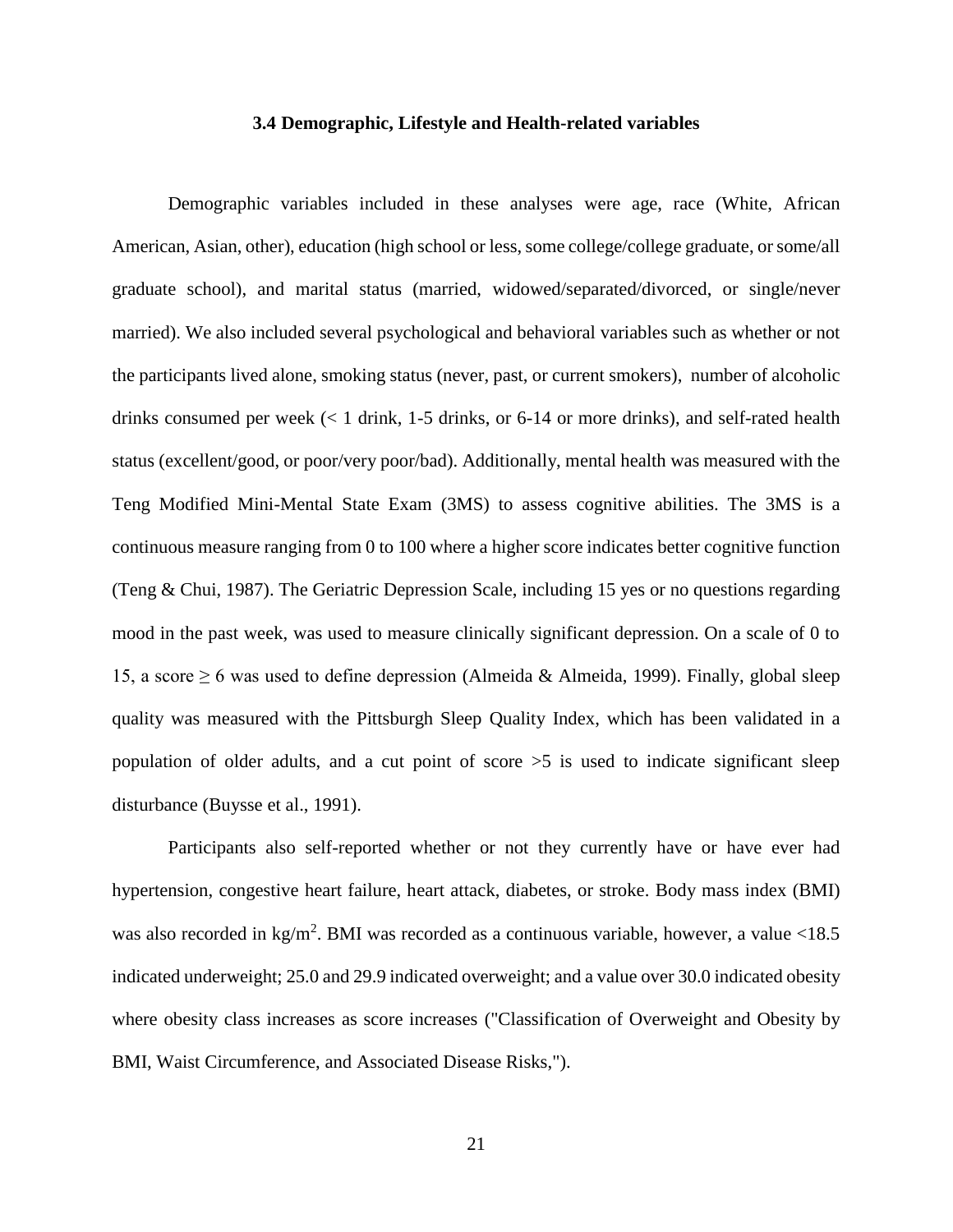Physical health was measured with the instrumental activities of daily life difficulty rating where a score  $\geq$  2 on the Euro-Quality of Life-5 instrument (EQ-5D) was indicative of moderate to severe IADL difficulty [\(Johnson, Coons, Ergo, & Szava-Kovats, 1998\)](#page-54-13). A continuous measure of the Physical Activity Scale for the Elderly (PASE) was used to assess physical activity as a weighted measure of 12 different types of activities of various intensities [\(Washburn, Smith, Jette,](#page-55-14)  [& Janney, 1993\)](#page-55-14).

#### <span id="page-30-0"></span>**3.5 Statistical Analyses**

Descriptive characteristics including frequency (for categorical variables) or mean  $\pm$ standard deviation (for continuous variables) were reported overall, and by higher and lower perceived mental fatigability. We compared baseline characteristics between groups using t-test or nonparametric alternatives for continuous outcomes, and chi-squared tests for categorical variables. Pearson's correlations are reported for each pair of the continuous variables, including the continuous versions of IADL difficulty, clinically significant depression, and global sleep quality that are otherwise reported dichotomously by their respective cut points.

Multivariable linear regression models were used to determine the association between each personality variable and perceived mental fatigability, when controlling for significant covariates. Independent variables were divided into five classes: demographics, psychological and behavioral factors, comorbidities, physical activity and function, and personality. Although the number of alcoholic drinks consumed per drink was originally included in psychological and behavior factors, the variable was excluded from further analyses as 39% (n=715) of the data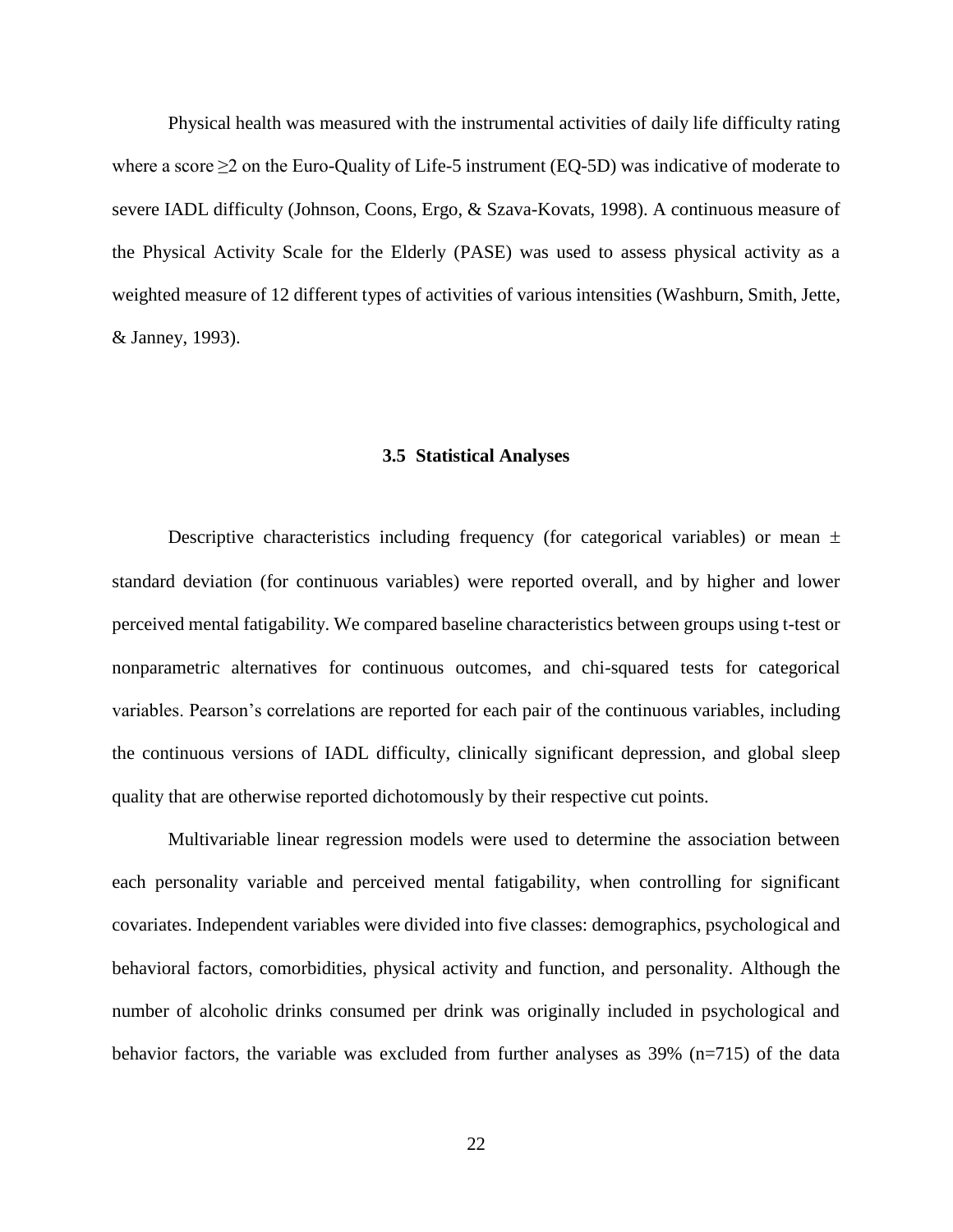points were missing and was not found to be significantly associated with any of the personality variables.

Each model begun with one personality variable of interest and age. Age remained in all models, irrespective of significance, in order to account for differences in the relationship between personality and perceived mental fatigability across various ages. Covariates were entered into the model one class at a time. Only variables that were significant at alpha=0.05 remained in the model at the addition of the next class, and the final model for each personality variable contained only the independent variables significantly associated with perceived mental fatigability. We tested for the presence of multicollinearity between independent variables using variance inflation factors (VIF) and tested interactions terms between significant variables to determine if the effect of personality on perceived mental fatigability depended on any third variable in our models.

A final model was reported for the relationship between each significant personality variable, appropriate covariates, and perceived mental fatigability with corresponding coefficients (β), 95% confidence intervals, and adjusted  $r^2$  values. All analyses were performed using SAS 9.4 and Stata 15.1 software.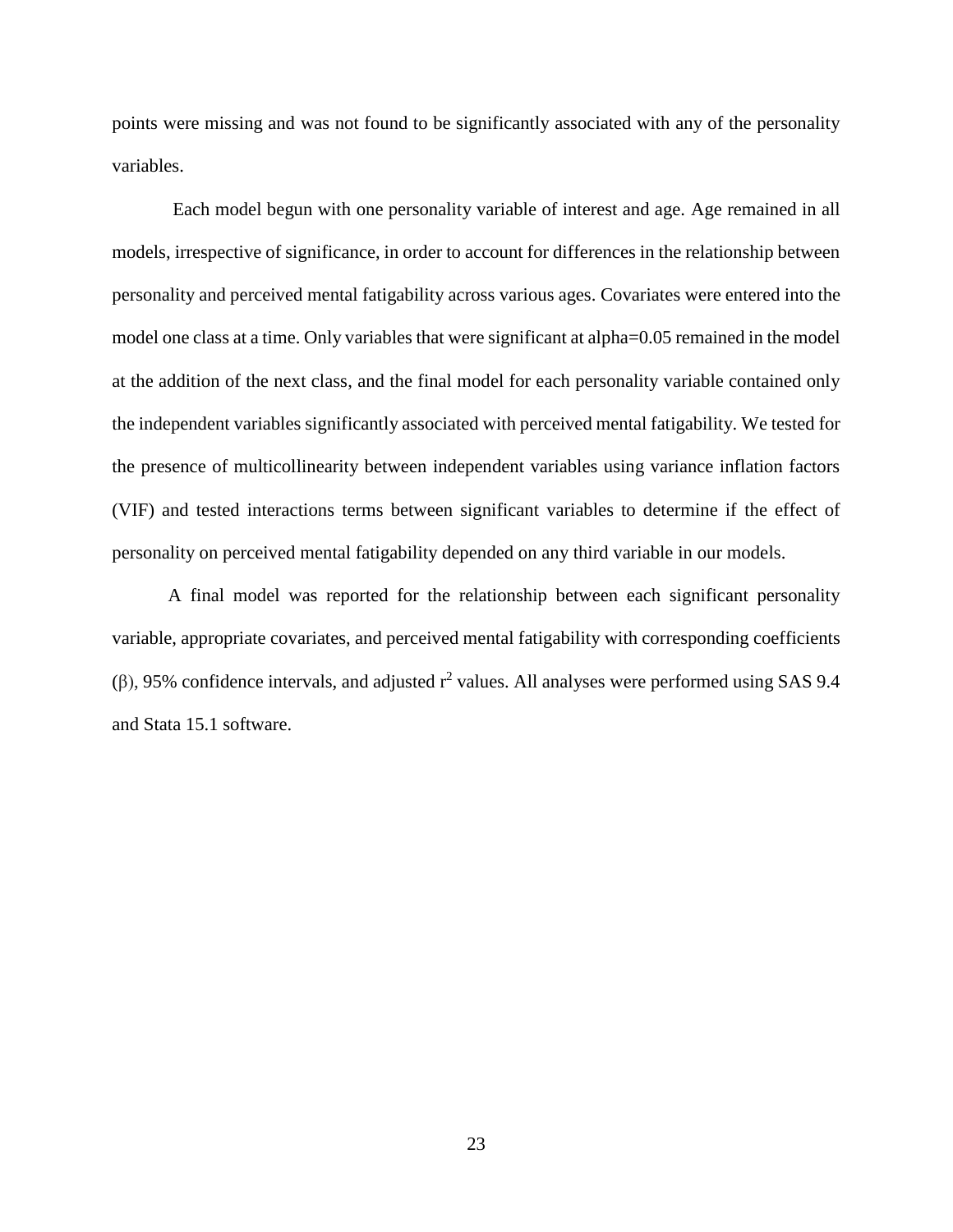### **4.0 Results**

<span id="page-32-0"></span>Of 5,994 men who were enrolled in MrOS at the baseline examination in 2000, 2,424 men were still enrolled by visit 4 of the study in 2014. Complete PFS questionnaires were available for 2,206 of these men. Incomplete questionnaires were available for an additional 12 men and imputations were completed so that fatigability data was available for a total 2,218 individuals. Of these participants, about 82% completed the personality questionnaire and were included in our final analytic sample (n=1812) (Figure 2).

Demographic, lifestyle, health, and personality information for the overall sample and stratified by perceived mental fatigability score can be found in Table 1. Overall, 25% (n=488) of the sample had mental fatigability score  $\geq$  13. The mean age of the analytical sample was approximately 84 years (SD=4.2), and 90.4% of participants were white.

Compared to those with lower perceived mental fatigability, individuals with higher perceived mental fatigability were significantly older; had poorer global sleep quality, higher BMI, higher frequencies of hypertension and stroke, poorer self-rated health status, a lower cognitive function score, more severe difficulty with IADLs, lower physical activity scores, and higher frequency of clinically significant depression (Table 1). Individuals with lower mean optimism, conscientiousness, and goal reengagement scores, and higher mean goal disengagement scores had significantly higher perceived mental fatigability (Table 1).

Correlations between continuous independent variables are found in Table 2. Conscientiousness  $(r=0.20)$  and optimism  $(r=0.20)$  had a modest but significant negative association with perceived mental fatigability, but neither of the goal adjustment variables were significantly associated. Covariates that were positively associated with higher perceived mental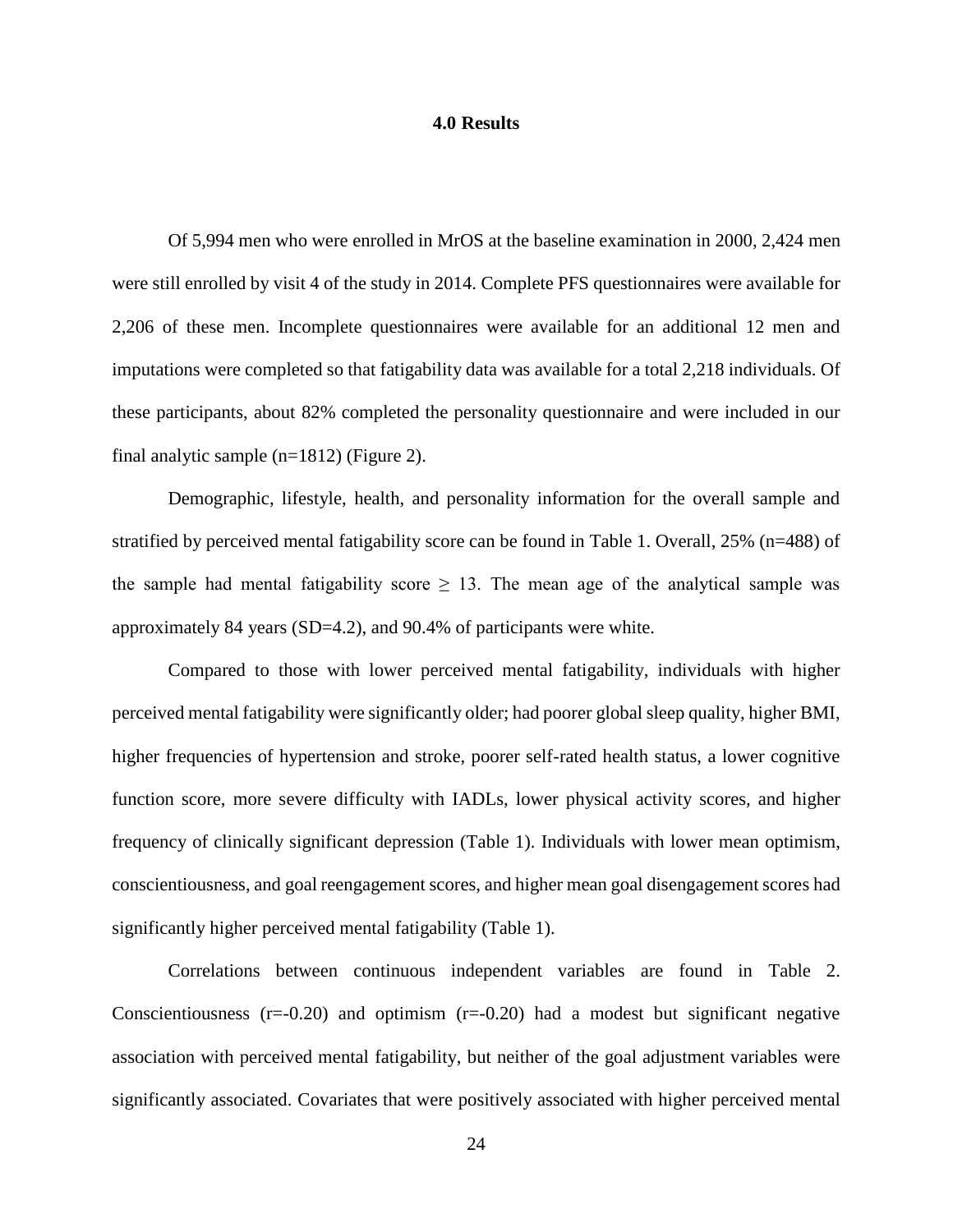fatigability include age  $(r=0.16)$ , IADL difficulty  $(r=0.13)$ , depression  $(r=0.36)$  and global sleep quality ( $r=0.23$ , p-value <0.0001 for all). Physical activity had a small, negative correlation ( $r=$ 0.25, p-value<0.0001) with higher perceived mental fatigability. A majority of these covariates, including lower physical activity, higher depression score, and higher global sleep quality score were also significantly related to lower conscientiousness, optimism, and goal reengagement. Our measure of cognitive function (3MS exam) was not significantly related to perceived mental fatigability, but a higher cognitive function score was significantly associated with higher conscientiousness  $(r=0.10)$ , optimism  $(r=0.19)$ , and goal reengagement  $(r=0.08)$ . The only continuous independent variable associated with higher goal disengagement in this study was lower conscientiousness ( $r = 0.12$ ,  $p < 0.0001$ ), but the association was weak.

In the linear regression analyses, goal disengagement was not significantly associated with perceived mental fatigability  $(\beta=0.20, p-value=0.33)$ , and therefore, no additional classes of covariates were added into the model. Similarly, goal reengagement (GR) was significantly associated with perceived mental fatigability in a univariate model (GR  $\beta$ =-0.53, p-value=0.01), but the relationship was weakened after the addition of age ( GR  $\beta$ =-0.41, p-value=0.04), and then fully attenuated when race, marital status, and education covariates were added to the model (GR  $β = -0.38$ , p-value=0.06).

Conscientiousness remained significantly associated with perceived mental fatigability even after the addition of all classes of covariates, and the beta coefficients and 95% confidence intervals for each covariate are available in Table 3. For model one, which included only conscientiousness and age, every one standard deviation higher conscientiousness score resulted in a 1.61 standard deviation lowered perceived mental fatigability score. None of the demographic variables in model 2, including race, marital status, and education had a significant effect on the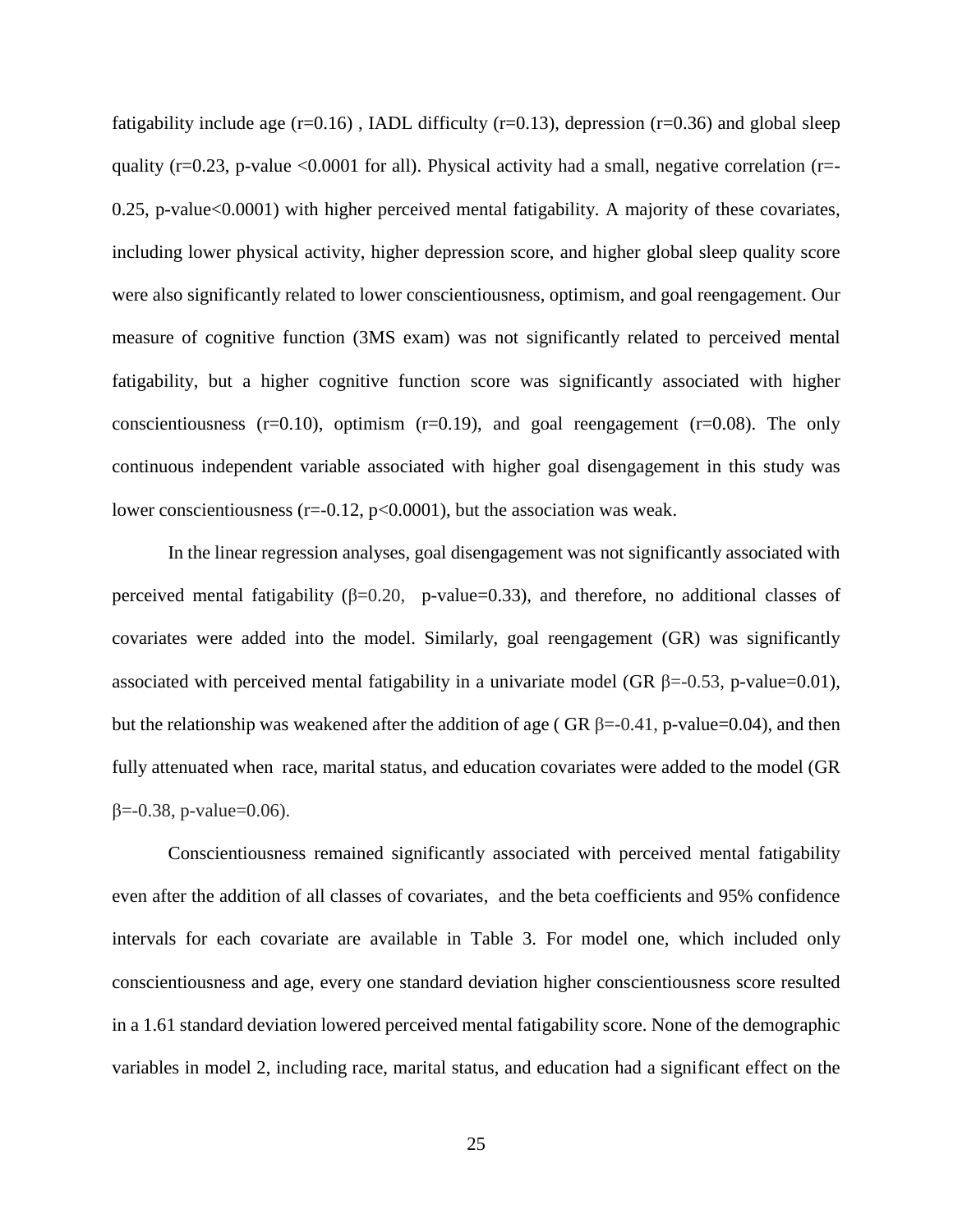relationship. Conversely, the psychological and behavioral covariates added in model 3 had the largest effect on the relationship between conscientiousness and perceived mental fatigability, such that the effect of conscientiousness on perceived mental fatigability decreased by 0.47 standard deviations after the addition of these traits. Depression had the largest effect on the relationship between conscientiousness and perceived mental fatigability, and on average, participants with clinically significant depression had a perceived mental fatigability score 6.74 points higher than those without clinical depression when controlling for conscientiousness, age, and all psychological and behavioral variables (Model 3, Table 3). In this class of variables, good/excellent self-rated health status had a significant negative relationship, and poor global sleep quality a had a significant positive relationship with perceived mental fatigability and also contributed to the attenuation of conscientiousness and perceived mental fatigability. In model 4, we observed a null effect of comorbidities including hypertension, hearth failure, stroke, heart attack, diabetes and BMI on the association of interest. Of physical activity and function variables, only PASE score significantly contributed to the effect of lower conscientiousness on higher perceived mental fatigability (Model 5, Table 3). In model six, lower optimism and goal reengagement were significantly associated with higher perceived mental fatigability, and further contributed to the attenuation of the relationship between lower conscientiousness and higher perceived mental fatigability. In the final model, conscientiousness remained significantly associated  $(p<0.01)$  with perceived mental fatigability after controlling for statistically significant covariates (age, self-rated health status, depression, global sleep quality, physical activity score, optimism, and goal reengagement), but the effect size decreased from -1.61 in model one, to -0.93 by the final model (Table 5). Depression, self-rated health status, and global sleep quality had the largest effect on the attenuation.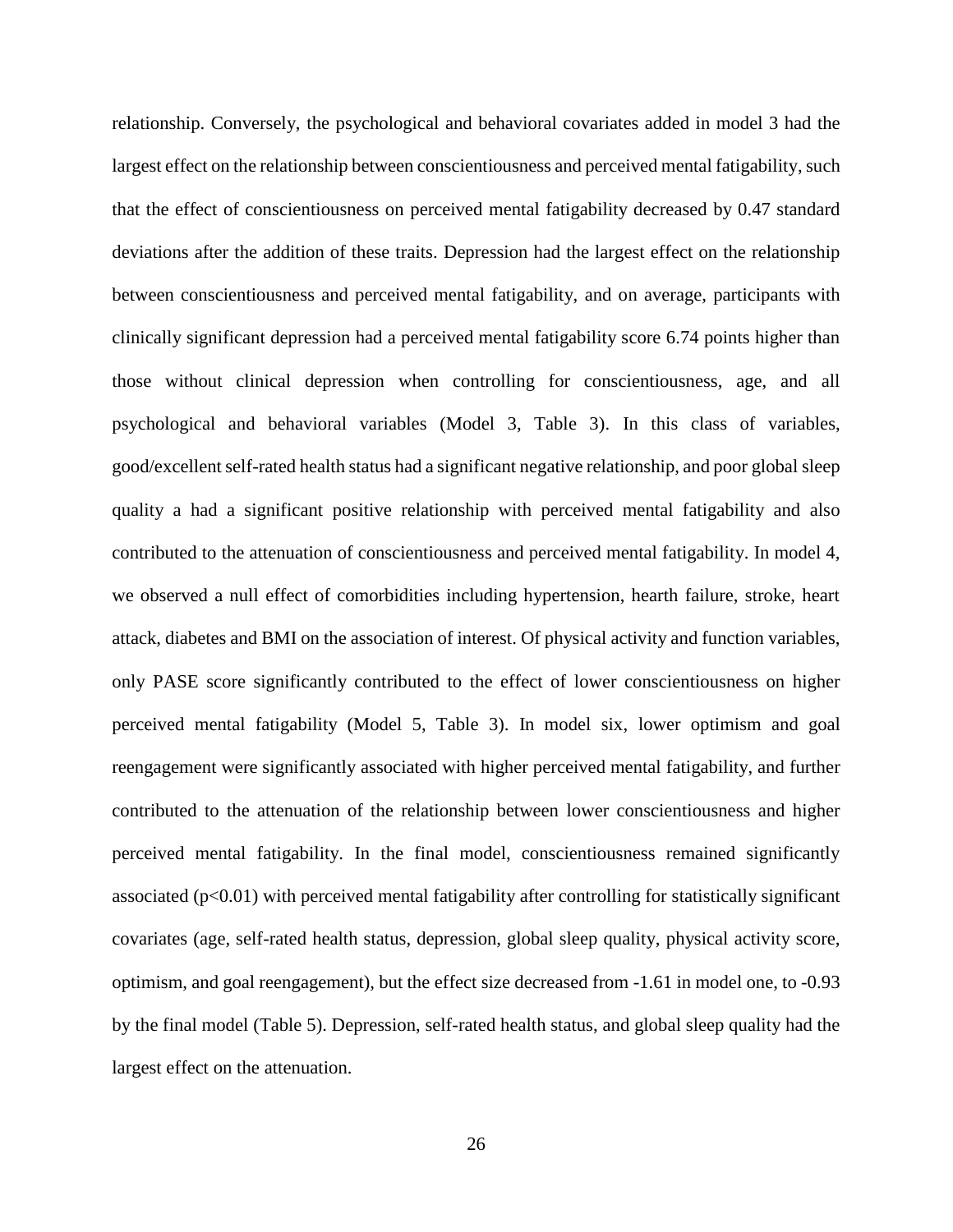The relationship between lower optimism and higher perceived mental fatigability was nearly identical to that of lower conscientiousness and higher perceived mental fatigability. In model one, every one standard deviation higher optimism score resulted in a 1.57 standard deviation lower perceived mental fatigability score when controlling for age. In models 2-6, the same covariates significantly attenuated the relationship between optimism and perceived mental fatigability that also attenuated the relationship between conscientiousness and perceived mental fatigability with depression (β=6.58), sleep disturbance (β=2.21), and good/excellent self-rated health status ( $\beta$ =-2.71) having the largest effects on the relationship. By the final model, lower optimism remained significantly associated with higher perceived mental fatigability after controlling for age, self-rated health status, depression, global sleep quality, physical activity score, conscientiousness and goal reengagement  $(p<0.001$ , Table 5). As the final optimism and conscientiousness models contained the same variables, the fits of the models were identical (adjusted  $r^2 = 0.16$ ). Finally, no interactions were observed between any of the four personality of interest and significant covariates in the mental fatigability models. There were also no issues with collinearity in this sample.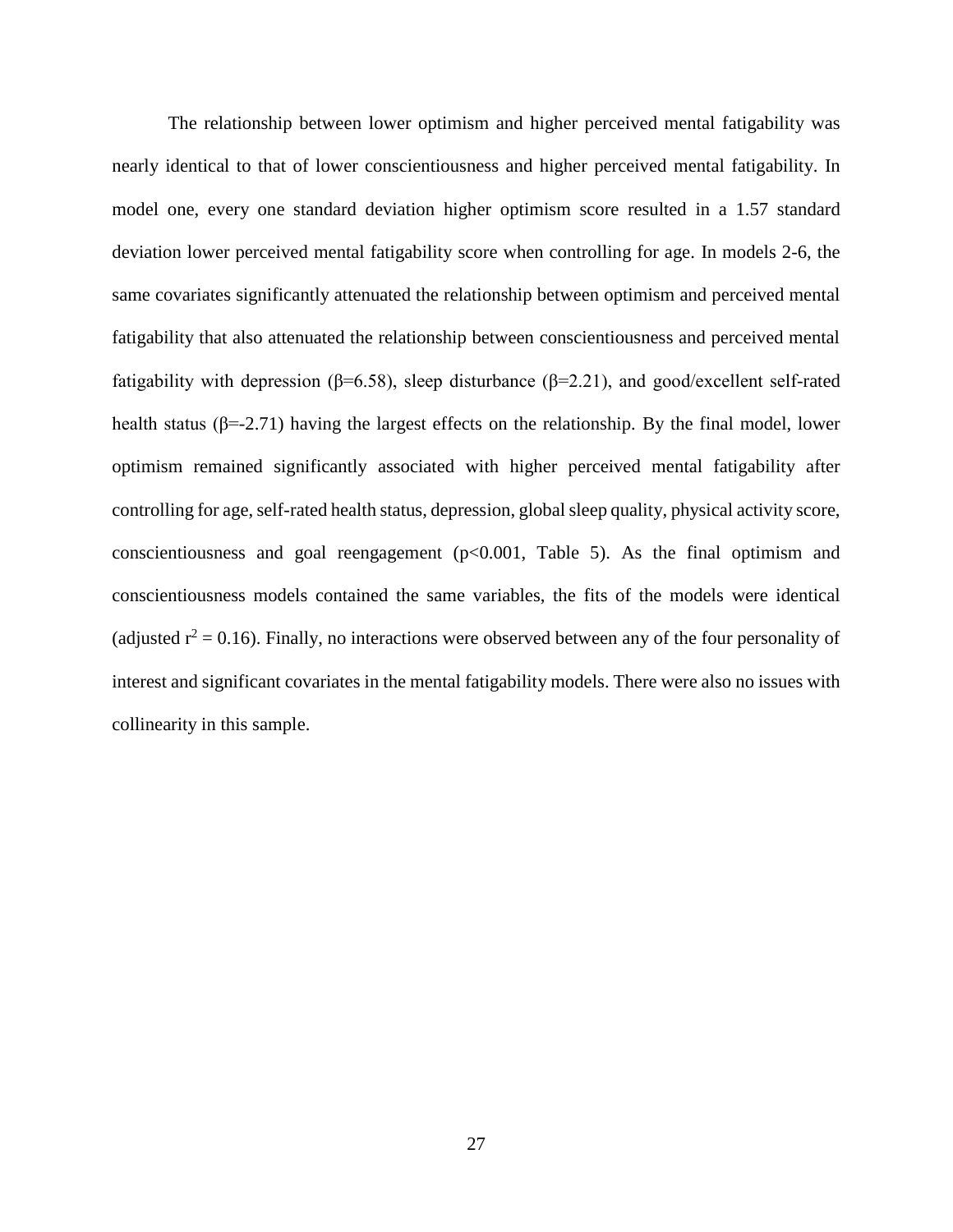### **5.0 Discussion**

<span id="page-36-0"></span>As hypothesized, lower conscientiousness and lower optimism were the personality variables that demonstrated the most robust relationship with higher perceived mental fatigability. Goal disengagement was not significantly correlated with perceived mental fatigability. The results also demonstrated that while lower goal reengagement was significantly associated with higher perceived mental fatigability in the univariate model, and when controlling for age, the addition of the marital status, race, and education fully attenuated the relationship. Outside of age, none of the demographic variables were significant (p-values>0.05). However, it appeared that of these variables, race had the largest effect  $(\beta=0.32)$  on the relationship, although race was relatively homogenous in this sample (90.4% white).

Interestingly, the relationships between lower conscientiousness and higher perceived mental fatigability, and lower optimism and higher perceived mental fatigability were nearly identical. The covariates that significantly contributed to each association were the same, and consequently, the amount of variation in perceived mental fatigability that could be explained by the independent variables in the models was also identical (adjusted  $r^2=0.16$ ). Despite the similarities in the relationships, it is of note that each trait was independently related to the outcome such that lower conscientiousness was still significantly associated with higher perceived mental fatigability when controlling for optimism, and vice versa. In the correlation analyses, conscientiousness and optimism were correlated to the same degree with perceived mental fatigability (r=-0.20 for both). A similar association between personality and fatigue was seen in the literature where, in a sample of working adults from the Netherlands, the correlation between fatigue and conscientiousness ranged from -0.1 to -0.26 depending on the measure of fatigue [\(De](#page-53-10)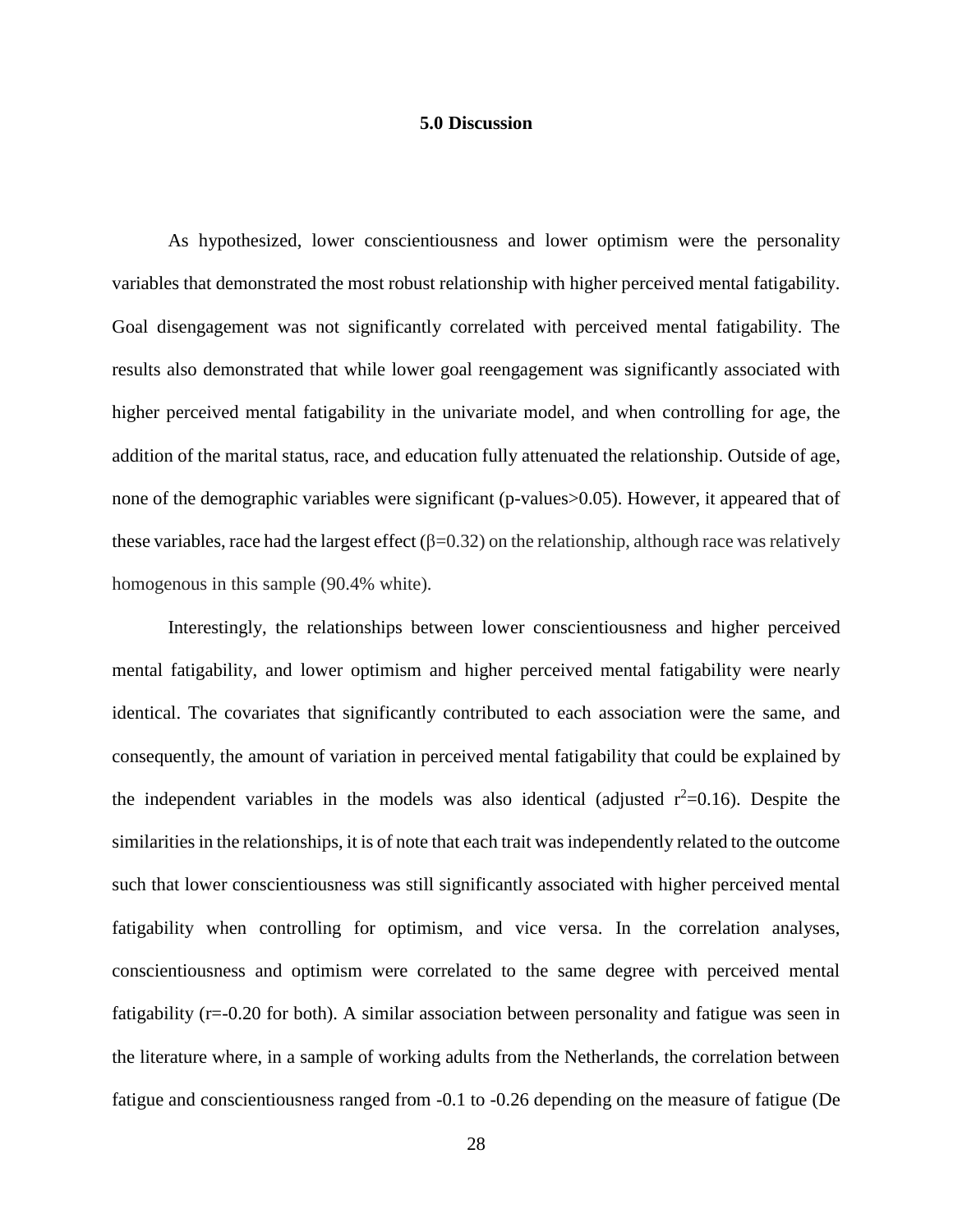[Vries & Van Heck, 2002\)](#page-53-10). However, to our knowledge, there have not been any studies on the relationship between conscientiousness, or any other personality trait measured in the study and perceived mental fatigability when controlling for other related factors.

In the final models, clinically significant depression, poor global sleep quality, and poor self-rated health status had the largest effect on higher perceived mental fatigability of all independent variables, including personality. The effect sizes of the dichotomous depression, global sleep quality (sleep disturbance), and self-rated health status variables were 5.72, 2.02, and -2.02, respectively (Table 5). These psychological and behavioral variables also had the largest impact on the relationship between lower conscientiousness and higher perceived mental fatigability and lower optimism and higher perceived mental fatigability as the largest attenuation in the value of the personality beta coefficients was observed after the addition of these variables. However, these three variables appeared to have a slightly larger effect on the relationship between optimism and perceived mental fatigability. The optimism beta coefficient decreased by approximately 48% after the addition of depression, self-rated health status, and global sleep quality, as compared to a 29% decrease in the conscientiousness beta coefficient after the addition of the same variables.

The significance of depression in regression analyses is in line with the correlations between continuous variables observed in Table 2. Of all Pearson correlation coefficients recorded in this analysis, the strongest correlations were for the depression (continuous version of the variable) and optimism  $(r=0.43)$ , followed by depression and perceived mental fatigability  $(r=0.36)$ , and depression and conscientiousness  $(r=-0.26)$ . As depression score increases, mental fatigability score increases, and conscientiousness and optimism scores decrease. Given the effect of covariates, such as depression on the relationships between personality and perceived mental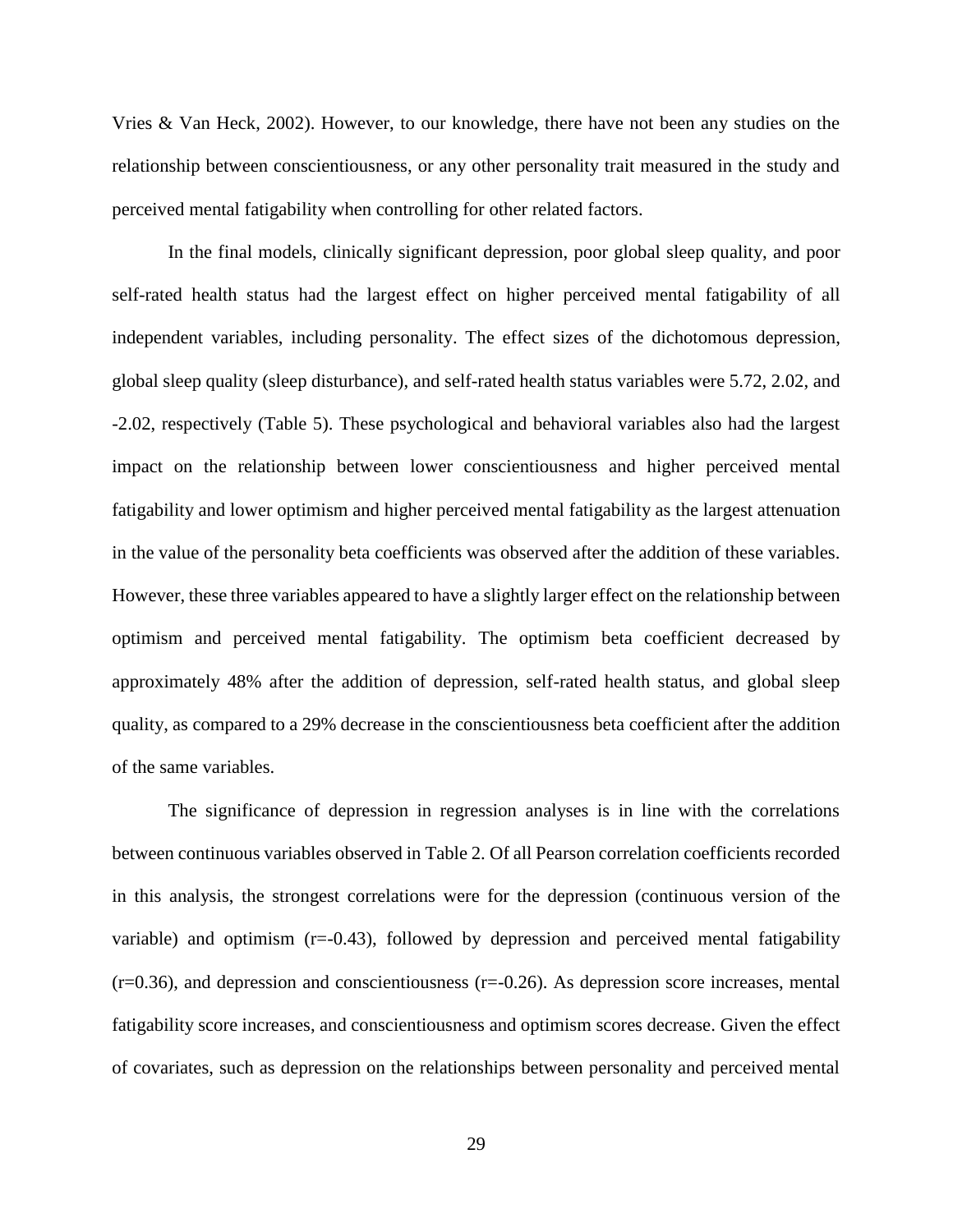fatigability in these analyses, any association between personality and fatigue observed without the measurement of covariates may simply be a reflection of these outside influences. The relationship between personality and depression, and fatigue and depression, had previously been observed in the literature [\(Duberstein et al., 2003;](#page-53-12) [Eldadah, 2010;](#page-53-5) [Smagula et al., 2016\)](#page-55-6), and the relationship fits well into the motivation mechanism. Individuals who are low on conscientiousness and optimism may already have an improperly balanced cost/reward system. When a situation that requires high energy cost but low perceived benefit persists, stress increases, and physiologically, cortisol increases and dopamine decreases [\(Boksem & Tops, 2008\)](#page-52-2), which may lead to symptoms of depression. When depression persists, the perceived amount of energy necessary to perform tasks is inflated, and therefore, perceived mental fatigue increases as well.

The relationship between personality, perceived mental fatigability and the other influential covariates, global sleep quality and self-rated health status, also had associations previously demonstrated in the literature [\(Engberg et al., 2017;](#page-53-8) [Smagula et al., 2016\)](#page-55-6). Since both health-status and global sleep quality are measures of an individual's perception, it is logical that they would be related to perceived mental fatigability. An individual who is optimistic is likely to believe their sleep is better, or their health status is better than it may actually be, and individuals who feel well rested and believe to be of good health are likely to have a lower perceived mental fatigability. Similar effects of optimism on other health outcomes were observed in [Smagula et al.](#page-55-6)  (2016). After adjustment for relevant health-related characteristics, the odds of being in a lower physical activity (PASE) quartile decreased by 5% for every standard deviation increase in optimism score, and a standard deviation increase in optimism score decreased the odds of being in a lower SF-12 mental health quartile by 53%. Conscientious individuals, who are likely to maintain healthier lifestyles, would be at lower risk for poor sleep quality, and would likely have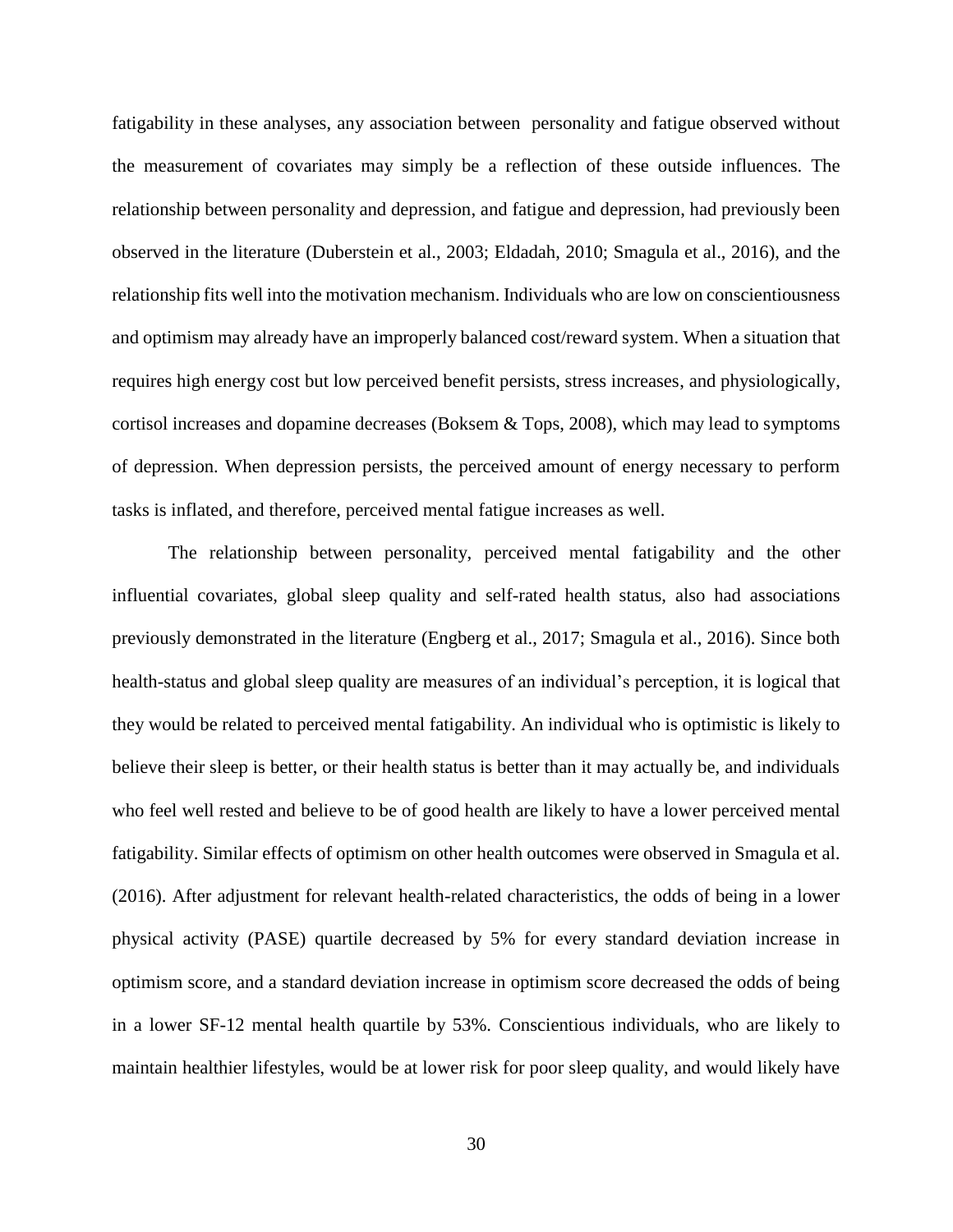a higher self-rated health status, therefore decreasing their risk for higher perceived mental fatigability.

Independent of these psychological and behavioral variables, age, physical activity score, and other personality variables that had significant but smaller effects, conscientiousness and optimism each remained significantly associated with higher perceived mental fatigability. Although the effect was small - conscientiousness lowered by 0.93 standard deviations for every 1-point higher perceived mental fatigability score, and optimism lowered by 0.61 standard deviations for every 1-point higher perceived mental fatigability score, the association did hold true even when controlling for a variety of potentially related variables.

Although this analysis was cross sectional, in order to hypothesize that personality traits influence higher perceived mental fatigability scores (as opposed to perceived fatigability scores influencing personality), we made the assumption that personality factors are stable characteristics that remain constant over time. In another analysis of personality in older adults, measurements of conscientiousness across two time points were highly correlated  $(r=0.67)$  [\(Andersen et al., 2012\)](#page-52-13). Additionally, several studies on optimism have produced test-retest correlations ranging from .58 to .79 [\(Carver, Scheier, & Segerstrom, 2010\)](#page-52-14). It is possible that persistent higher perceived fatigability might influence mood such that, for example, one might appear less optimistic, but the evidence suggests that one's core personality traits remain constant over time. Future studies should use longitudinal analyses to confirm the temporality of the association between personality, potential cofounders, and perceived mental fatigability. Future endeavors should also consider the impact of personality constructs outside the scope of theses analyses on perceived mental fatigability, such as neuroticism, locus of control, or extraversion, which was shown to have a large impact on fatigue through sensation seeking behaviors [\(Thiffault & Bergeron, 2003\)](#page-55-10).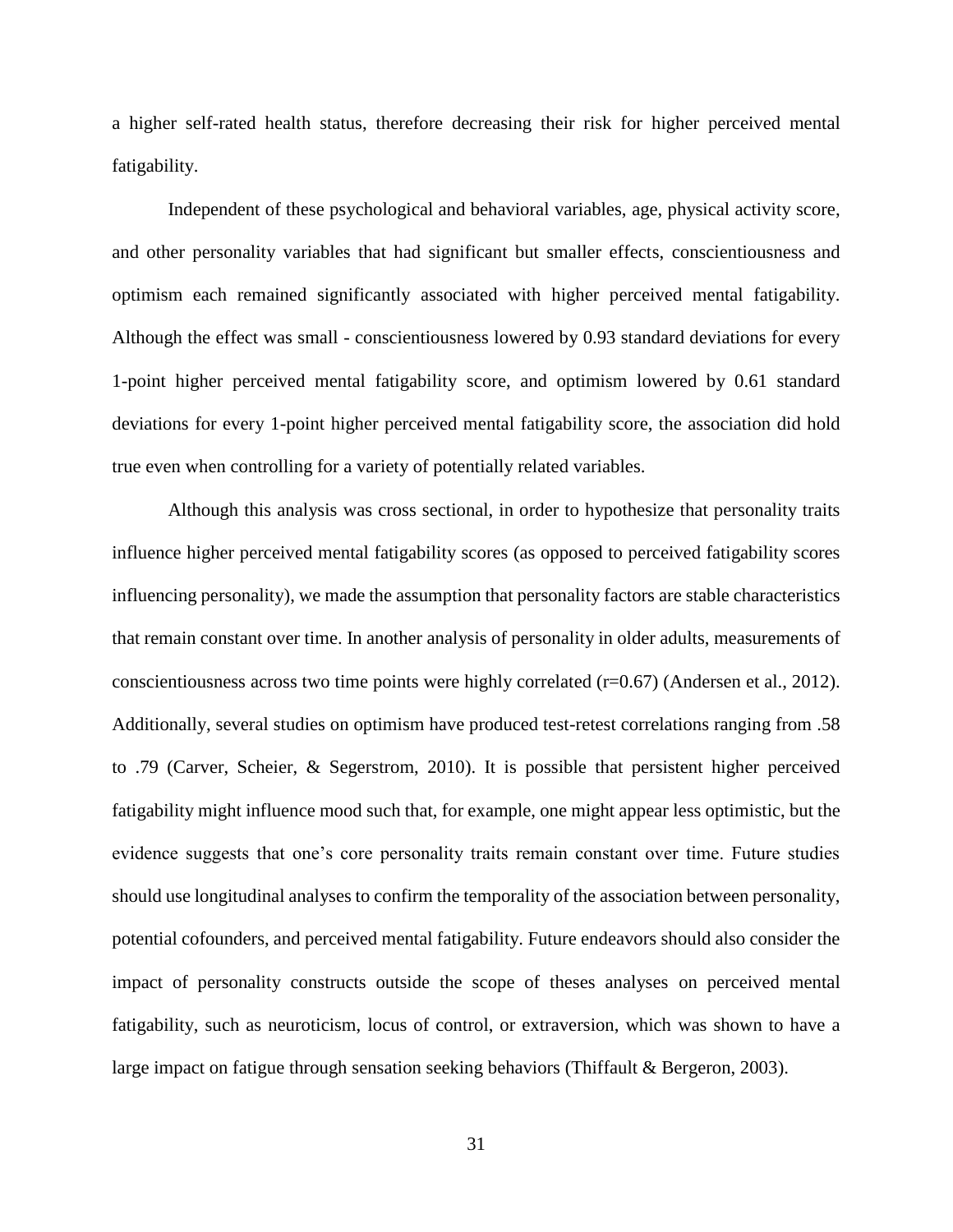Apart from the cross-sectional design, an additional limitation to this study is that nearly all dependent and independent variables in this analysis were obtained through self-reported responses to questionnaires, increasing the chances of self-report bias. Additionally, anxiety is an independent variable not measured in these analyses that is likely to be related to personality and perceived mental fatigability because of its comorbid relationship with depression. In [Craig et al.](#page-53-11)  (2006) anxiety alone contributed to 7.8% of the variation in the Chalder fatigue outcome. An anxiety measure was not available for our time point of interest in the MrOS study, but future studies of personality and fatigability should include this variable.

Further, there is a clear issue with generalizability in this sample. The MrOS cohort was of particular good health (93.2% self-reported good or excellent health) and highly educated (38.7% attended college, and 43.8% attended graduate school) compared to other cohorts of older adults. The proportion of higher perceived mental fatigability (25%) observed in this sample of 1812 men from MrOS is similar to that observed in other large studies with similarly healthy and educated older adults. In a sample of 579 men and women participating in the Baltimore Longitudinal Study of Aging (BLSA), 23% (n=131) had perceived mental fatigability scores  $\geq$  13 (Simonsick et al., [2018\)](#page-55-5). Likewise, in a study of 2,342 older adults in the Long Life Family Study (LLFS), the prevalence of higher perceived mental fatigability was approximately 25% overall, and 41.8% in the 80-89 age group that captures the mean age of this MrOS analysis [\(Meinhardt et al., 2019\)](#page-54-14). However, caution should be taken when comparing the results of these analyses to other older populations that may have different characteristics. The prevalence of higher perceived mental fatigability is likely to be higher in samples that have less education and poorer health.

Additionally, this sample was over 90% white, and all 1,812 individuals were men. [Engberg et al. \(2017\)](#page-53-8) stated that women are more likely to experience fatigue, including mental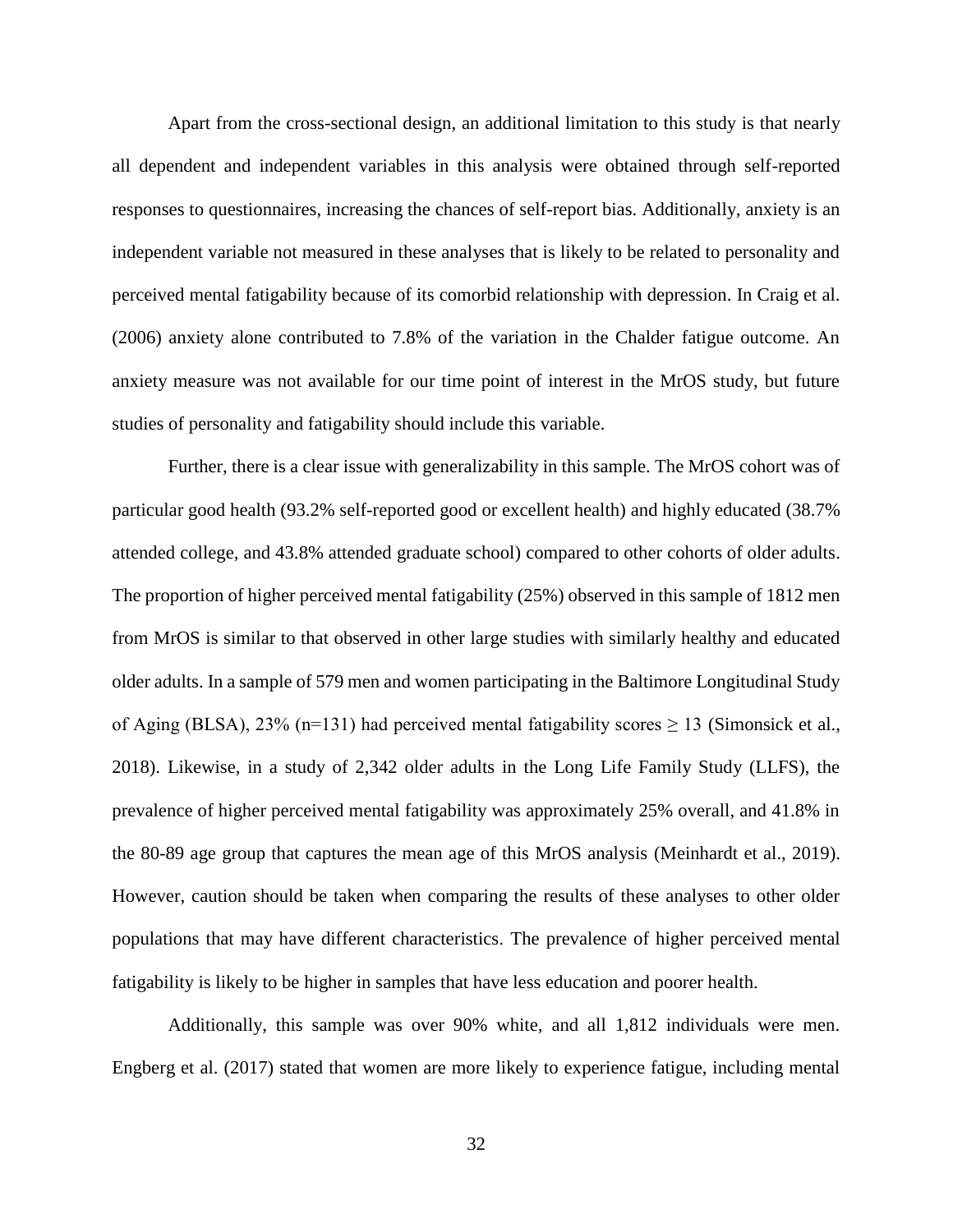fatigue, than men. Minority men and women are also likely to have different personality traits related to cultural differences, different behavioral factors, and a higher prevalence of several of the comorbid disorders assessed in this study, such as diabetes. Future studies should be conducted to replicate this work in samples that include all gender identities and are more representative of minority populations so that differences among groups can be observed, and in these higher fatigue populations, a larger effect size for personality may be detected.

An important strength of this study is the large sample size that provided sufficient power to address numerous gaps in the literature. This study added to the personality and aging literature by conducting analyses of both robust and well-known personality traits, and newer and lesser known traits in a large sample of older adults across the United States. Additionally, there is limited availability of literature on personality and fatigue in any population. This study used a strong, validated measure of perceived mental tiredness with the Pittsburgh Fatigability Scale, which controls for self-pacing and is able to be administered in a variety of settings with a self-report questionnaire as opposed to a performance-based examination. Further, this study demonstrated key factors that influence the relationship of interest, and although the majority of covariates were not significant, these analyses had the opportunity to control for a large number of variables thought to be related to personality and perceived mental fatigability.

In conclusion, the strength of the relationship between personality, particularly lower conscientiousness and optimism, and higher perceived mental fatigability in these analyses warrants further investigation into how personality traits may help clinicians design more targeted and effective interventions to reduce fatigability, and consequently lower the risk of several adverse aging-related health outcomes. Since clinically significant depression, self-rated health status, and global sleep quality all significantly influenced the relationship between personality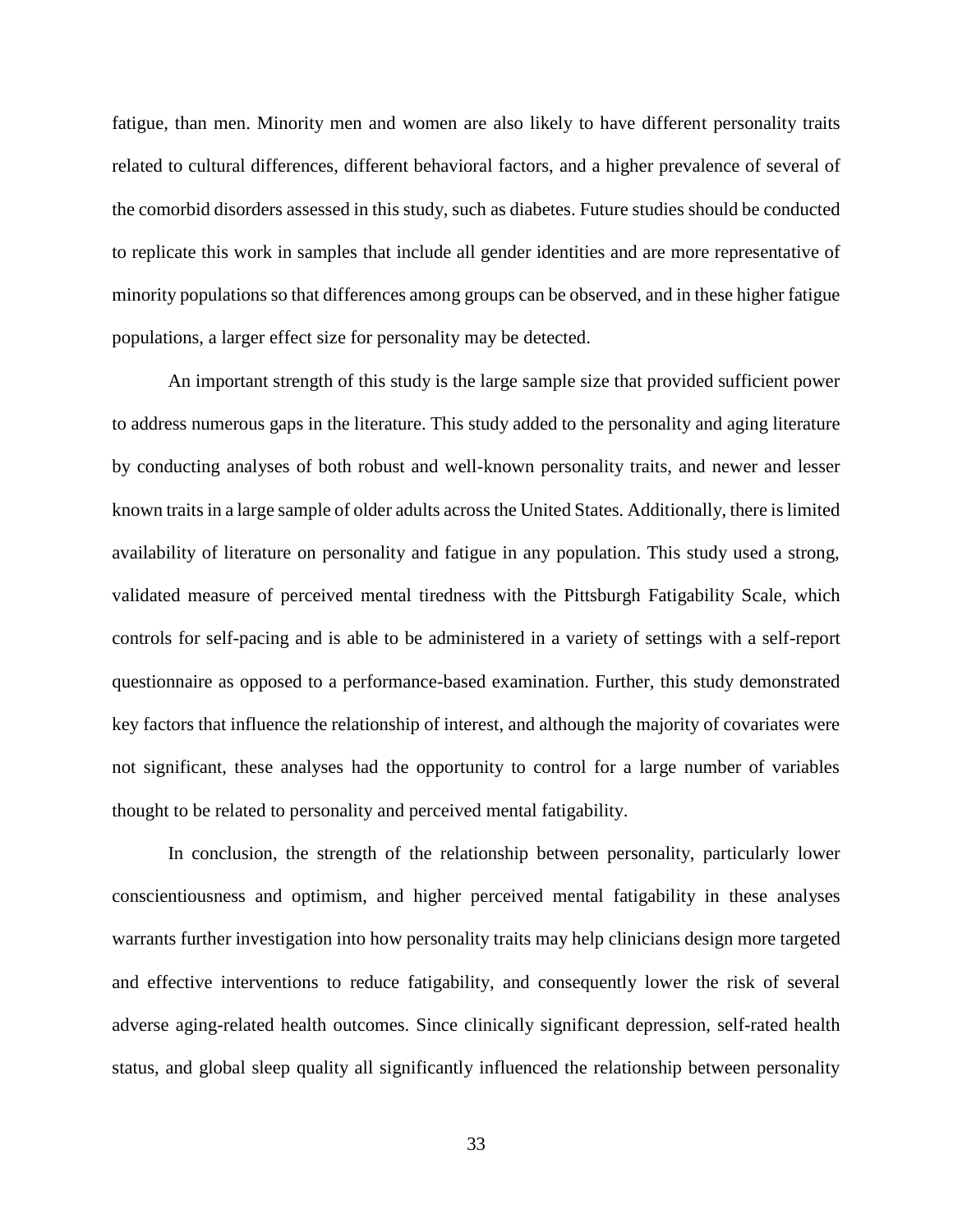and higher perceived mental fatigability, future studies may also assess how interventions based on these factors can lower the prevalence of fatigue as well. For example, if individuals low in conscientiousness also have poorer sleep quality and higher perceived mental fatigability, clinicians may focus on improving sleep to improve fatigability outcomes in this population. Future studies of perceived mental fatigability should be longitudinal in nature and include personality assessments to confirm the relationships observed in these analyses.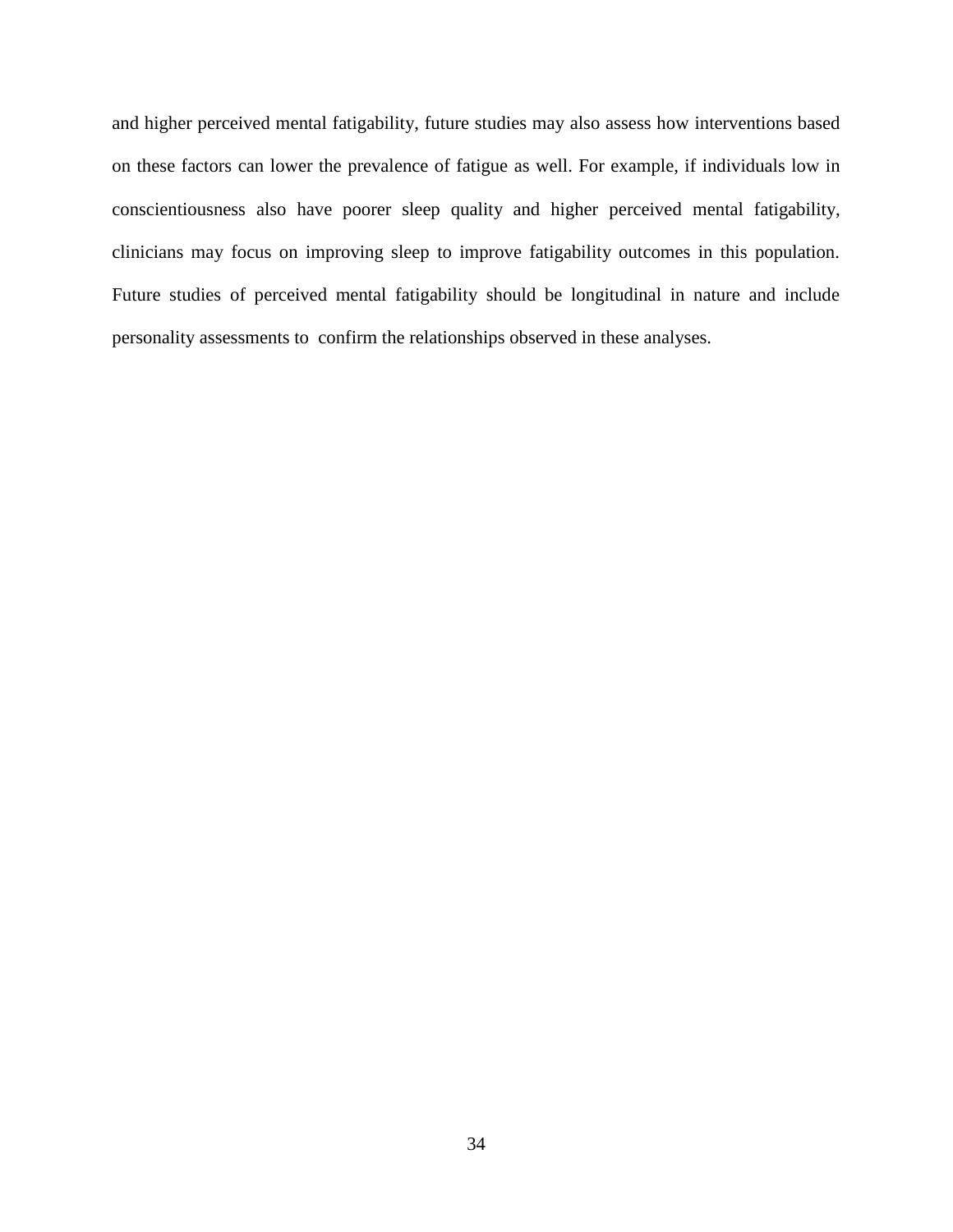<span id="page-43-0"></span>**Appendix Tables and Figures**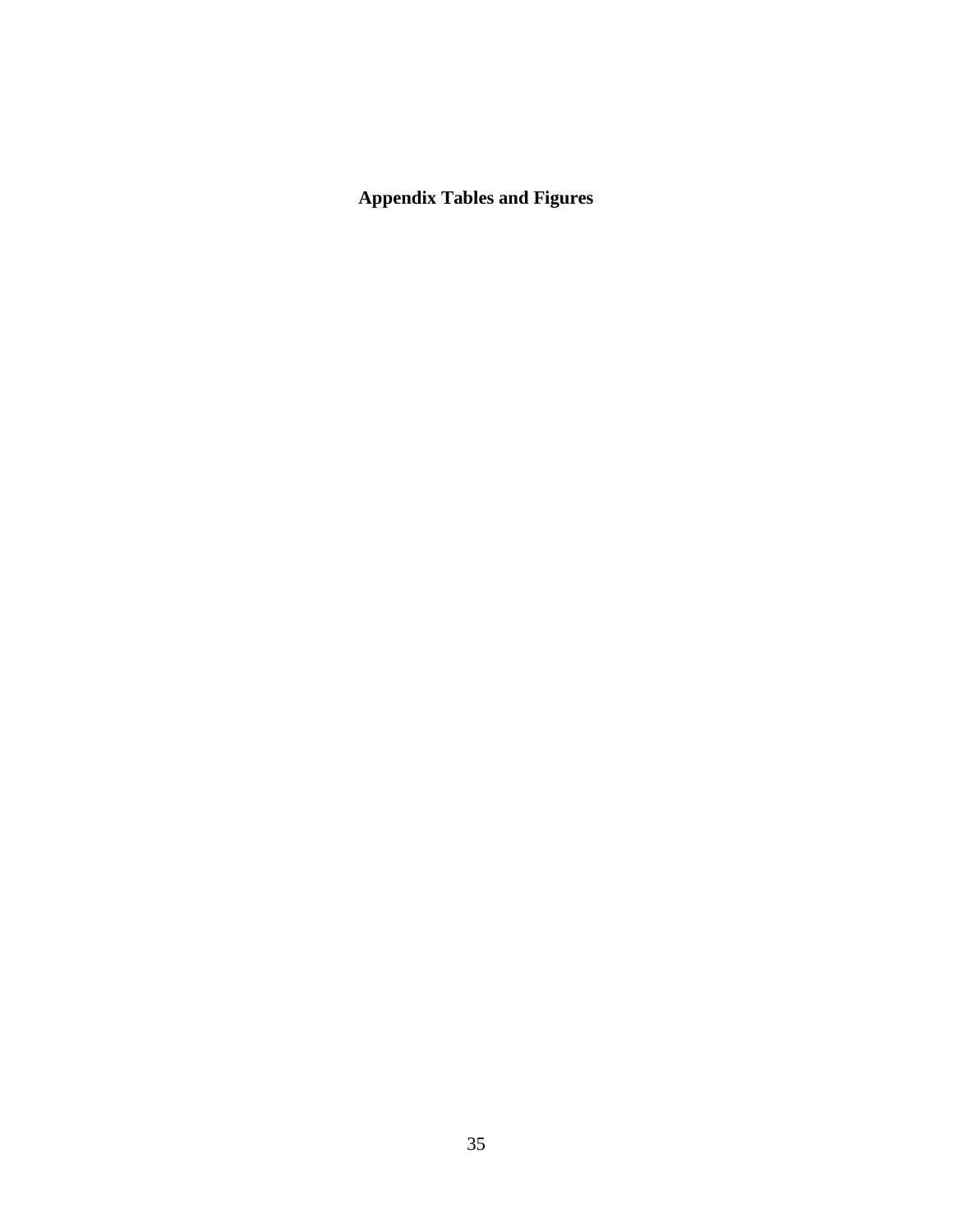

Figure 1. Conceptual model for the relationship between personality and perceived mental fatigability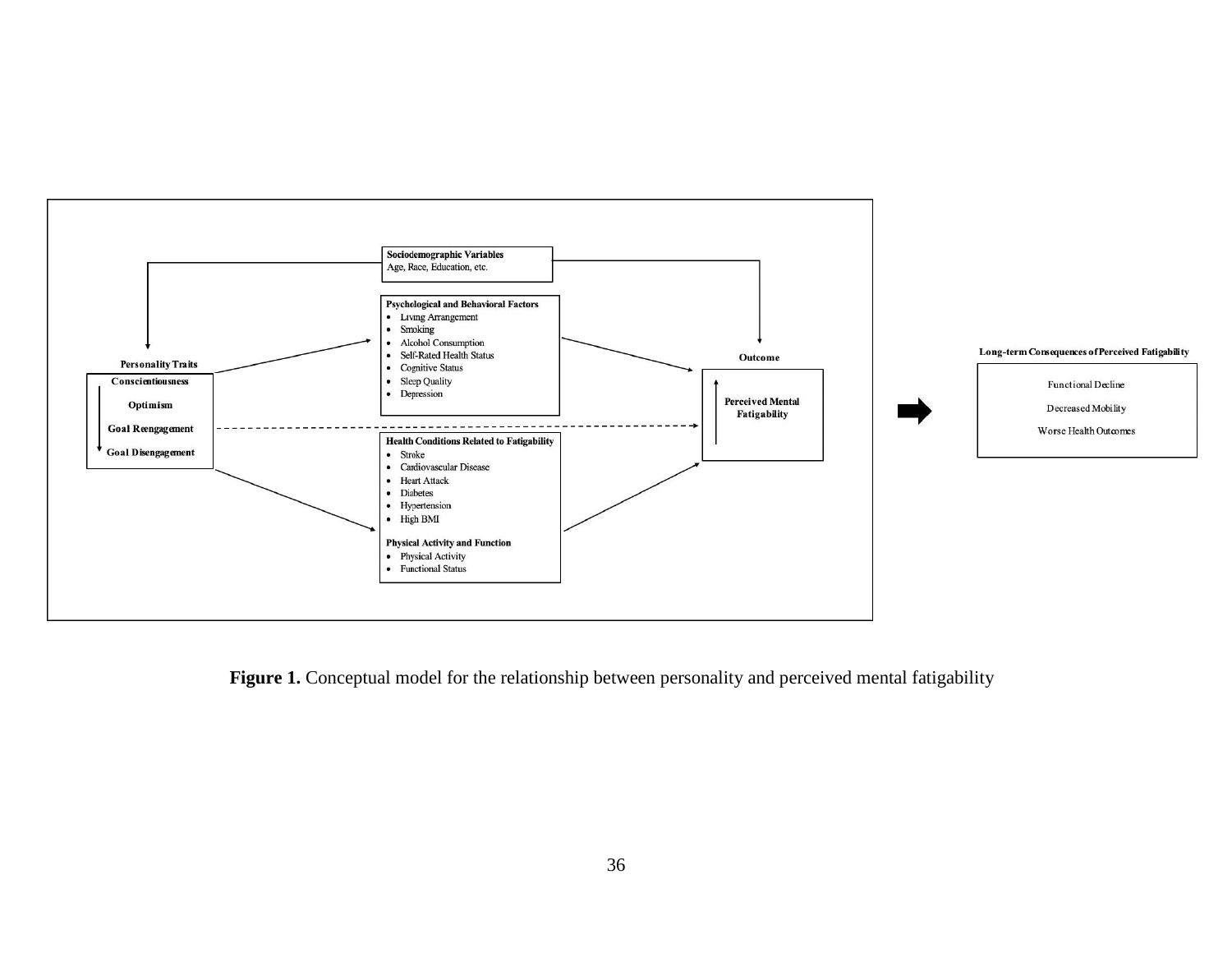

<span id="page-45-0"></span>Figure 2. Analytic sample flow chart for MrOS visit 4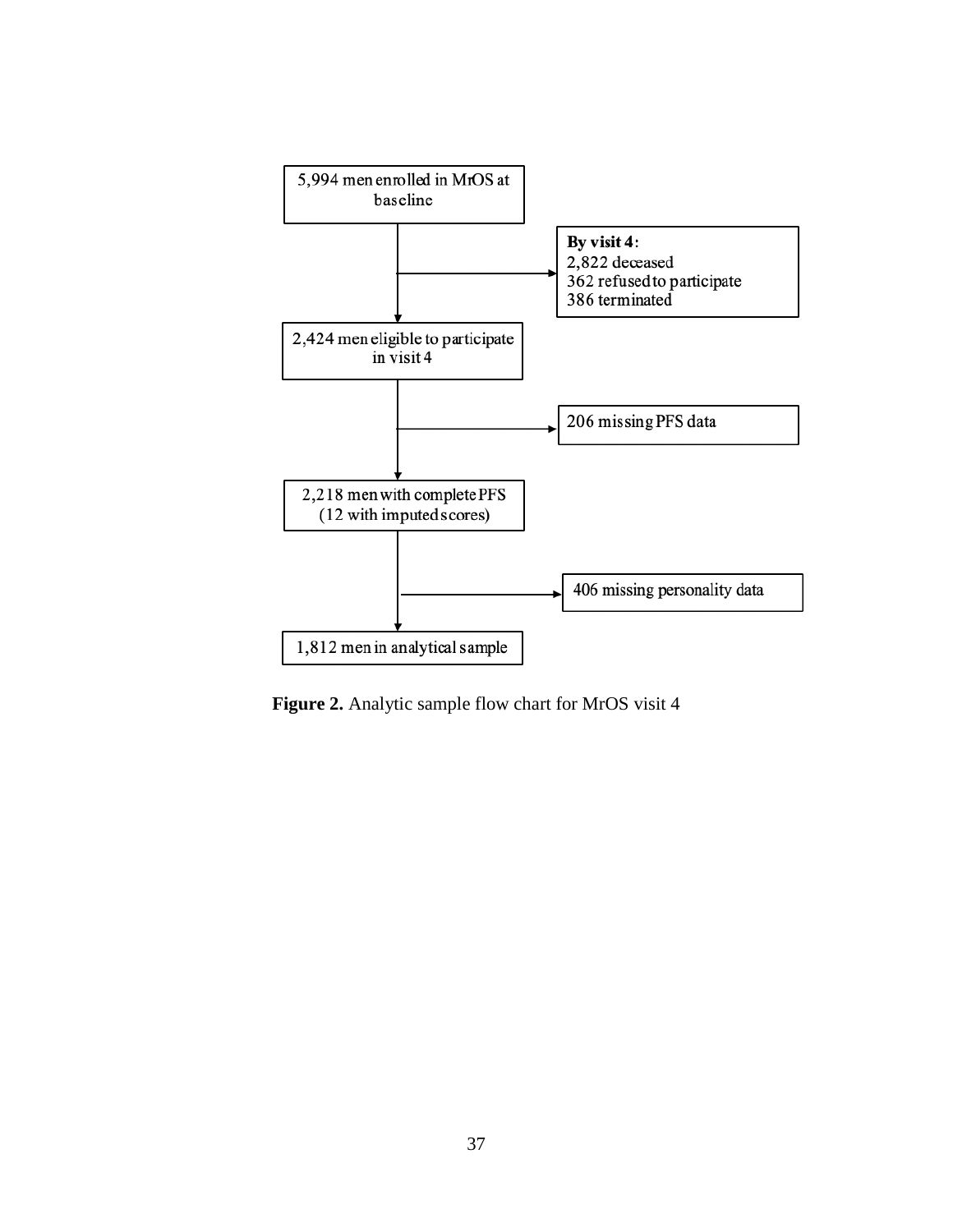| Characteristics           | Perceived Mental Fatigability Status |                  |                 |          |  |  |  |
|---------------------------|--------------------------------------|------------------|-----------------|----------|--|--|--|
|                           | Overall                              | High $(\geq 13)$ | Low $(\leq 13)$ |          |  |  |  |
|                           | $N = 1812$                           | $N = 448$        | $N = 1364$      | P-value  |  |  |  |
| <b>Demographics</b>       |                                      |                  |                 |          |  |  |  |
| Age (years)               | $84.4 \pm 4.2*$                      | $85.2 \pm 4.6$   | $84.2 \pm 4.1$  | < 0.0001 |  |  |  |
| Race                      |                                      |                  |                 | 0.40     |  |  |  |
| White                     | 90.4 [1638]                          | 90.2 [404]       | 90.5 [1234]     |          |  |  |  |
| African American          | $2.8$ [51]                           | $3.4$ [15]       | $2.6$ [36]      |          |  |  |  |
| Asian                     | 3.6[66]                              | $2.7$ [12]       | 4.0 [54]        |          |  |  |  |
| Other                     | $3.2$ [57]                           | $3.8$ [17]       | $2.9$ [40]      |          |  |  |  |
| Education                 |                                      |                  |                 | 0.88     |  |  |  |
| High School or less       | 17.4 [316]                           | 17.2 [77]        | 17.5 [239]      |          |  |  |  |
| Some/all college          | 38.7 [702]                           | 39.7 [178]       | 38.4 [524]      |          |  |  |  |
| Some/all Graduate         | 43.8 [794]                           | 43.1 [193]       | 44.1 [601]      |          |  |  |  |
| School                    |                                      |                  |                 |          |  |  |  |
| Marital status            |                                      |                  |                 | 0.50     |  |  |  |
| Married                   | 86.3 [1563]                          | 85.3[382]        | 86.6 [1181]     |          |  |  |  |
| Widowed                   | 4.7 [85]                             | $4.2$ [19]       | $4.8$ [66]      |          |  |  |  |
| Separated/Divorced        | $6.3$ [11]                           | 7.4 [33]         | 5.9 [81]        |          |  |  |  |
| Single, never married     | 2.8 [50]                             | $3.1$ [14]       | $2.6$ [36]      |          |  |  |  |
| Psychological and         |                                      |                  |                 |          |  |  |  |
| <b>Behavioral Factors</b> |                                      |                  |                 |          |  |  |  |
| Currently living alone    |                                      |                  |                 | 0.77     |  |  |  |
| N <sub>0</sub>            | 75.6 [1370]                          | 76.1 [341]       | 75.4 [1029]     |          |  |  |  |
| Yes                       | 24.4 [442]                           | 23.9 [107]       | 24.6 [335]      |          |  |  |  |
| Smoking status            |                                      |                  |                 | 0.07     |  |  |  |
| Never                     | 42.9 [777]                           | 38.9 [174]       | 44.2 [603]      |          |  |  |  |
| Past                      | 54.5 [987]                           | 57.5 [257]       | 53.5 [730]      |          |  |  |  |
| Current                   | $2.6$ [47]                           | 3.6[16]          | $2.3$ [31]      |          |  |  |  |
| Alcohol consumption       |                                      |                  |                 | 0.12     |  |  |  |
| per week                  |                                      |                  |                 |          |  |  |  |
| $< 1$ drink               | 19.1 [209]                           | 23.2 [59]        | 17.8 [150]      |          |  |  |  |
| 1-5 drinks                | 43.8 [480]                           | 43.3 [110]       | 43.9 [379]      |          |  |  |  |
| $6-14+drinks$             | 37.2 [408]                           | 33.5 [85]        | 38.3 [323]      |          |  |  |  |
| Self-rated health status  |                                      |                  |                 | < 0.0001 |  |  |  |
| Good/Excellent            | 93.2 [1688]                          | 88.4 [396]       | 94.7 [1292]     |          |  |  |  |
| Poor/Very Poor/Fair       | 6.8 [124]                            | $11.6$ [52]      | 5.3 [72]        |          |  |  |  |

<span id="page-46-0"></span>**Table 1.** Baseline characteristics overall and stratified by perceived mental fatigability status: MrOS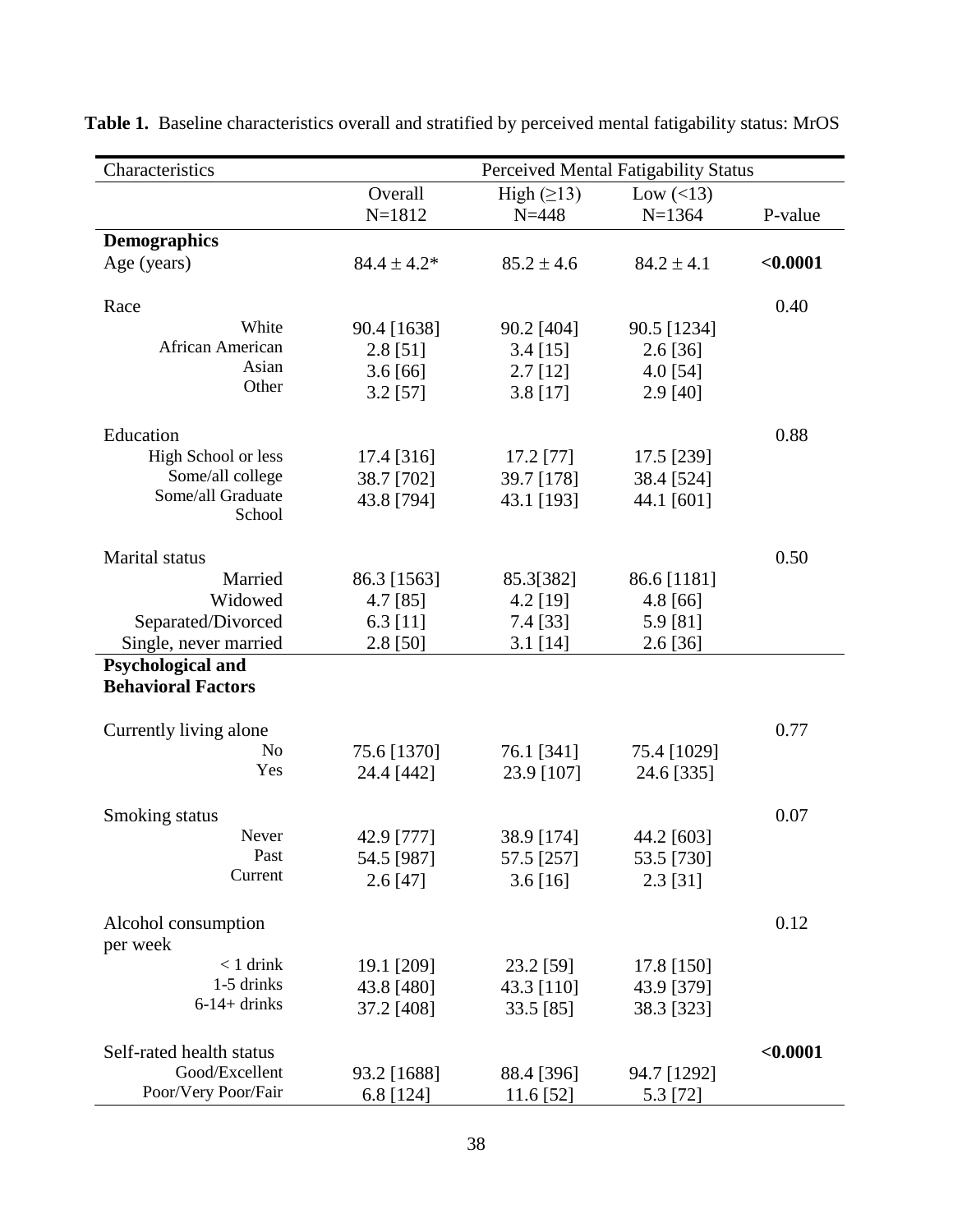| Table 1. continued                              |                  |                 |                  |          |
|-------------------------------------------------|------------------|-----------------|------------------|----------|
| Cognitive function                              | $95.2 \pm 4.1$   | $95.0 \pm 4.0$  | $95.2 \pm 4.1$   | < 0.0001 |
| (3MS Scale: 0-100)                              |                  |                 |                  |          |
|                                                 |                  |                 |                  |          |
| Global sleep quality                            |                  |                 |                  | < 0.0001 |
| No sleep disturbance $(\leq 5)$                 | 41.6 [753]       | 44.0 [197]      | 63.2 [862]       |          |
| Sleep disturbance $(>5)$                        | 58.4 [1059]      | 56.0 [251]      | 36.8 [502]       |          |
|                                                 |                  |                 |                  |          |
| Depression                                      |                  |                 |                  | < 0.0001 |
| No depression $(<$ 6)                           | 92.9 [1683]      | 82.3 [368]      | 96.4 [1315]      |          |
| Clinical Depression $(≥6)$                      | 7.1 [128]        | 17.7 [79]       | $3.6$ [49]       |          |
| <b>Comorbidities</b>                            |                  |                 |                  |          |
|                                                 |                  |                 |                  |          |
| BMI $(kg/m2)$                                   | $27.3 \pm 3.5$   | $27.5 \pm 3.6$  | $27.3 \pm 3.5$   | < 0.0001 |
|                                                 |                  |                 |                  |          |
| Comorbidities (ever)<br>Hypertension            |                  |                 |                  | 0.0008   |
| <b>Congestive Heart Failure</b>                 | 33.9 [614]       | 40.4 [181]      | 31.7 [433]       |          |
| <b>Diabetes</b>                                 | $2.4$ [43]       | 2.37[12]        | $2.3$ [31]       | 0.62     |
| <b>Heart Attack</b>                             | 6.8 [124]        | 8.3 [37]        | 6.4 [87]         | 0.17     |
| Stroke                                          | 8.3 [150]        | $9.8$ [44]      | 7.8 [106]        | 0.17     |
|                                                 | $2.7$ [48]       | $4.7$ [21]      | $2.0$ [27]       | $0.01$   |
| <b>Physical Activity and</b><br><b>Function</b> |                  |                 |                  |          |
|                                                 |                  |                 |                  |          |
| <b>IADL</b> difficulty                          |                  |                 |                  | 0.02     |
| No difficulty $(<2)$                            | 96.1 [1741]      | 94.2 [422]      | 96.7 [1319]      |          |
| Severe difficulty $(≥2)$                        | $3.9$ [71]       | 5.8 [26]        | $3.3$ [45]       |          |
|                                                 |                  |                 |                  |          |
| Physical activity                               | $114.4 \pm 66.3$ | $90.1 \pm 63.6$ | $122.3 \pm 65.3$ | < 0.0001 |
| (PASE Scale: 0-431.8)                           |                  |                 |                  |          |
| Personality <sup>1</sup>                        |                  |                 |                  |          |
|                                                 |                  |                 |                  |          |
| Optimism                                        | $22.4 \pm 3.2$   | $21.6 \pm 3.3$  | $22.7 \pm 3.2$   | < 0.0001 |
| (Scale: 5-30)                                   |                  |                 |                  |          |
|                                                 |                  |                 |                  |          |
| Conscientiousness                               | $38.0 \pm 5.5$   | $36.6 \pm 5.8$  | $38.4 \pm 5.4$   | < 0.0001 |
| (Scale: 5-50)                                   |                  |                 |                  |          |
|                                                 |                  |                 |                  |          |
| Goal Reengagement                               | $21.2 \pm 3.5$   | $21.0 \pm 3.5$  | $21.2 \pm 3.5$   | < 0.0001 |
| (Scale: 6-30)                                   |                  |                 |                  |          |
|                                                 |                  |                 |                  |          |
| Goal Disengagement                              | $11.5 \pm 2.7$   | $11.5 \pm 2.7$  | $11.5 \pm 2.6$   | < 0.0001 |
| (Scale: 4-20)                                   |                  |                 |                  |          |
| *Mean $\pm$ SD or % [N]                         |                  |                 |                  |          |
| $\frac{1}{1}$ Higher score – hetter             |                  |                 |                  |          |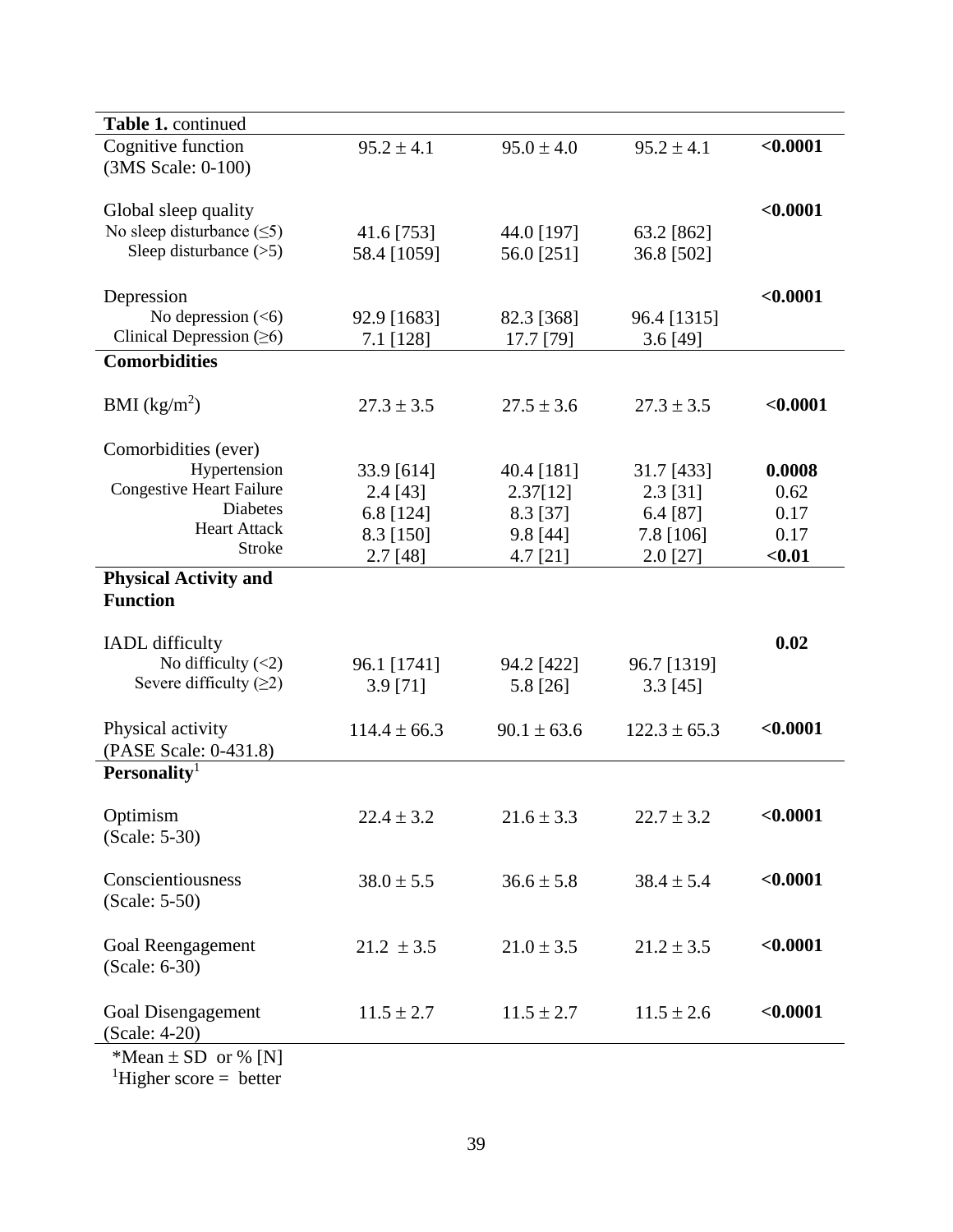|                                  |           | $\overline{2}$ | 3          | 4         |         | 6         |           | 8         | 9         | 10       | 11       | 12 |
|----------------------------------|-----------|----------------|------------|-----------|---------|-----------|-----------|-----------|-----------|----------|----------|----|
| <b>Mental Fatigability</b>       |           |                |            |           |         |           |           |           |           |          |          |    |
| Conscientiousness                | $-0.20**$ |                |            |           |         |           |           |           |           |          |          |    |
| Optimism<br>3.                   | $-0.20**$ | $0.32**$       |            |           |         |           |           |           |           |          |          |    |
| Goal Reengagement<br>4.          | $-0.06$   | $0.20**$       | $0.31**$   |           |         |           |           |           |           |          |          |    |
| Goal Disengagement<br>5.         | 0.02      | $-0.12**$      | $-0.06$    | $-0.00$   |         |           |           |           |           |          |          |    |
| Age (years)<br>6.                | $0.16**$  | $-0.07$        | $-0.11**$  | $-0.10**$ | 0.01    |           |           |           |           |          |          |    |
| BMI <sup>1</sup>                 | 0.03      | $-0.09*$       | $-0.03$    | $-0.02$   | 0.03    | $-0.11**$ |           |           |           |          |          |    |
| <b>Cognitive Function</b><br>8.  | $-0.04$   | $0.10**$       | $0.19**$   | $0.08*$   | $-0.01$ | $-0.12**$ | $-0.04$   |           |           |          |          |    |
| <b>Physical Activity</b><br>9.   | $-0.25**$ | $0.13**$       | $0.11**$   | $0.14**$  | $-0.07$ | $-0.31**$ | $-0.10**$ | 0.03      |           |          |          |    |
| 10. IADL Difficulty <sup>1</sup> | $0.13**$  | $-0.08*$       | $-0.07$    | $-0.02$   | 0.00    | 0.04      | $0.15**$  | $-0.11**$ | $-0.14**$ |          |          |    |
| 11. Depression                   | $0.36**$  | $-0.26**$      | $-0.43**$  | $-0.23**$ | 0.02    | $0.18**$  | $0.09**$  | $-0.10**$ | $-0.33**$ | $0.18**$ |          |    |
| 12. Global Sleep Quality         | $0.23**$  | $-0.13**$      | $-0.20$ ** | $-0.07*$  | 0.00    | 0.05      | $0.09**$  | $-0.01$   | $-0.11**$ | $0.10**$ | $0.33**$ |    |

**Table 2.** Correlations between continuous variables in MrOS sample (n=1812)

<span id="page-48-0"></span>\*p<0.001

\*\*p<0.0001

<sup>1</sup>BMI: body mass index, IADL: instrumental activities of daily living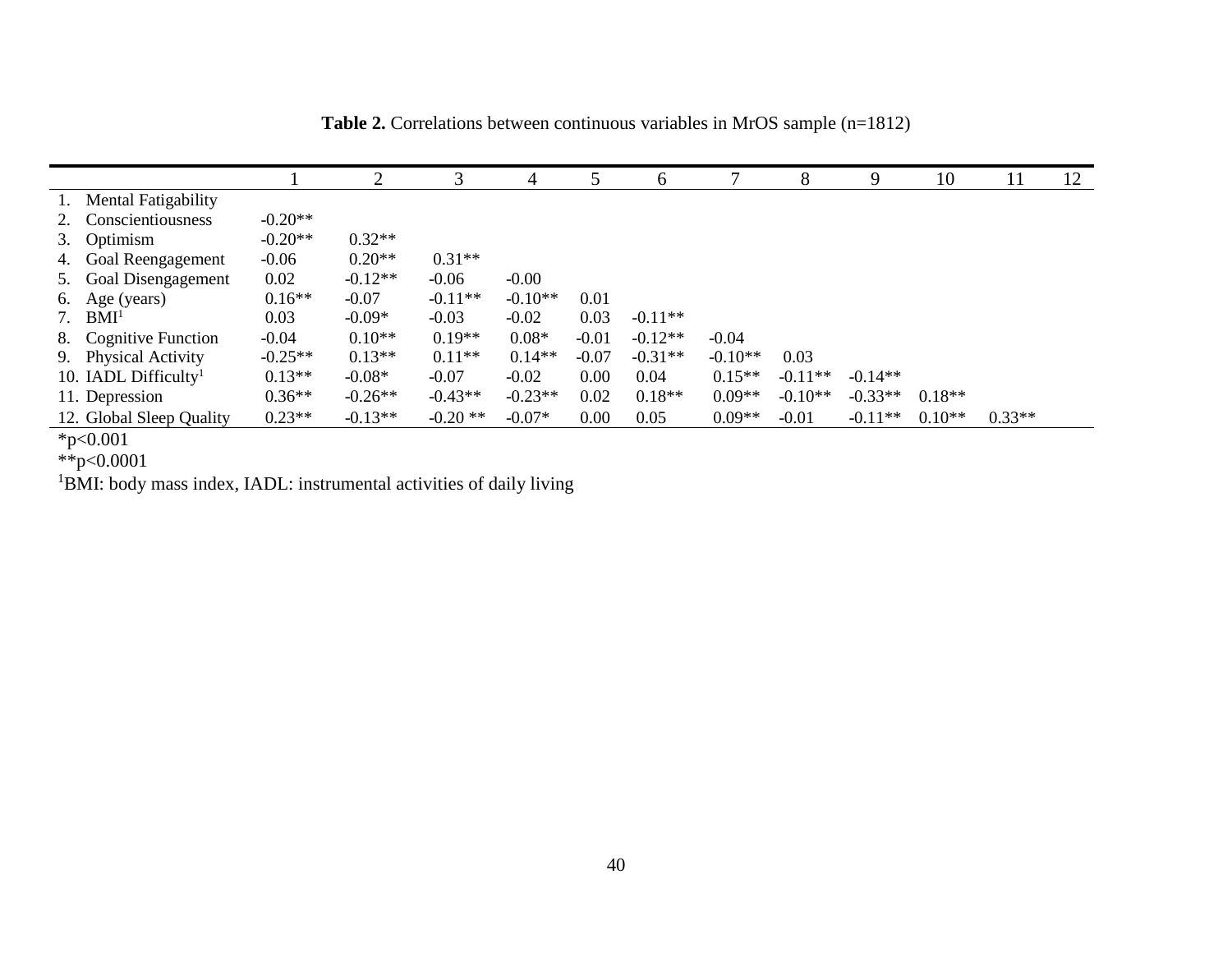<span id="page-49-0"></span>

|                            | <b>Model One</b>          | <b>Model Two</b>            | <b>Model Three</b>          | <b>Model Four</b>                      | <b>Model Five</b>                      | <b>Model Six</b>                       |
|----------------------------|---------------------------|-----------------------------|-----------------------------|----------------------------------------|----------------------------------------|----------------------------------------|
| <b>Conscientiousness</b>   | $-1.61(-1.99 - 1.23)^{*}$ | $-1.60$ $(-1.98 - -1.21)^*$ | $-1.14$ $(-1.52 - -0.76)^*$ | $-1.12$ $(-1.50 - -0.74)$ <sup>*</sup> | $-1.01$ $(-1.39 - -0.64)$ <sup>*</sup> | $-0.94$ $(-1.32 - -0.55)^*$            |
| Age                        | $0.31(0.23-0.40)^*$       | $0.31(0.22-0.41)^*$         | $0.29(0.20-0.38)$ *         | $0.27(0.19-0.36)$ *                    | $0.20(0.11-0.29)$ *                    | $0.19(0.10-0.28)$ *                    |
| Race                       |                           | $0.23(-0.36 - 0.83)$        |                             |                                        |                                        |                                        |
| <b>Marital Status</b>      |                           | $0.18(-0.23-0.58)$          |                             |                                        |                                        |                                        |
| Education                  |                           | $-0.01 (-0.54 - 0.51)$      |                             |                                        |                                        |                                        |
| Living Alone               |                           |                             | $-0.44$ $(-1.31 - 0.38)$    |                                        |                                        |                                        |
| Smoking                    |                           |                             | $0.21 (-0.48 - 0.89)$       |                                        |                                        |                                        |
| <b>Cognitive Function</b>  |                           |                             | $0.01 (-0.08 - 0.10)$       |                                        |                                        |                                        |
| Good/Excellent             |                           |                             | $-2.59(-4.07 - 1.11)^*$     | $-2.37(-3.89 - -0.86)^*$               | $-1.98(-3.46 - -0.51)^{*}$             | $-2.02$ ( $-3.48 - -0.56$ )*           |
| health status              |                           |                             |                             |                                        |                                        |                                        |
| <b>Clinical Depression</b> |                           |                             | $6.74(5.24-8.23)^{*}$       | $6.71(5.21-8.20)$ *                    | $6.13(4.66-7.61)^{*}$                  | $5.72(4.20 - 7.24)^*$                  |
| Sleep Disturbance          |                           |                             | $2.26(1.50-3.02)^{*}$       | $2.19(1.42-2.96)$ *                    | $2.12(1.37-2.87)^*$                    | $2.02(1.26-2.77)*$                     |
| Hypertension               |                           |                             |                             | $0.71(-0.10-1.51)$                     |                                        |                                        |
| <b>Heart Failure</b>       |                           |                             |                             | $0.11(-1.25-1.47)$                     |                                        |                                        |
| <b>Stroke</b>              |                           |                             |                             | $1.50(-0.81 - 3.81)$                   |                                        |                                        |
| <b>Heart Attack</b>        |                           |                             |                             | $-0.41 (-2.84 - 2.03)$                 |                                        |                                        |
| <b>Diabetes</b>            |                           |                             |                             | $0.31(-1.18-1.80)$                     |                                        |                                        |
| BMI <sup>1</sup>           |                           |                             |                             | $0.00 (-0.12 - 0.11)$                  |                                        |                                        |
| <b>IADL Difficulty</b>     |                           |                             |                             |                                        | $1.09(-0.81-2.99)$                     |                                        |
| Physical Activity          |                           |                             |                             |                                        | $-0.02$ $(-0.03 - 0.02)^*$             | $-0.02$ $(-0.03 - 0.02)^*$             |
| Optimism                   |                           |                             |                             |                                        |                                        | $-0.62$ $(-1.03 - -0.20)$ <sup>*</sup> |
| Goal Reengagement          |                           |                             |                             |                                        |                                        | $0.40(0.02-0.79)$ *                    |
| Goal Disengagement         |                           |                             |                             |                                        |                                        | $-0.08$ $(-0.45 - 0.29)$               |
| Adjusted $\mathbb{R}^2$    | 0.06                      | 0.06                        | 0.13                        | 0.13                                   | 0.16                                   | 0.16                                   |

**Table 3.** Linear regression model examining the association between conscientiousness and perceived mental fatigability: MrOS (n=1812)

β coefficient (95% confidence interval)

\*significant at alpha=0.05

<sup>1</sup>BMI= body mass index, IADL= instrumental activities of daily living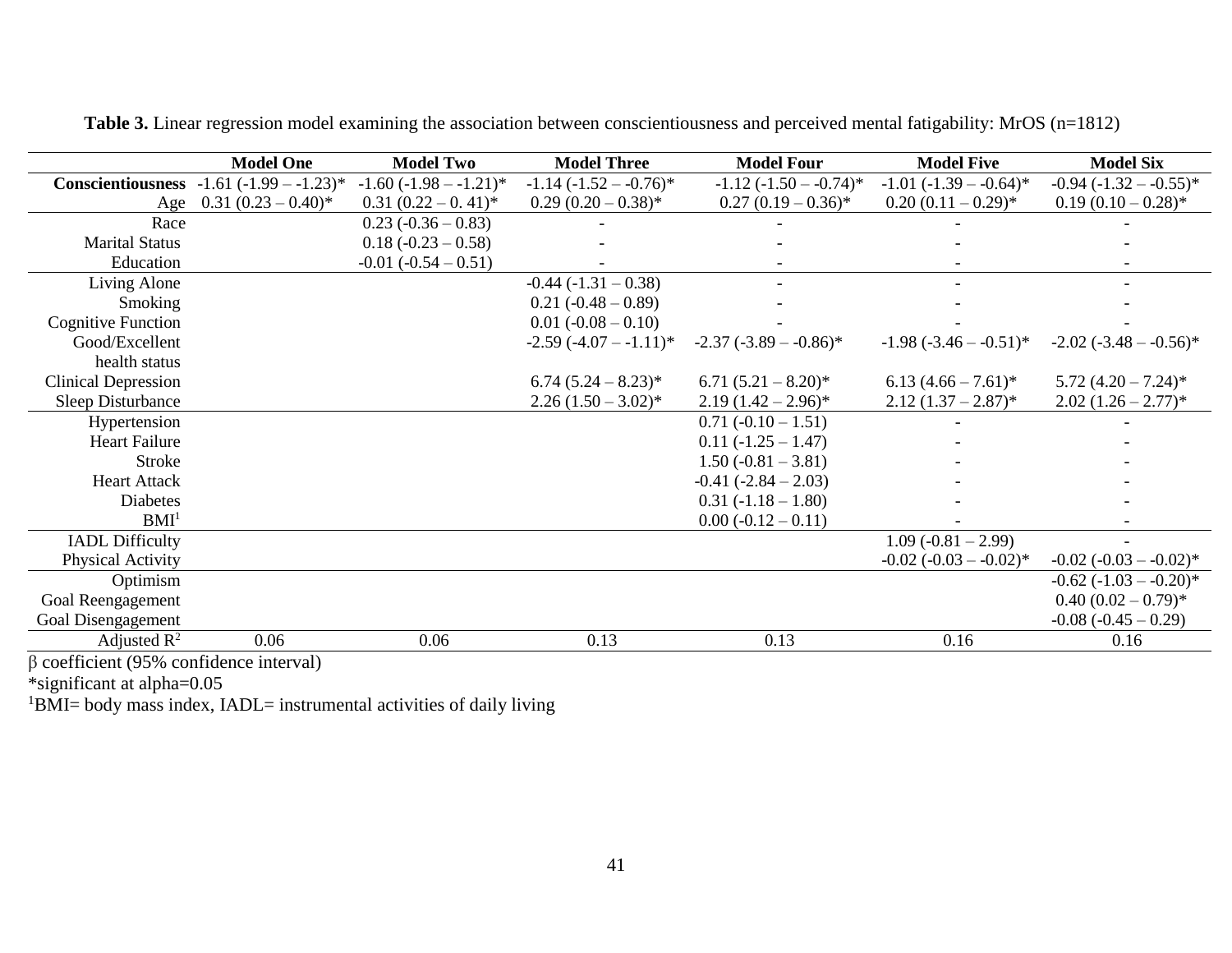<span id="page-50-0"></span>

|                                                                       | <b>Model One</b>        | <b>Model Two</b>         | <b>Model Three</b>         | <b>Model Four</b>           | <b>Model Five</b>           | <b>Model Six</b>             |
|-----------------------------------------------------------------------|-------------------------|--------------------------|----------------------------|-----------------------------|-----------------------------|------------------------------|
| Optimism                                                              | $-1.57(-1.96 - 1.18)$ * | $-1.59(-1.99 - -1.19)^*$ | $-0.82$ $(-1.22 - 0.42)^*$ | $-0.80$ $(-1.19 - -0.41)^*$ | $-0.75$ $(-1.14 - -0.36)^*$ | $-0.62$ ( $-1.03 - -0.20$ )* |
| Age                                                                   | $0.30(0.20-0.39)^*$     | $0.30(0.21-0.39)^*$      | $0.29(0.20-0.38)$ *        | $0.27(0.18-0.36)^*$         | $0.19(0.10-0.28)$ *         | $0.19(0.10-0.28)$ *          |
| Race                                                                  |                         | $0.14(-0.46-0.74)$       |                            |                             |                             |                              |
| <b>Marital Status</b>                                                 |                         | $0.19(-0.22 - 0.59)$     |                            |                             |                             |                              |
| Education                                                             |                         | $0.22(-0.32-0.75)$       |                            |                             |                             |                              |
| Living Alone                                                          |                         |                          | $-0.36(-1.24 - 0.52)$      |                             |                             |                              |
| Smoking                                                               |                         |                          | $0.24 (-0.45 - 0.93)$      |                             |                             |                              |
| <b>Cognitive Function</b>                                             |                         |                          | $0.02(-0.07-0.11)$         |                             |                             |                              |
| Good/Excellent                                                        |                         |                          | $-2.71(-4.20 - 1.22)^*$    | $-2.43$ $(-3.95 - -0.91)^*$ | $-2.05$ ( $-3.54 - 0.57$ )* | $-2.02$ ( $-3.48 - -0.56$ )* |
| health status                                                         |                         |                          |                            |                             |                             |                              |
| <b>Clinical Depression</b>                                            |                         |                          | $6.58(5.04-8.11)^*$        | $6.55(5.01-8.09)^{*}$       | $5.94 (4.42 - 7.46)^*$      | $5.72(4.20 - 7.24)^*$        |
| Sleep Disturbance                                                     |                         |                          | $2.21(1.44-2.97)$ *        | $2.13 (1.36 - 2.91)^*$      | $2.06(1.30-2.81)^{*}$       | $2.02(1.26-2.77)*$           |
| Hypertension                                                          |                         |                          |                            | $0.66(-0.14-1.47)$          |                             |                              |
| <b>Heart Failure</b>                                                  |                         |                          |                            | $-0.51$ $(-2.95 - 1.94)$    |                             |                              |
| <b>Stroke</b>                                                         |                         |                          |                            | $1.58(-0.74-3.91)$          |                             |                              |
| <b>Heart Attack</b>                                                   |                         |                          |                            | $0.17(-1.20-1.54)$          |                             |                              |
| Diabetes                                                              |                         |                          |                            | $0.47(-1.03-1.97)$          |                             |                              |
| BMI <sup>1</sup>                                                      |                         |                          |                            | $0.02 (-0.08 - 0.13)$       |                             |                              |
| IADL Difficulty <sup>1</sup>                                          |                         |                          |                            |                             | $1.18(-0.72 - 3.08)$        |                              |
| Physical Activity                                                     |                         |                          |                            |                             | $-0.02$ ( $-0.03 - 0.02$ )* | $-0.02$ $(-0.03 - -0.02)^*$  |
| Conscientiousness                                                     |                         |                          |                            |                             |                             | $-0.94$ $(-1.32 - -0.55)^*$  |
| Goal Reengagement                                                     |                         |                          |                            |                             |                             | $0.40(0.02-0.79)$ *          |
| Goal Disengagement                                                    |                         |                          |                            |                             |                             | $-0.08(-0.45-0.29)$          |
| Adjusted $\mathbb{R}^2$                                               | 0.06                    | 0.06                     | 0.12                       | 0.12                        | 0.15                        | 0.16                         |
| $\Omega$<br>$\cos f_{\text{scat}}(0.50)$ $\cos f_{\text{scat}}(0.00)$ |                         |                          |                            |                             |                             |                              |

**Table 4.** Linear regression model examining the association between optimism and perceived mental fatigability: MrOS (n=1812)

β coefficient (95% confidence interval)

\*significant at alpha=0.05

 ${}^{1}$ BMI = body mass index, IADL = instrumental activities of daily living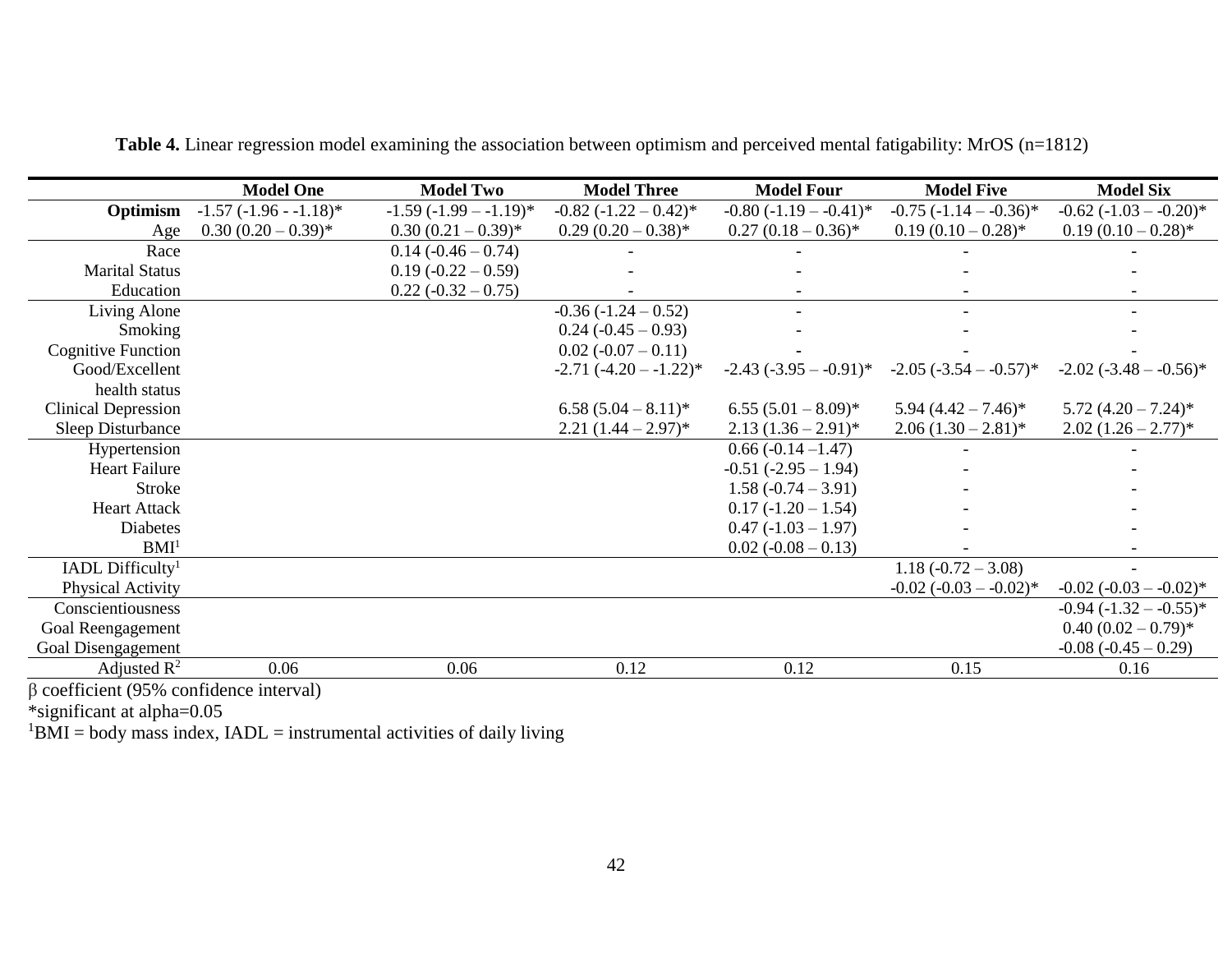|                                  | <b>Conscientiousness Model</b> | <b>P-value</b> |                                  | <b>Optimism Model</b>         | <b>P-value</b> |
|----------------------------------|--------------------------------|----------------|----------------------------------|-------------------------------|----------------|
| Personality Variable of Interest | $-0.93(-1.31 - 0.54)$          | < 0.01         | Personality Variable of Interest | $-0.61(-1.02-0.20)$           | < 0.01         |
| Age                              | $0.19(0.10-0.28)$              | < 0.01         | Age                              | $0.19(0.10-0.28)$             | < 0.01         |
| <b>Self-rated Health Status</b>  | $-2.02$ ( $-3.49$ - $-0.56$ )  | < 0.01         | <b>Self-rated Health Status</b>  | $-2.02$ ( $-3.49$ - $-0.56$ ) | < 0.01         |
| Depression                       | $5.72(4.21 - 7.24)$            | < 0.01         | Depression                       | $5.72(4.21 - 7.24)$           | < 0.01         |
| <b>Global Sleep Quality</b>      | $2.02(1.27-2.78)$              | < 0.01         | Global Sleep Quality             | $2.02(1.27-2.78)$             | < 0.01         |
| Physical Activity                | $-0.02$ ( $-0.03$ - $-0.02$ )  | < 0.01         | Physical Activity                | $-0.02$ ( $-0.03$ - $-0.02$ ) | < 0.01         |
| Optimism                         | $-0.61$ ( $-1.02$ - $-0.20$ )  | < 0.01         | Conscientiousness                | $-0.93(-1.31-0.54)$           | < 0.01         |
| Goal Reengagement                | $0.40(0.01-0.78)$              | 0.04           | Goal Reengagement                | $0.40(0.01-0.79)$             | 0.04           |
| Adjusted $r^2$                   | 0.16                           | P<0.001        | Adjusted $r^2$                   | 0.16                          | P<0.001        |

Table 5. Final linear regression models for personality variables significantly associated with perceived mental fatigabilty in MrOS sample

<span id="page-51-0"></span>β coefficient (95% confidence interval)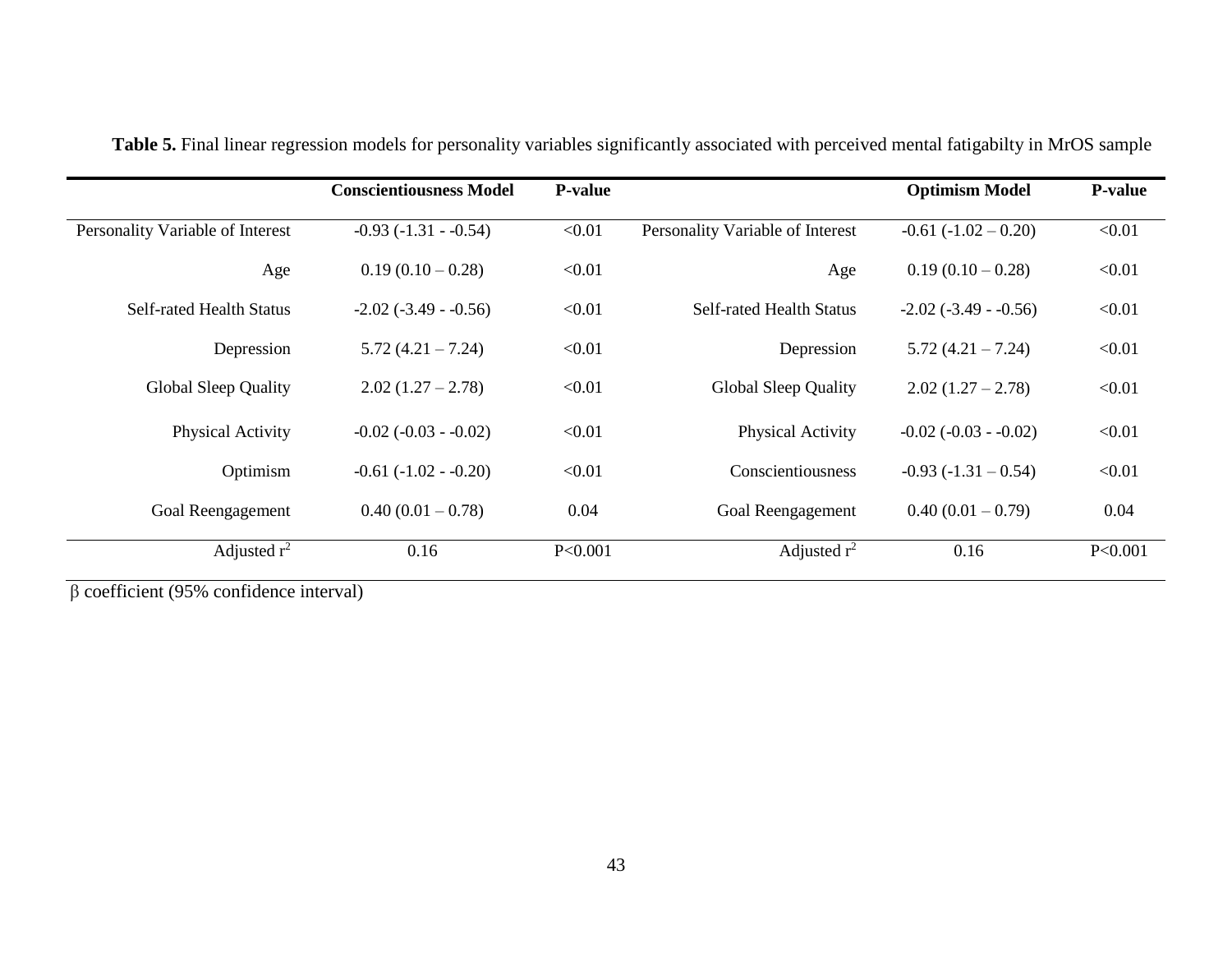### **Bibliography**

- <span id="page-52-1"></span><span id="page-52-0"></span>Alexander, N. B., Taffet, G. E., Horne, F. M., Eldadah, B. A., Ferrucci, L., Nayfield, S., & Studenski, S. (2010). Bedside‐to‐bench conference: Research agenda for idiopathic fatigue and aging. *Journal of the American Geriatrics Society, 58*(5), 967-975.
- <span id="page-52-10"></span>Almeida, O. P., & Almeida, S. A. (1999). Short versions of the geriatric depression scale: a study of their validity for the diagnosis of a major depressive episode according to ICD-10 and DSM-IV. *International Journal of Geriatric Psychiatry, 14*(10), 858-865. doi:10.1002/(SICI)1099-1166(199910)14:10<858::AID-GPS35>3.0.CO;2-8
- <span id="page-52-13"></span>Andersen, S. L., Sun, J. X., Sebastiani, P., Huntly, J., Gass, J. D., Feldman, L., . . . Perls, T. T. (2012). Personality Factors in the Long Life Family Study. *The Journals of Gerontology: Series B, 68*(5), 739-749. doi:10.1093/geronb/gbs117
- <span id="page-52-3"></span>Arnau, S., Mockel, T., Rinkenauer, G., & Wascher, E. (2017). The interconnection of mental fatigue and aging: An EEG study. *Int J Psychophysiol, 117*, 17-25. doi:10.1016/j.ijpsycho.2017.04.003
- <span id="page-52-7"></span>Avlund, K., Rantanen, T., & Schroll, M. (2007). Factors underlying tiredness in older adults. *Aging Clinical and Experimental Research, 19*(1), 16-25. doi:10.1007/BF03325206
- <span id="page-52-6"></span>Barlow, M. A., Wrosch, C., & McGrath, J. J. (2019). Goal adjustment capacities and quality of life: A meta-analytic review. *J Pers*. doi:10.1111/jopy.12492
- <span id="page-52-5"></span>Behrens, M., Mau-Moeller, A., Lischke, A., Katlun, F., Gube, M., Zschorlich, V., . . . Weippert, M. (2017). Mental fatigue increases gait variability during dual-task walking in old adults. *The Journals of Gerontology: Series A, 73*(6), 792-797.
- <span id="page-52-8"></span>Blank, J. B., Cawthon, P. M., Carrion-Petersen, M. L., Harper, L., Johnson, J. P., Mitson, E., & Delay, R. R. (2005). Overview of recruitment for the osteoporotic fractures in men study (MrOS). *Contemporary Clinical Trials, 26*(5), 557-568. doi[:https://doi.org/10.1016/j.cct.2005.05.005](https://doi.org/10.1016/j.cct.2005.05.005)
- <span id="page-52-2"></span>Boksem, M. A., & Tops, M. (2008). Mental fatigue: costs and benefits. *Brain Res Rev, 59*(1), 125- 139. doi:10.1016/j.brainresrev.2008.07.001
- <span id="page-52-4"></span>Burke, S. E., Babu Henry Samuel, I., Zhao, Q., Cagle, J., Cohen, R. A., Kluger, B., & Ding, M. (2018). Task-Based Cognitive Fatigability for Older Adults and Validation of Mental Fatigability Subscore of Pittsburgh Fatigability Scale. *Frontiers in Aging Neuroscience, 10*(327). doi:10.3389/fnagi.2018.00327
- <span id="page-52-11"></span>Buysse, D. J., Reynolds, C. F., III, Monk, T. H., Hoch, C. C., Yeager, A. L., & Kupfer, D. J. (1991). Quantification of Subjective Sleep Quality in Healthy Elderly Men and Women Using the Pittsburgh Sleep Quality Index (PSQI). *Sleep, 14*(4), 331-338. doi:10.1093/sleep/14.4.331
- <span id="page-52-14"></span>Carver, C. S., Scheier, M. F., & Segerstrom, S. C. (2010). Optimism. *Clinical psychology review, 30*(7), 879-889. doi:10.1016/j.cpr.2010.01.006
- <span id="page-52-12"></span>Classification of Overweight and Obesity by BMI, Waist Circumference, and Associated Disease Risks. The Retrieved contract and the Retrieved from  $\mathbb{R}$ [https://www.nhlbi.nih.gov/health/educational/lose\\_wt/BMI/bmi\\_dis.htm](https://www.nhlbi.nih.gov/health/educational/lose_wt/BMI/bmi_dis.htm)
- <span id="page-52-9"></span>Cooper, R., Popham, M., Santanasto, A. J., Hardy, R., Glynn, N. W., & Kuh, D. (2019). Are BMI and inflammatory markers independently associated with physical fatigability in old age? *International Journal of Obesity, 43*(4), 832.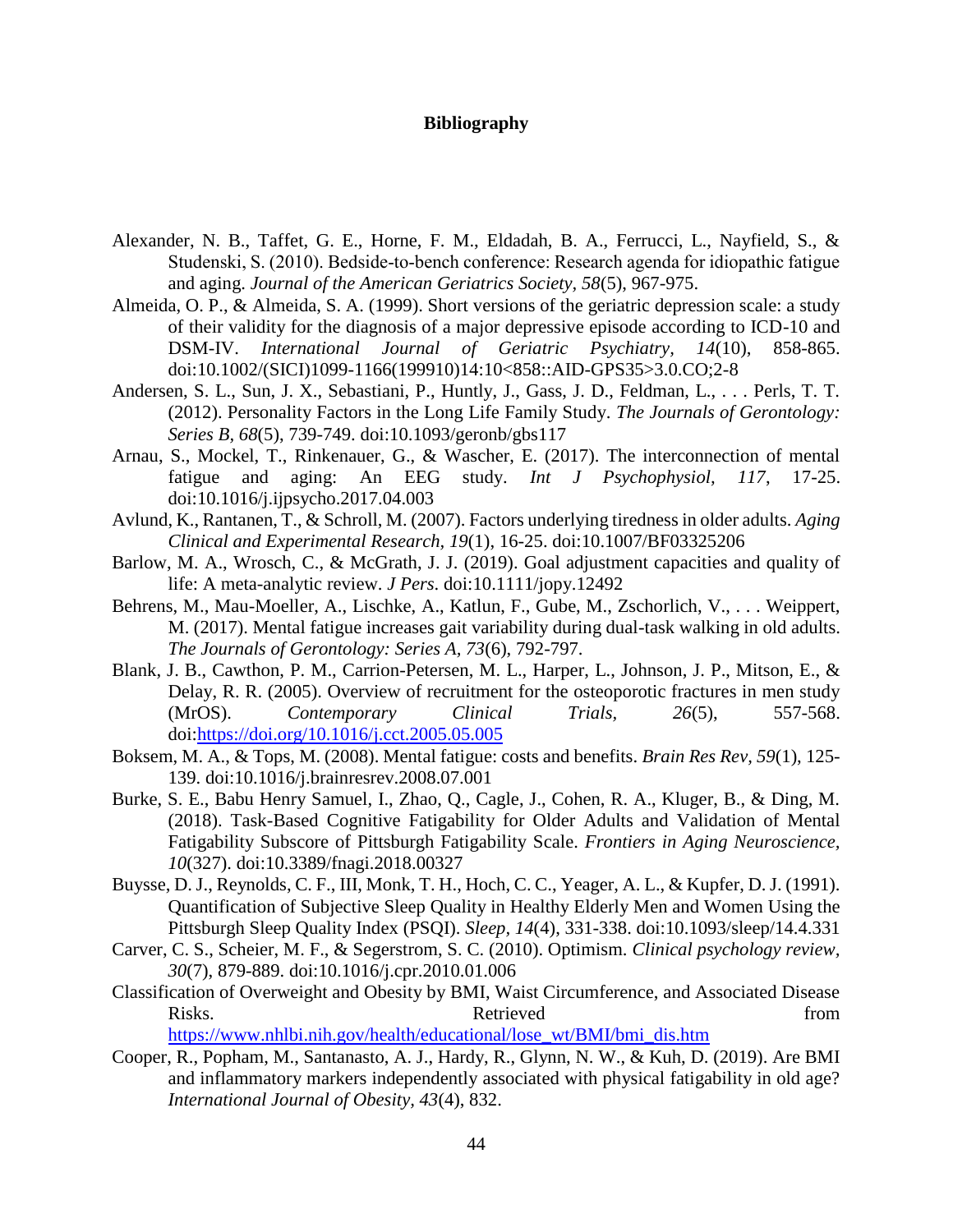- <span id="page-53-11"></span>Craig, A., Tran, Y., Wijesuriya, N., & Boord, P. (2006). A controlled investigation into the psychological determinants of fatigue. *Biological Psychology, 72*(1), 78-87. doi[:https://doi.org/10.1016/j.biopsycho.2005.07.005](https://doi.org/10.1016/j.biopsycho.2005.07.005)
- <span id="page-53-10"></span>De Vries, J., & Van Heck, G. L. (2002). Fatigue: relationships with basic personality and temperament dimensions. *Personality and Individual Differences, 33*(8), 1311-1324. doi[:https://doi.org/10.1016/S0191-8869\(02\)00015-6](https://doi.org/10.1016/S0191-8869(02)00015-6)
- <span id="page-53-2"></span>Deary, V., Hagenaars, S. P., Harris, S. E., Hill, W. D., Davies, G., Liewald, D. C. M., . . . Group, C. C. I. (2018). Genetic contributions to self-reported tiredness. *Molecular Psychiatry, 23*(3), 609-620. doi:10.1038/mp.2017.5
- <span id="page-53-7"></span>Desmond, P. A., & Hancock, P. A. (2001). Active and passive fatigue states. In *Stress, workload, and fatigue.* (pp. 455-465). Mahwah, NJ, US: Lawrence Erlbaum Associates Publishers.
- <span id="page-53-12"></span>Duberstein, P. R., Sorensen, S., Lyness, J. M., King, D. A., Conwell, Y., Seidlitz, L., & Caine, E. D. (2003). Personality is associated with perceived health and functional status in older primary care patients. *Psychol Aging, 18*(1), 25-37. doi:10.1037/0882-7974.18.1.25
- <span id="page-53-5"></span>Eldadah, B. A. (2010). Fatigue and fatigability in older adults. *PM R, 2*(5), 406-413. doi:10.1016/j.pmrj.2010.03.022
- <span id="page-53-8"></span>Engberg, I., Segerstedt, J., Waller, G., Wennberg, P., & Eliasson, M. (2017). Fatigue in the general population- associations to age, sex, socioeconomic status, physical activity, sitting time and self-rated health: the northern Sweden MONICA study 2014. *BMC Public Health, 17*(1), 654. doi:10.1186/s12889-017-4623-y
- <span id="page-53-13"></span>Friedman, H. S., & Kern, M. L. (2014). Personality, Well-Being, and Health. *Annual Review of Psychology, 65*(1), 719-742. doi:10.1146/annurev-psych-010213-115123
- <span id="page-53-14"></span>Fritschi, C., & Quinn, L. (2010). Fatigue in patients with diabetes: A review. *Journal of Psychosomatic Research, 69*(1), 33-41. doi[:https://doi.org/10.1016/j.jpsychores.2010.01.021](https://doi.org/10.1016/j.jpsychores.2010.01.021)
- <span id="page-53-6"></span>Glynn, N. W., Santanasto, A. J., Simonsick, E. M., Boudreau, R. M., Beach, S. R., Schulz, R., & Newman, A. B. (2015). The Pittsburgh Fatigability scale for older adults: development and validation. *J Am Geriatr Soc, 63*(1), 130-135. doi:10.1111/jgs.13191
- <span id="page-53-15"></span>Goldberg, L. R. (1999). A broad-bandwidth, public domain, personality inventory measuring the lower-level facets of several five-factor models. *Personality psychology in Europe, 7*(1), 7-28.
- <span id="page-53-0"></span>Guralnik, J. M., Fried, L. P., & Salive, M. E. (1996). Disability as a Public Health Outcome in the Aging Population. *Annual Review of Public Health, 17*(1), 25-46. doi:10.1146/annurev.pu.17.050196.000325
- <span id="page-53-3"></span>Hardy, S. E., & Studenski, S. A. (2008a). Fatigue and function over 3 years among older adults. *The Journals of Gerontology Series A: Biological Sciences and Medical Sciences, 63*(12), 1389-1392.
- <span id="page-53-4"></span>Hardy, S. E., & Studenski, S. A. (2008b). Fatigue predicts mortality in older adults. *Journal of the American Geriatrics Society, 56*(10), 1910-1914.
- <span id="page-53-9"></span>Hooker, K., & McAdams, D. P. (2003). Personality reconsidered: a new agenda for aging research. *J Gerontol B Psychol Sci Soc Sci, 58*(6), P296-304. doi:10.1093/geronb/58.6.p296
- <span id="page-53-1"></span>Hung, W. W., Ross, J. S., Boockvar, K. S., & Siu, A. L. (2011). Recent trends in chronic disease, impairment and disability among older adults in the United States. *BMC Geriatrics, 11*(1), 47. doi:10.1186/1471-2318-11-47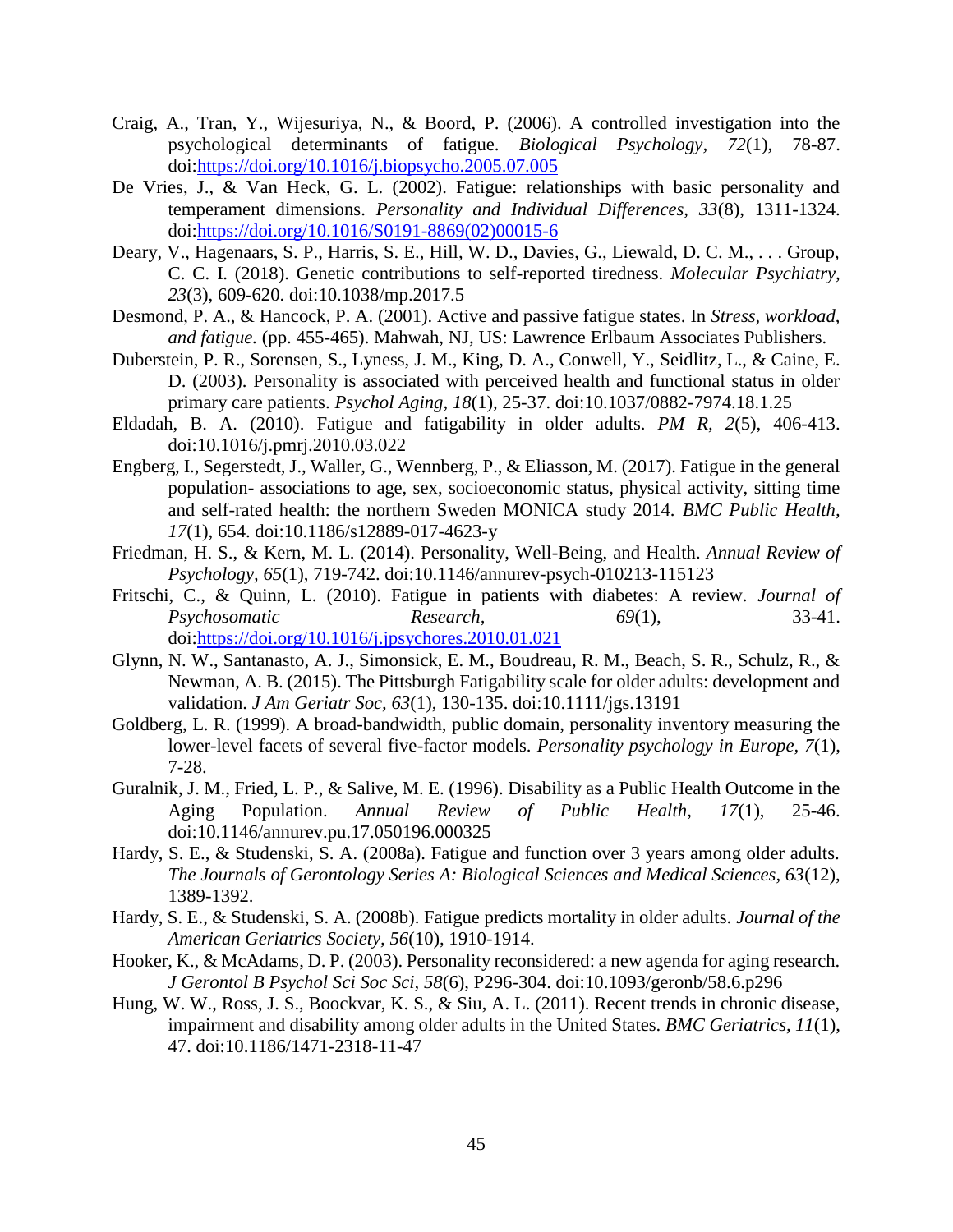- <span id="page-54-13"></span>Johnson, J. A., Coons, S. J., Ergo, A., & Szava-Kovats, G. (1998). Valuation of EuroQOL (EQ-5D) Health States in an Adult US Sample. *PharmacoEconomics, 13*(4), 421-433. doi:10.2165/00019053-199813040-00005
- <span id="page-54-4"></span>Karshikoff, B., Sundelin, T., & Lasselin, J. (2017). Role of inflammation in human fatigue: relevance of multidimensional assessments and potential neuronal mechanisms. *Frontiers in immunology, 8*, 21.
- <span id="page-54-1"></span>Kim, I., Hacker, E., Ferrans, C. E., Horswill, C., Park, C., & Kapella, M. (2018). Evaluation of fatigability measurement: Integrative review. *Geriatric Nursing, 39*(1), 39-47. doi[:https://doi.org/10.1016/j.gerinurse.2017.05.014](https://doi.org/10.1016/j.gerinurse.2017.05.014)
- <span id="page-54-10"></span>Lal, S. K., & Craig, A. (2002). Driver fatigue: electroencephalography and psychological assessment. *Psychophysiology, 39*(3), 313-321.
- <span id="page-54-6"></span>Larsen, R. J., & Buss, D. M. (2013). *Personality Psychology: Domains of Knowledge About Human Nature* (5 ed.): McGraw-Hill Education.
- <span id="page-54-2"></span>Lin, F., Ren, P., Cotton, K., Porsteinsson, A., Mapstone, M., & Heffner, K. L. (2016). Mental Fatigability and Heart Rate Variability in Mild Cognitive Impairment. *The American journal of geriatric psychiatry : official journal of the American Association for Geriatric Psychiatry, 24*(5), 374-378. doi:10.1016/j.jagp.2015.12.012
- <span id="page-54-8"></span>Martin, L. R., Friedman, H. S., & Schwartz, J. E. (2007). Personality and mortality risk across the life span: the importance of conscientiousness as a biopsychosocial attribute. *Health Psychol, 26*(4), 428-436. doi:10.1037/0278-6133.26.4.428
- <span id="page-54-9"></span>Matthews, G., & Desmond, P. A. (1998). Personality and multiple dimensions of task-induced fatigue: a study of simulated driving. *Personality and Individual Differences, 25*(3), 443- 458. doi[:https://doi.org/10.1016/S0191-8869\(98\)00045-2](https://doi.org/10.1016/S0191-8869(98)00045-2)
- <span id="page-54-14"></span>Meinhardt, A. J., Gmelin, T., Kuipers, A. L., Andersen, S. L., Cosentino, S., Wojczynski, M. K., . . . Glynn, N. W. (2019). Prevalence and Heritability of Perceived Mental Fatigability in the Long Life Family Study. *Innovation in Aging, 3*(Supplement\_1), S233-S233. doi:10.1093/geroni/igz038.865
- <span id="page-54-0"></span>Moreh, E., Jacobs, J. M., & Stessman, J. (2010). Fatigue, Function, and Mortality in Older Adults. *The Journals of Gerontology: Series A, 65A*(8), 887-895. doi:10.1093/gerona/glq064
- <span id="page-54-5"></span>Neugarten, B. (1964). *Personality in middle and later life*. New York: Atherton Press.
- <span id="page-54-12"></span>Orwoll, E., Blank, J. B., Barrett-Connor, E., Cauley, J., Cummings, S., Ensrud, K., . . . Stone, K. (2005). Design and baseline characteristics of the osteoporotic fractures in men (MrOS) study — A large observational study of the determinants of fracture in older men. *Contemporary Clinical Trials, 26*(5), 569-585. doi[:https://doi.org/10.1016/j.cct.2005.05.006](https://doi.org/10.1016/j.cct.2005.05.006)
- <span id="page-54-7"></span>Rasmussen, H. N., Scheier, M. F., & Greenhouse, J. B. (2009). Optimism and Physical Health: A Meta-analytic Review. *Annals of Behavioral Medicine, 37*(3), 239-256. doi:10.1007/s12160-009-9111-x
- <span id="page-54-3"></span>Renner, S. W., Brown, P. J., Bear, T. M., Andersen, S. L., Cosentino, S., Boudreau, R. M., . . . Glynn, N. W. (2019). The Pittsburgh Fatigability Scale: Validation of the Mental Subscale in the Long Life Family Study. *Innovation in Aging, 3*(Suppl 1), S232-S233. doi:10.1093/geroni/igz038.864
- <span id="page-54-11"></span>Sanatkar, S., Baldwin, P., Clarke, J., Fletcher, S., Gunn, J., Wilhelm, K., . . . Proudfoot, J. (2019). The influence of personality on trajectories of distress, health and functioning in mild-tomoderately depressed adults with type 2 diabetes. *Psychol Health Med*, 1-13. doi:10.1080/13548506.2019.1668567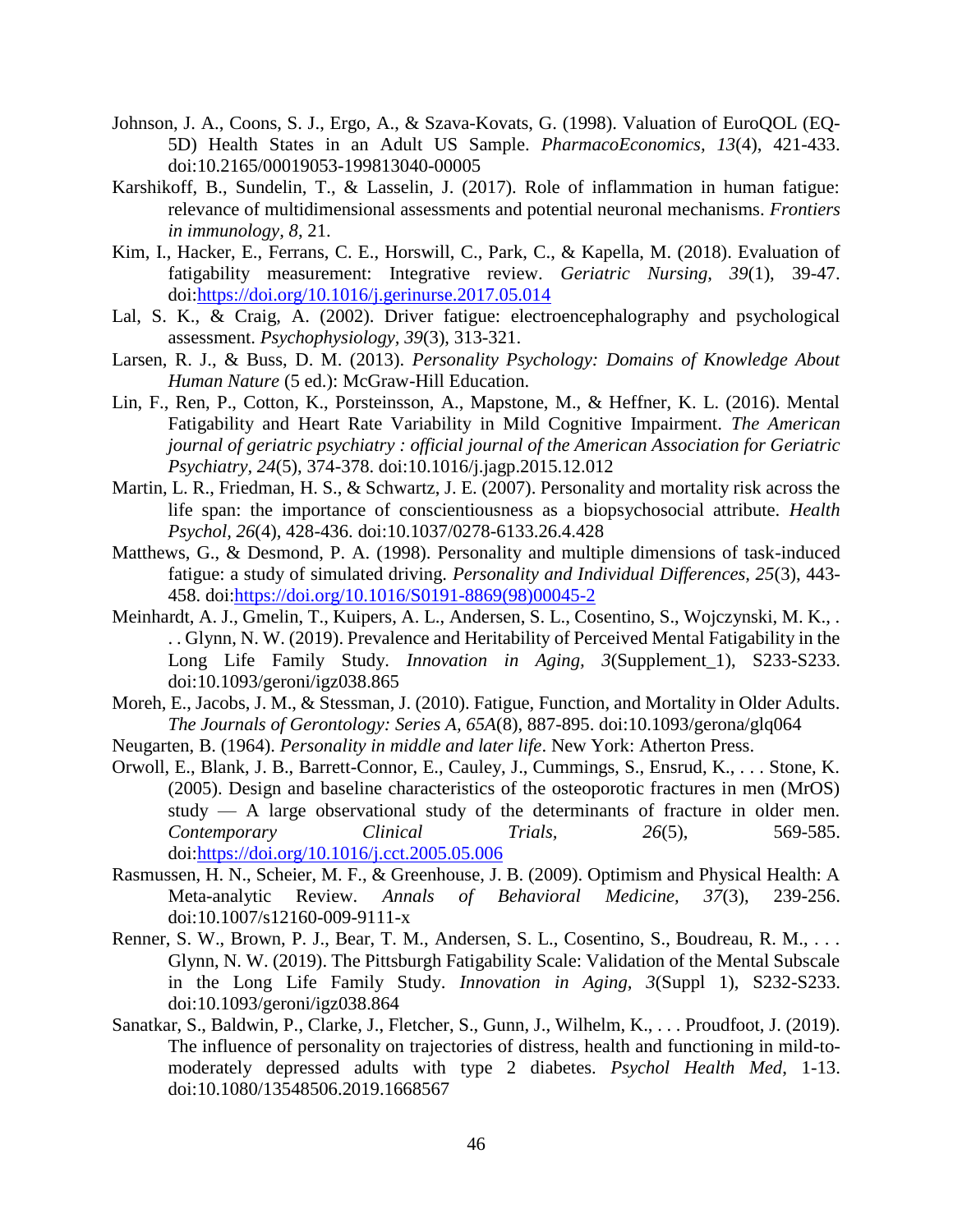- <span id="page-55-12"></span>Scheier, M. F., Carver, C. S., & Bridges, M. W. (1994). Distinguishing optimism from neuroticism (and trait anxiety, self-mastery, and self-esteem): A reevaluation of the Life Orientation Test. *Journal of Personality and Social Psychology, 67*(6), 1063-1078. doi[:http://dx.doi.org/10.1037/0022-3514.67.6.1063](http://dx.doi.org/10.1037/0022-3514.67.6.1063)
- <span id="page-55-1"></span>Simonsick, E. M., Glynn, N. W., Jerome, G. J., Shardell, M., Schrack, J. A., & Ferrucci, L. (2016). Fatigued, but Not Frail: Perceived Fatigability as a Marker of Impending Decline in Mobility-Intact Older Adults. *J Am Geriatr Soc, 64*(6), 1287-1292. doi:10.1111/jgs.14138
- <span id="page-55-2"></span>Simonsick, E. M., Schrack, J. A., Glynn, N. W., & Ferrucci, L. (2014). Assessing fatigability in mobility‐intact older adults. *Journal of the American Geriatrics Society, 62*(2), 347-351.
- <span id="page-55-5"></span>Simonsick, E. M., Schrack, J. A., Santanasto, A. J., Studenski, S. A., Ferrucci, L., & Glynn, N. W. (2018). Pittsburgh Fatigability Scale: One-Page Predictor of Mobility Decline in Mobility-Intact Older Adults. *J Am Geriatr Soc, 66*(11), 2092-2096. doi:10.1111/jgs.15531
- <span id="page-55-6"></span>Smagula, S. F., Faulkner, K., Scheier, M. F., Tindle, H. A., Cauley, J. A., & Osteoporotic Fractures in Men Study, G. (2016). Testing the Independence of Multiple Personality Factors in Relation to Health Among Community-Dwelling Older Men. *J Aging Health, 28*(4), 571- 586. doi:10.1177/0898264315597649
- <span id="page-55-7"></span>Smith, T. W., Ruiz, J. M., Glazer, K., Nealey, J., Hawkins, M., & Uchino, B. (2000). On the bright side of social life: optimism in interpersonal context. Paper presented at the annual meeting of the Society for Personality and Social Psychology.
- <span id="page-55-8"></span>Smith, T. W., & Spiro, I. I. I. A. (2002). Personality, health, and aging: prolegomenon for the next generation. *Journal of Research in Personality, 36*(4), 363-394. doi[:https://doi.org/10.1016/S0092-6566\(02\)00014-4](https://doi.org/10.1016/S0092-6566(02)00014-4)
- <span id="page-55-11"></span>Stoeber, J., Otto, K., & Dalbert, C. (2009). Perfectionism and the Big Five: Conscientiousness predicts longitudinal increases in self-oriented perfectionism. *Personality and Individual Differences, 47*(4), 363-368. doi[:https://doi.org/10.1016/j.paid.2009.04.004](https://doi.org/10.1016/j.paid.2009.04.004)
- <span id="page-55-13"></span>Teng, E. L., & Chui, H. C. (1987). The Modified Mini-Mental State (3MS) examination. *J Clin Psychiatry, 48*(8), 314-318.
- <span id="page-55-10"></span>Thiffault, P., & Bergeron, J. (2003). Fatigue and individual differences in monotonous simulated driving. *Personality and Individual Differences, 34*(1), 159-176. doi[:https://doi.org/10.1016/S0191-8869\(02\)00119-8](https://doi.org/10.1016/S0191-8869(02)00119-8)
- <span id="page-55-9"></span>Tindle, H. A., Chang, Y.-F., Kuller, L. H., Manson, J. E., Robinson, J. G., Rosal, M. C., . . . Matthews, K. A. (2009). Optimism, Cynical Hostility, and Incident Coronary Heart Disease and Mortality in the Women's Health Initiative. *Circulation, 120*(8), 656-662. doi:10.1161/CIRCULATIONAHA.108.827642
- <span id="page-55-4"></span>Van Cutsem, J., Marcora, S., De Pauw, K., Bailey, S., Meeusen, R., & Roelands, B. (2017). The Effects of Mental Fatigue on Physical Performance: A Systematic Review. *Sports Medicine, 47*(8), 1569-1588. doi:10.1007/s40279-016-0672-0
- <span id="page-55-0"></span>Vespa, J. (2018, October 8, 2019). The U.S. Joins Other Countries With Large Aging Populations. Retrieved from<https://www.census.gov/library/stories/2018/03/graying-america.html>
- <span id="page-55-14"></span>Washburn, R. A., Smith, K. W., Jette, A. M., & Janney, C. A. (1993). The Physical Activity Scale for the Elderly (PASE): development and evaluation. *Journal of clinical epidemiology, 46*(2), 153-162.
- <span id="page-55-3"></span>Wasson, E., Rosso, A. L., Santanasto, A. J., Rosano, C., Butters, M. A., Rejeski, W. J., . . . Group, L. S. (2019). Neural correlates of perceived physical and mental fatigability in older adults: A pilot study. *Exp Gerontol, 115*, 139-147. doi:10.1016/j.exger.2018.12.003